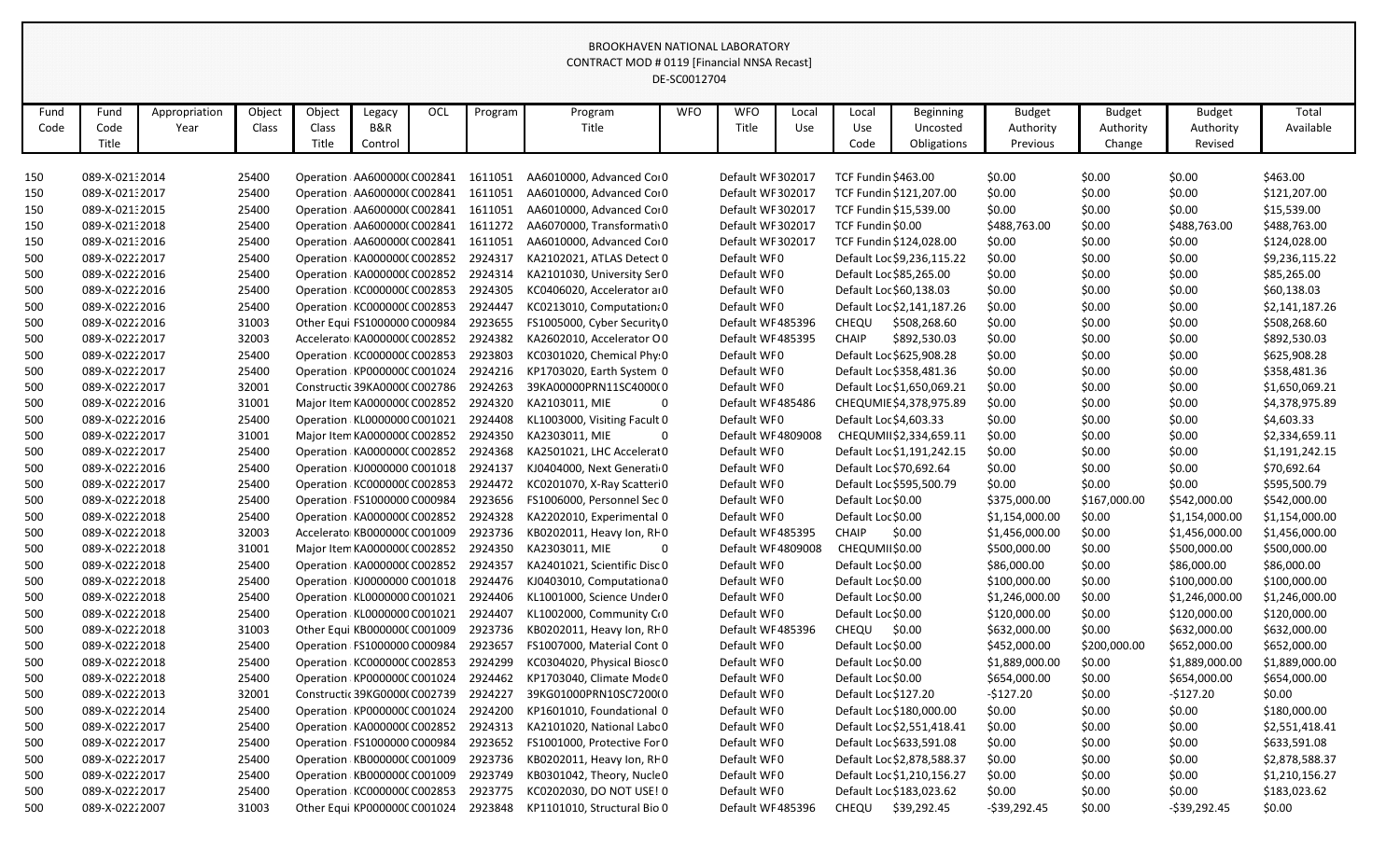|      |                |               |        |        |                              |     |         |                                                | DE-SC0012704 |                   |       |                      |                            |                  |                |                  |                 |
|------|----------------|---------------|--------|--------|------------------------------|-----|---------|------------------------------------------------|--------------|-------------------|-------|----------------------|----------------------------|------------------|----------------|------------------|-----------------|
| Fund | Fund           | Appropriation | Object | Object | Legacy                       | OCL | Program | Program                                        | <b>WFO</b>   | <b>WFO</b>        | Local | Local                | <b>Beginning</b>           | <b>Budget</b>    | <b>Budget</b>  | <b>Budget</b>    | Total           |
| Code | Code           | Year          | Class  | Class  | B&R                          |     |         | Title                                          |              | Title             | Use   | Use                  | Uncosted                   | Authority        | Authority      | Authority        | Available       |
|      | Title          |               |        | Title  | Control                      |     |         |                                                |              |                   |       | Code                 | Obligations                | Previous         | Change         | Revised          |                 |
| 500  | 089-X-02222016 |               | 31003  |        | Other Equi KB000000C C001009 |     | 2923737 | KB0202012, Heavy Ion, RF0                      |              | Default WF 485396 |       | CHEQU                | \$494,483.56               | \$0.00           | \$0.00         | \$0.00           | \$494,483.56    |
| 500  | 089-X-02222017 |               | 25400  |        | Operation KA000000CC002852   |     | 2924358 | KA2401022, Scientific Con 0                    |              | Default WF0       |       |                      | Default Loc \$232,519.94   | \$0.00           | \$0.00         | \$0.00           | \$232,519.94    |
| 500  | 089-X-02222017 |               | 32001  |        | Constructic 39KG0100(C003087 |     | 2924481 | 39KG01000PRN17SC7300I0                         |              | Default WF0       |       |                      | Default Loc \$1,772,460.86 | \$0.00           | \$0.00         | \$0.00           | \$1,772,460.86  |
| 500  | 089-X-02222017 |               | 25400  |        | Operation KC000000CC002853   |     | 3023325 | KC0203020, Synthesis and 0                     |              | Default WF0       |       |                      | Default Loc \$887,796.19   | \$0.00           | \$0.00         | \$0.00           | \$887,796.19    |
| 500  | 089-X-02222017 |               | 25400  |        | Operation KB000000CC001009   |     | 2923737 | KB0202012, Heavy Ion, RF0                      |              | Default WF0       |       |                      | Default Loc \$8,542,881.26 | \$2,318,685.09   | \$0.00         | \$2,318,685.09   | \$10,861,566.35 |
| 500  | 089-X-02222016 |               | 25400  |        | Operation KP000000CC001024   |     | 2924209 | KP1605010, Structural Bio 0                    |              | Default WF0       |       |                      | Default Loc \$159,617.13   | \$0.00           | \$0.00         | \$0.00           | \$159,617.13    |
| 500  | 089-X-02222017 |               | 25400  |        | Operation KL0000000 C001021  |     | 2924406 | KL1001000, Science Under 0                     |              | Default WF0       |       |                      | Default Loc \$553,646.70   | \$0.00           | \$0.00         | \$0.00           | \$553,646.70    |
| 500  | 089-X-02222018 |               | 25400  |        | Operation KA000000CC002852   |     | 2924368 | KA2501021, LHC Accelerat 0                     |              | Default WF0       |       | Default Loc \$0.00   |                            | \$1,411,000.00   | \$0.00         | \$1,411,000.00   | \$1,411,000.00  |
| 500  | 089-X-02222018 |               | 25400  |        | Operation KB000000C C001009  |     | 2923746 | KB0301020, Theory, Natio 0                     |              | Default WF0       |       | Default Loc \$0.00   |                            | \$2,342,000.00   | \$0.00         | \$2,342,000.00   | \$2,342,000.00  |
| 500  | 089-X-02222018 |               | 25400  |        | Operation KA000000CC002852   |     | 2924317 | KA2102021, ATLAS Detect 0                      |              | Default WF0       |       | Default Loc \$0.00   |                            | \$15,690,000.00  | \$0.00         | \$15,690,000.00  | \$15,690,000.00 |
| 500  | 089-X-02222018 |               | 25400  |        | Operation KA000000CC002852   |     | 2924319 | KA2102090, Other Facilitie 0                   |              | Default WF0       |       | Default Loc \$0.00   |                            | \$187,000.00     | \$0.00         | \$187,000.00     | \$187,000.00    |
| 500  | 089-X-02222018 |               | 25400  |        | Operation KC000000CC002853   |     | 2924233 | KC0401040, National Sync 0                     |              | Default WF0       |       | Default Loc \$0.00   |                            | \$64,154,000.00  | \$0.00         | \$64,154,000.00  | \$64,154,000.00 |
| 500  | 089-X-02222018 |               | 25400  |        | Operation KA000000CC002852   |     | 2924336 | KA2202090, Other Facilitie 0                   |              | Default WF0       |       | Default Loc \$0.00   |                            | \$276,000.00     | \$0.00         | \$276,000.00     | \$276,000.00    |
| 500  | 089-X-02222018 |               | 25400  |        | Operation KB000000C C001009  |     | 2923737 | KB0202012, Heavy Ion, RFO                      |              | Default WF0       |       | Default Loc \$0.00   |                            | \$23,867,000.00  | \$0.00         | \$23,867,000.00  | \$23,867,000.00 |
| 500  | 089-X-02222018 |               | 25400  |        | Operation KA000000CC002852   |     | 2924371 | KA2501032, National Labc 0                     |              | Default WF0       |       | Default Loc \$0.00   |                            | \$800,000.00     | \$0.00         | \$800,000.00     | \$800,000.00    |
| 500  | 089-X-02222018 |               | 25400  |        | Operation KA000000CC002852   |     | 2924325 | KA2201020, National Labc 0                     |              | Default WF0       |       | Default Loc \$0.00   |                            | \$3,863,000.00   | \$0.00         | \$3,863,000.00   | \$3,863,000.00  |
| 500  | 089-X-02222018 |               | 32003  |        | Accelerato KC000000C C002853 |     | 2924233 | KC0401040, National Sync 0                     |              | Default WF 485395 |       | <b>CHAIP</b>         | \$0.00                     | \$2,200,000.00   | \$0.00         | \$2,200,000.00   | \$2,200,000.00  |
| 500  | 089-X-02222016 |               | 25400  |        | Operation KL0000000 C001021  |     | 2924414 | KL1500000, Outreach<br>$\overline{\mathbf{0}}$ |              | Default WF0       |       |                      | Default Loc \$2,262.77     | \$0.00           | \$0.00         | \$0.00           | \$2,262.77      |
| 500  | 089-X-02222017 |               | 25400  |        | Operation KC000000C C002853  |     | 2924192 | KC0207010, Energy Fronti 0                     |              | Default WF0       |       |                      | Default Loc \$3,332,000.00 | \$0.00           | \$0.00         | \$0.00           | \$3,332,000.00  |
| 500  | 089-X-02222009 |               | 25400  |        | Operation KB000000C C001009  |     | 2923741 | KB0281011, Nuclear Physi 0                     |              | Default WF0       |       |                      | Default Loc \$267,025.04   | \$0.00           | \$0.00         | \$0.00           | \$267,025.04    |
| 500  | 089-X-02222017 |               | 25400  |        | Operation KC000000CC002853   |     | 2923774 | KC0202020, DO NOT USE! 0                       |              | Default WF0       |       |                      | Default Loc \$477,041.88   | \$0.00           | \$0.00         | \$0.00           | \$477,041.88    |
| 500  | 089-X-02222017 |               | 25400  |        | Operation KC000000C C002853  |     | 2923809 | KC0302030, Heavy Elemer 0                      |              | Default WF0       |       |                      | Default Loc \$89,285.79    | \$0.00           | \$0.00         | \$0.00           | \$89,285.79     |
| 500  | 089-X-02222016 |               | 25400  |        | Operation KP000000CC001024   |     | 2924205 | KP1602010, Radiochemist 0                      |              | Default WF0       |       |                      | Default Loc \$521,900.65   | $-5521,900.65$   | \$0.00         | $-5521,900.65$   | \$0.00          |
| 500  | 089-X-02222017 |               | 25400  |        | Operation KA000000CC002852   |     | 2924366 | KA2501012, National Labc 0                     |              | Default WF0       |       | Default Loc \$924.97 |                            | \$0.00           | \$0.00         | \$0.00           | \$924.97        |
| 500  | 089-X-02222017 |               | 31003  |        | Other Equi KC000000C C002853 |     | 2924233 | KC0401040, National Sync 0                     |              | Default WF 485396 |       | CHEQU                | \$1,454,488.91             | \$0.00           | \$0.00         | \$0.00           | \$1,454,488.91  |
| 500  | 089-X-02222017 |               | 31003  |        | Other Equi KB000000C C001009 |     | 2923736 | KB0202011, Heavy Ion, RF0                      |              | Default WF 485396 |       | CHEQU                | \$1,094,000.00             | \$0.00           | \$0.00         | \$0.00           | \$1,094,000.00  |
| 500  | 089-X-02222017 |               | 25400  |        | Operation KP000000CC001024   |     | 2924211 | KP1701000, Atmospheric ! 0                     |              | Default WF0       |       |                      | Default Loc \$1,194,416.20 | \$0.00           | \$0.00         | \$0.00           | \$1,194,416.20  |
| 500  | 089-X-02222015 |               | 25400  |        | Operation KP000000CC001024   |     | 2924417 | KP1606000, STARTING IN 0                       |              | Default WF0       |       |                      | Default Loc \$426,274.76   | \$0.00           | \$0.00         | \$0.00           | \$426,274.76    |
| 500  | 089-X-02222017 |               | 25400  |        | Operation FS1000000 C000984  |     | 2923657 | FS1007000, Material Cont 0                     |              | Default WF0       |       |                      | Default Loc \$466,015.26   | \$0.00           | \$0.00         | \$0.00           | \$466,015.26    |
| 500  | 089-X-02222017 |               | 25400  |        | Operation KB000000C C001009  |     | 2923733 | KB0201021, Heavy Ion, RF0                      |              | Default WF0       |       |                      | Default Loc \$1,821,032.34 | \$0.00           | \$0.00         | \$0.00           | \$1,821,032.34  |
| 500  | 089-X-02222017 |               | 31003  |        | Other Equi KB000000C C001009 |     | 2923737 | KB0202012, Heavy Ion, RF 0                     |              | Default WF 485396 |       | <b>CHEQU</b>         | \$2,650,000.00             | $-52,318,685.09$ | \$0.00         | $-52,318,685.09$ | \$331,314.91    |
| 500  | 089-X-02222017 |               | 25400  |        | Operation FS1000000 C000984  |     | 2923653 | FS1002000, Security Syste 0                    |              | Default WF0       |       |                      | Default Loc \$750,295.68   | \$0.00           | \$0.00         | \$0.00           | \$750,295.68    |
| 500  | 089-X-02222017 |               | 25400  |        | Operation KA000000CC002852   |     | 2924357 | KA2401021, Scientific Disc 0                   |              | Default WF0       |       |                      | Default Loc \$120,000.00   | \$0.00           | \$0.00         | \$0.00           | \$120,000.00    |
| 500  | 089-X-02222018 |               | 25400  |        | Operation KC000000C C002853  |     | 2924242 | KC0403020, Center for Ful0                     |              | Default WF0       |       | Default Loc \$0.00   |                            | \$12,818,000.00  | \$0.00         | \$12,818,000.00  | \$12,818,000.00 |
| 500  | 089-X-02222018 |               | 25400  |        | Operation KB000000C C001009  |     | 2923755 | KB0401022, Low Energy, CO                      |              | Default WF0       |       | Default Loc \$0.00   |                            | \$490,000.00     | \$0.00         | \$490,000.00     | \$490,000.00    |
| 500  | 089-X-02222018 |               | 25400  |        | Operation KC000000C C002853  |     | 2924472 | KC0201070, X-Ray Scatteri0                     |              | Default WF0       |       | Default Loc \$0.00   |                            | \$1,086,000.00   | \$0.00         | \$1,086,000.00   | \$1,086,000.00  |
| 500  | 089-X-02222018 |               | 25400  |        | Operation KA000000CC002852   |     | 2924358 | KA2401022, Scientific Con 0                    |              | Default WF0       |       | Default Loc \$0.00   |                            | \$123,000.00     | \$0.00         | \$123,000.00     | \$123,000.00    |
| 500  | 089-X-02222018 |               | 25400  |        | Operation KA000000CC002852   |     | 2924355 | KA2401012, National Labc 0                     |              | Default WF0       |       | Default Loc \$0.00   |                            | \$2,289,000.00   | \$0.00         | \$2,289,000.00   | \$2,289,000.00  |
| 500  | 089-X-02222018 |               | 31001  |        | Major Item KA0000000 C002852 |     | 2924320 | KA2103011, MIE                                 | $\bf{0}$     | Default WF 485496 |       | CHEQUMIE \$0.00      |                            | \$1,864,377.85   | \$0.00         | \$1,864,377.85   | \$1,864,377.85  |
| 500  | 089-X-02222018 |               | 25400  |        | Operation FS1000000 C000984  |     | 2923652 | FS1001000, Protective For 0                    |              | Default WF0       |       | Default Loc \$0.00   |                            | \$4,337,000.00   | \$1,919,000.00 | \$6,256,000.00   | \$6,256,000.00  |
| 500  | 089-X-02222018 |               | 25400  |        | Operation KC000000CC002853   |     | 2924506 | KC0202031, Theoretical C(0                     |              | Default WF0       |       | Default Loc \$0.00   |                            | \$1,251,000.00   | \$0.00         | \$1,251,000.00   | \$1,251,000.00  |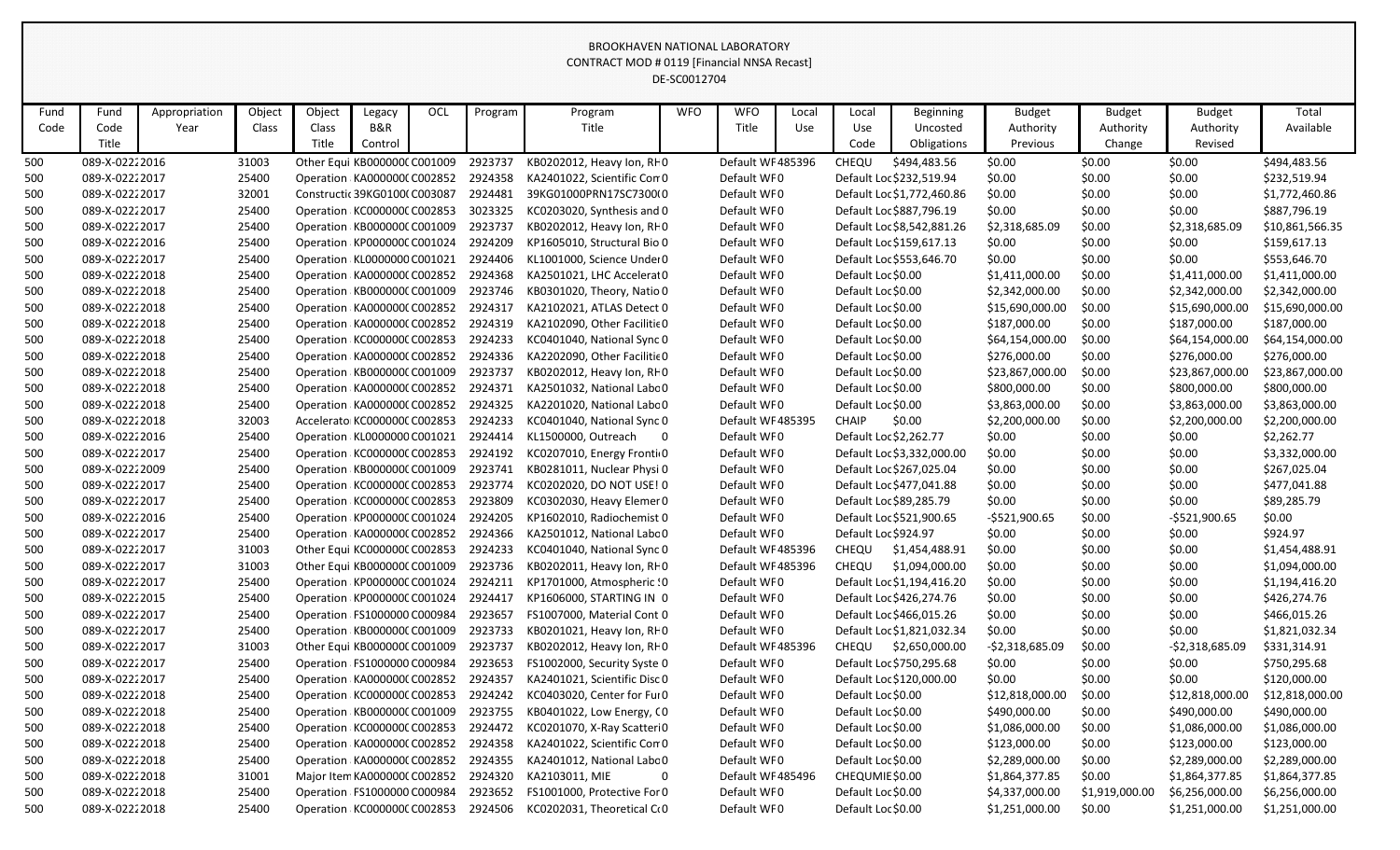|            |                                  |               |                |        |                                                            |            |                    |                                                                   | DE-SC0012704 |                                 |       |                        |                                                     |                  |                  |                  |                             |
|------------|----------------------------------|---------------|----------------|--------|------------------------------------------------------------|------------|--------------------|-------------------------------------------------------------------|--------------|---------------------------------|-------|------------------------|-----------------------------------------------------|------------------|------------------|------------------|-----------------------------|
| Fund       | Fund                             | Appropriation | Object         | Object | Legacy                                                     | <b>OCL</b> | Program            | Program                                                           | <b>WFO</b>   | <b>WFO</b>                      | Local | Local                  | Beginning                                           | <b>Budget</b>    | <b>Budget</b>    | <b>Budget</b>    | Total                       |
| Code       | Code                             | Year          | Class          | Class  | B&R                                                        |            |                    | Title                                                             |              | Title                           | Use   | Use                    | Uncosted                                            | Authority        | Authority        | Authority        | Available                   |
|            | Title                            |               |                | Title  | Control                                                    |            |                    |                                                                   |              |                                 |       | Code                   | Obligations                                         | Previous         | Change           | Revised          |                             |
| 500        | 089-X-02222017                   |               | 25400          |        | Operation KA000000CC002852                                 |            | 2924380            | KA2601020, National Labc 0                                        |              | Default WF0                     |       |                        | Default Loc \$350,944.67                            | \$0.00           | \$0.00           | \$0.00           | \$350,944.67                |
| 500        | 089-X-02222016                   |               | 25400          |        | Operation KP000000C C001024                                |            | 2924462            | KP1703040, Climate Mode 0                                         |              | Default WF0                     |       |                        | Default Loc \$416,750.00                            | \$0.00           | \$0.00           | \$0.00           | \$416,750.00                |
| 500        | 089-X-02222017                   |               | 25400          |        | Operation FS1000000 C000984                                |            | 2923655            | FS1005000, Cyber Security 0                                       |              | Default WF0                     |       |                        | Default Loc \$523,499.81                            | \$0.00           | \$0.00           | \$0.00           | \$523,499.81                |
| 500        | 089-X-02222017                   |               | 31003          |        | Other Equi KC000000C C002853                               |            | 2924242            | KC0403020, Center for Ful 0                                       |              | Default WF 485396               |       | <b>CHEQU</b>           | \$600,000.00                                        | \$0.00           | \$0.00           | \$0.00           | \$600,000.00                |
| 500        | 089-X-02222013                   |               | 25400          |        | Operation KP000000CC001024                                 |            | 2924200            | KP1601010, Foundational 0                                         |              | Default WF0                     |       |                        | Default Loc \$42,626.46                             | \$0.00           | \$0.00           | \$0.00           | \$42,626.46                 |
| 500        | 089-X-02222017                   |               | 25400          |        | Operation KC000000CC002853                                 |            | 2924300            | KC0304030, Solar Photoch 0                                        |              | Default WF0                     |       |                        | Default Loc \$2,845,516.62                          | \$0.00           | \$0.00           | \$0.00           | \$2,845,516.62              |
| 500        | 089-X-02222017                   |               | 25400          |        | Operation KP000000C C001024                                |            | 2924462            | KP1703040, Climate Mode 0                                         |              | Default WF0                     |       |                        | Default Loc \$1,431,000.00                          | \$0.00           | \$0.00           | \$0.00           | \$1,431,000.00              |
| 500        | 089-X-02222017                   |               | 25400          |        | Operation KP000000CC001024                                 |            | 2924203            | KP1601040, Computation: 0                                         |              | Default WF0                     |       |                        | Default Loc \$492,000.00                            | \$0.00           | \$0.00           | \$0.00           | \$492,000.00                |
| 500        | 089-X-02222017                   |               | 25400          |        | Operation KB000000C C001009                                |            | 2923752            | KB0301052, Theory, SciDA0                                         |              | Default WF0                     |       |                        | Default Loc \$367,444.68                            | \$0.00           | \$0.00           | \$0.00           | \$367,444.68                |
| 500        | 089-X-02222017                   |               | 25400          |        | Operation KA000000CC002852                                 |            | 2924336            | KA2202090, Other Facilitie 0                                      |              | Default WF0                     |       |                        | Default Loc \$16,370.35                             | \$0.00           | \$0.00           | \$0.00           | \$16,370.35                 |
| 500        | 089-X-02222017                   |               | 25400          |        | Operation KA000000CC002852                                 |            | 2924355            | KA2401012, National Labc 0                                        |              | Default WF0                     |       |                        | Default Loc \$1,183,684.51                          | \$0.00           | \$0.00           | \$0.00           | \$1,183,684.51              |
| 500        | 089-X-02222017                   |               | 25400          |        | Operation KA000000CC002852                                 |            | 2924363            | KA2403013, Other Project 0                                        |              | Default WF0                     |       |                        | Default Loc \$107,115.36                            | \$0.00           | \$0.00           | \$0.00           | \$107,115.36                |
| 500        | 089-X-02222015                   |               | 25400          |        | Operation KP000000CC001024                                 |            | 2924200            | KP1601010, Foundational 0                                         |              | Default WF0                     |       |                        | Default Loc \$180,000.00                            | \$0.00           | \$0.00           | \$0.00           | \$180,000.00                |
| 500        | 089-X-02222017                   |               | 25400          |        | Operation KC000000CC002853                                 |            | 2924421            | KC0406030, Long Term Su 0                                         |              | Default WF0                     |       |                        | Default Loc \$1,650,263.63                          | \$0.00           | \$0.00           | \$0.00           | \$1,650,263.63              |
| 500        | 089-X-02222017                   |               | 25400          |        | Operation KC000000CC002853                                 |            | 2923807            | KC0302010, Chemical Ene 0                                         |              | Default WF0                     |       |                        | Default Loc \$1,600,623.43                          | \$0.00           | \$0.00           | \$0.00           | \$1,600,623.43              |
| 500        | 089-X-02222017                   |               | 25400          |        | Operation KL0000000 C001021                                |            | 2924407            | KL1002000, Community CO                                           |              | Default WF0                     |       |                        | Default Loc \$95,172.95                             | \$0.00           | \$0.00           | \$0.00           | \$95,172.95                 |
| 500        | 089-X-02222018                   |               | 25400          |        | Operation KC000000CC002853                                 |            | 2923803            | KC0301020, Chemical Phy 0                                         |              | Default WF0                     |       | Default Loc \$0.00     |                                                     | \$320,000.00     | \$0.00           | \$320,000.00     | \$320,000.00                |
| 500        | 089-X-02222018                   |               | 25400          |        | Operation KC000000C C002853                                |            | 3023325            | KC0203020, Synthesis and 0                                        |              | Default WF0                     |       | Default Loc \$0.00     |                                                     | \$1,187,000.00   | \$0.00           | \$1,187,000.00   | \$1,187,000.00              |
| 500        | 089-X-02222018                   |               | 25400          |        | Operation KL0000000 C001021                                |            | 2924408            | KL1003000, Visiting Facult 0                                      |              | Default WF0                     |       | Default Loc \$0.00     |                                                     | \$240,000.00     | \$0.00           | \$240,000.00     | \$240,000.00                |
| 500        | 089-X-02222018                   |               | 25400          |        | Operation KP000000CC001024                                 |            | 2924209            | KP1605010, Structural Bio 0                                       |              | Default WF0                     |       | Default Loc \$0.00     |                                                     | \$1,901,000.00   | \$0.00           | \$1,901,000.00   | \$1,901,000.00              |
| 500        | 089-X-02222018                   |               | 25400          |        | Operation KA000000CC002852                                 |            | 2924320            | KA2103011, MIE                                                    | 0            | Default WF 485492               |       | CHOPEMIE \$0.00        |                                                     | \$931,622.15     | \$0.00           | \$931,622.15     | \$931,622.15                |
| 500        | 089-X-02222018                   |               | 25400          |        | Operation KP000000CC001024                                 |            | 2924200            | KP1601010, Foundational 0                                         |              | Default WF0                     |       | Default Loc \$0.00     |                                                     | \$1,237,000.00   | \$0.00           | \$1,237,000.00   | \$1,237,000.00              |
| 500        | 089-X-02222012                   |               | 25400          |        | Operation KA000000CC002852                                 |            | 2924034            | KA1502021, Advanced Tec 0                                         |              | Default WF0                     |       | Default Loc \$2,499.75 |                                                     | $-52,499.75$     | \$0.00           | $-52,499.75$     | \$0.00                      |
| 500        | 089-X-02222017                   |               | 25400          |        | Operation KC000000C C002853                                |            | 2924305            | KC0406020, Accelerator a 0                                        |              | Default WF0                     |       |                        | Default Loc \$518,000.00                            | \$0.00           | \$0.00           | \$0.00           | \$518,000.00                |
| 500        | 089-X-02222017                   |               | 25400          |        | Operation KA000000CC002852                                 |            | 2924346<br>2923736 | KA2301020, National Labc 0                                        |              | Default WF0<br>Default WF485395 |       | <b>CHAIP</b>           | Default Loc \$591,900.79<br>\$138,941.27            | \$0.00           | \$0.00           | \$0.00<br>\$0.00 | \$591,900.79                |
| 500        | 089-X-02222016<br>089-X-02222017 |               | 32003<br>25400 |        | Accelerato KB000000C C001009<br>Operation KA000000CC002852 |            | 2924328            | KB0202011, Heavy Ion, RF0                                         |              | Default WF0                     |       |                        |                                                     | \$0.00           | \$0.00           |                  | \$138,941.27                |
| 500<br>500 | 089-X-02222016                   |               | 25400          |        | Operation KA0000000 C002852                                |            |                    | KA2202010, Experimental 0<br>2924357 KA2401021, Scientific Disc 0 |              | Default WF0                     |       |                        | Default Loc \$359,003.14<br>Default Loc \$13,031.12 | \$0.00<br>\$0.00 | \$0.00<br>\$0.00 | \$0.00<br>\$0.00 | \$359,003.14<br>\$13,031.12 |
| 500        | 089-X-02222017                   |               | 25400          |        | Operation KA000000CC002852                                 |            | 2924325            | KA2201020, National Labc 0                                        |              | Default WF0                     |       |                        | Default Loc \$1,768,961.30                          | \$0.00           | \$0.00           | \$0.00           | \$1,768,961.30              |
| 500        | 089-X-02222017                   |               | 31003          |        | Other Equi KA0000000 C002852                               |            |                    | 2924363 KA2403013, Other Project 0                                |              | Default WF485396                |       |                        | CHEQU \$750,000.00                                  | \$0.00           | \$0.00           | \$0.00           | \$750,000.00                |
| 500        | 089-X-02222017                   |               | 25400          |        | Operation KB000000C C001009                                |            | 2923721            | KB0101022, Medium Ener 0                                          |              | Default WF0                     |       |                        | Default Loc \$348,402.54                            | \$0.00           | \$0.00           | \$0.00           | \$348,402.54                |
| 500        | 089-X-02222017                   |               | 25400          |        | Operation KB000000C C001009                                |            | 2924156            | KB0201052, Heavy Ion Act 0                                        |              | Default WF0                     |       |                        | Default Loc \$817,467.84                            | \$0.00           | \$0.00           | \$0.00           | \$817,467.84                |
| 500        | 089-X-02222012                   |               | 25400          |        | Operation KA000000CC002852                                 |            |                    | 2923679 KA1102080, Proton Facilit 0                               |              | Default WF0                     |       | Default Loc \$1,492.25 |                                                     | $-574.17$        | \$0.00           | $-574.17$        | \$1,418.08                  |
| 500        | 089-X-02222015                   |               | 25400          |        | Operation KA000000CC002852                                 |            | 2924342            | KA2203012, Line Item OP(0                                         |              | Default WF0                     |       | Default Loc \$219.26   |                                                     | $-5219.26$       | \$0.00           | $-5219.26$       | \$0.00                      |
| 500        | 089-X-02222007                   |               | 25400          |        | Operation KP000000CC001024                                 |            | 2923849            | KP1102010, Molecular Bio 0                                        |              | Default WF0                     |       | Default Loc \$16.33    |                                                     | \$0.00           | \$0.00           | \$0.00           | \$16.33                     |
| 500        | 089-X-02222017                   |               | 25400          |        | Operation KA000000CC002852                                 |            | 2924320            | KA2103011, MIE<br>$\overline{\mathbf{0}}$                         |              | Default WF 485493               |       |                        | CHOPEMIE \$1,149,482.75                             | \$0.00           | \$0.00           | \$0.00           | \$1,149,482.75              |
| 500        | 089-X-02222005                   |               | 25400          |        | Operation KA000000CC002852                                 |            | 2923680            | KA1102811, Proton Facilit 0                                       |              | Default WF0                     |       |                        | Default Loc \$437,633.18                            | \$0.00           | \$0.00           | \$0.00           | \$437,633.18                |
| 500        | 089-X-02222016                   |               | 31003          |        | Other Equi KB000000C C001009                               |            | 2923736            | KB0202011, Heavy Ion, RIO                                         |              | Default WF485396                |       |                        | CHEQU \$756,638.70                                  | \$0.00           | \$0.00           | \$0.00           | \$756,638.70                |
| 500        | 089-X-02222017                   |               | 25400          |        | Operation KC000000C C002853                                |            |                    | 2924242 KC0403020, Center for Ful 0                               |              | Default WF0                     |       |                        | Default Loc \$11,363,791.95                         | \$0.00           | \$0.00           | \$0.00           | \$11,363,791.95             |
| 500        | 089-X-02222018                   |               | 25400          |        | Operation KA000000CC002852                                 |            | 2924380            | KA2601020, National Labc 0                                        |              | Default WF0                     |       | Default Loc \$0.00     |                                                     | \$223,000.00     | \$0.00           | \$223,000.00     | \$223,000.00                |
| 500        | 089-X-02222018                   |               | 25400          |        | Operation FS1000000 C000984                                |            | 2923658            | FS1009000, Program Man 0                                          |              | Default WF0                     |       | Default Loc \$0.00     |                                                     | \$475,000.00     | \$211,000.00     | \$686,000.00     | \$686,000.00                |
|            |                                  |               |                |        |                                                            |            |                    |                                                                   |              |                                 |       |                        |                                                     |                  |                  |                  |                             |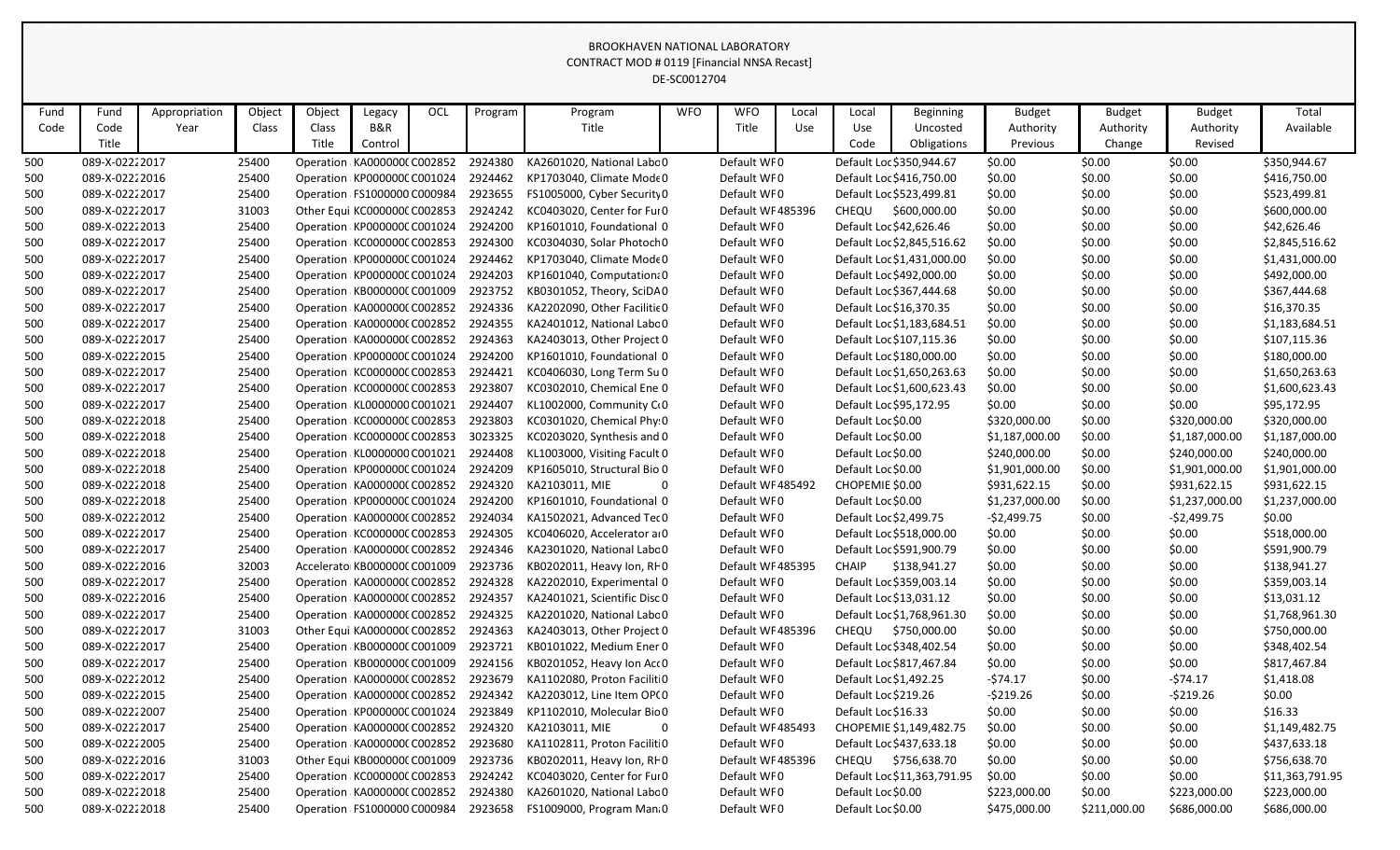|      |                |               |        |        |                               |     |         |                                       | DE-SCOUTZ/04 |                   |       |                         |                             |                |                |                |                 |
|------|----------------|---------------|--------|--------|-------------------------------|-----|---------|---------------------------------------|--------------|-------------------|-------|-------------------------|-----------------------------|----------------|----------------|----------------|-----------------|
| Fund | Fund           | Appropriation | Object | Object | Legacy                        | OCL | Program | Program                               | <b>WFO</b>   | <b>WFO</b>        | Local | Local                   | Beginning                   | <b>Budget</b>  | <b>Budget</b>  | <b>Budget</b>  | Total           |
| Code | Code           | Year          | Class  | Class  | B&R                           |     |         | Title                                 |              | Title             | Use   | Use                     | Uncosted                    | Authority      | Authority      | Authority      | Available       |
|      | Title          |               |        | Title  | Control                       |     |         |                                       |              |                   |       | Code                    | Obligations                 | Previous       | Change         | Revised        |                 |
| 500  | 089-X-02222018 |               | 25400  |        | Operation KB000000C C001009   |     | 2923721 | KB0101022, Medium Ener 0              |              | Default WF0       |       | Default Loc \$0.00      |                             | \$1,402,000.00 | \$0.00         | \$1,402,000.00 | \$1,402,000.00  |
| 500  | 089-X-02222018 |               | 25400  |        | Operation KC000000CC002853    |     | 2924405 | KC0201060, Neutron and : 0            |              | Default WF0       |       | Default Loc \$0.00      |                             | \$1,502,000.00 | \$0.00         | \$1,502,000.00 | \$1,502,000.00  |
| 500  | 089-X-02222018 |               | 25400  |        | Operation KA000000CC002852    |     | 2924320 | KA2103011, MIE                        |              | Default WF 485493 |       | CHOPEMIE \$0.00         |                             | \$7,189,000.00 | \$0.00         | \$7,189,000.00 | \$7,189,000.00  |
| 500  | 089-X-02222018 |               | 25400  |        | Operation KC000000C C002853   |     | 2924294 | KC0202040, Mechanical B 0             |              | Default WF0       |       | Default Loc \$0.00      |                             | \$128,000.00   | \$0.00         | \$128,000.00   | \$128,000.00    |
| 500  | 089-X-02222018 |               | 25400  |        | Operation FS1000000 C000984   |     | 2923655 | FS1005000, Cyber Security 0           |              | Default WF0       |       | Default Loc \$0.00      |                             | \$1,337,000.00 | \$1,765,000.00 | \$3,102,000.00 | \$3,102,000.00  |
| 500  | 089-X-02222018 |               | 31003  |        | Other Equi KB000000C C001009  |     | 2923737 | KB0202012, Heavy Ion, RIO             |              | Default WF485396  |       | CHEQU                   | \$0.00                      | \$1,199,799.00 | \$0.00         | \$1,199,799.00 | \$1,199,799.00  |
| 500  | 089-X-02222018 |               | 25400  |        | Operation KP000000CC001024    |     | 2924203 | KP1601040, Computation 0              |              | Default WF0       |       | Default Loc \$0.00      |                             | \$370,000.00   | \$0.00         | \$370,000.00   | \$370,000.00    |
| 500  | 089-X-02222018 |               | 25400  |        | Operation KA000000CC002852    |     | 2924496 | KA2602020, Accelerator T0             |              | Default WF0       |       | Default Loc \$0.00      |                             | \$3,043,000.00 | \$0.00         | \$3,043,000.00 | \$3,043,000.00  |
| 500  | 089-X-02222018 |               | 31003  |        | Other Equi KC000000C C002853  |     | 2924233 | KC0401040, National Sync 0            |              | Default WF485396  |       | <b>CHEQU</b>            | \$0.00                      | \$4,800,000.00 | \$0.00         | \$4,800,000.00 | \$4,800,000.00  |
| 500  | 089-X-02222016 |               | 25400  |        | Operation KP000000CC001024    |     | 2924200 | KP1601010, Foundational 0             |              | Default WF0       |       | Default Loc \$0.00      |                             | \$521,900.65   | \$0.00         | \$521,900.65   | \$521,900.65    |
| 500  | 089-X-02222014 |               | 25400  |        | Operation KB000000C C001009   |     | 2923741 | KB0281011, Nuclear Physi 0            |              | Default WF0       |       |                         | Default Loc \$82,974.96     | \$0.00         | \$0.00         | \$0.00         | \$82,974.96     |
| 500  | 089-X-02222017 |               | 25400  |        | Operation KC000000CC002853    |     | 2924405 | KC0201060, Neutron and : 0            |              | Default WF0       |       |                         | Default Loc \$330,037.56    | \$0.00         | \$0.00         | \$0.00         | \$330,037.56    |
| 500  | 089-X-02222014 |               | 25400  |        | Operation KA000000CC002852    |     | 2923680 | KA1102811, Proton Facilit 0           |              | Default WF0       |       |                         | Default Loc \$11,981.92     | \$0.00         | \$0.00         | \$0.00         | \$11,981.92     |
| 500  | 089-X-02222015 |               | 25400  |        | Operation KA000000CC002852    |     | 2924313 | KA2101020, National Labc 0            |              | Default WF 485474 |       | CHOPEMIE \$43,502.97    |                             | \$0.00         | \$0.00         | \$0.00         | \$43,502.97     |
| 500  | 089-X-02222017 |               | 25400  |        | Operation FS1000000 C000984   |     | 2923658 | FS1009000, Program Man 0              |              | Default WF0       |       |                         | Default Loc \$511,951.37    | \$0.00         | \$0.00         | \$0.00         | \$511,951.37    |
| 500  | 089-X-02222016 |               | 25400  |        | Operation KP000000CC001024    |     | 2924216 | KP1703020, Earth System 0             |              | Default WF0       |       |                         | Default Loc \$90,001.99     | \$0.00         | \$0.00         | \$0.00         | \$90,001.99     |
| 500  | 089-X-02222014 |               | 25400  |        | Operation KC000000CC002853    |     | 2923794 | KC0281013, BNL-NSLS<br>- 0            |              | Default WF0       |       |                         | Default Loc \$165,193.55    | \$0.00         | \$0.00         | \$0.00         | \$165,193.55    |
| 500  | 089-X-02222017 |               | 25400  |        | Operation KC000000CC002853    |     | 2924460 | KC0301050, Condensed PIO              |              | Default WF0       |       |                         | Default Loc \$379,501.80    | \$0.00         | \$0.00         | \$0.00         | \$379,501.80    |
| 500  | 089-X-02222017 |               | 32003  |        | Accelerato KC000000C C002853  |     | 2924233 | KC0401040, National Sync 0            |              | Default WF485395  |       | <b>CHAIP</b>            | \$1,800,000.00              | \$0.00         | \$0.00         | \$0.00         | \$1,800,000.00  |
| 500  | 089-X-02222015 |               | 25400  |        | Operation KC000000CC002853    |     | 2924232 | KC0401030, National Sync 0            |              | Default WF0       |       | Default Loc \$783.45    |                             | $-$660.73$     | \$0.00         | $-$660.73$     | \$122.72        |
| 500  | 089-X-02222005 |               | 25400  |        | Operation KA000000CC002852    |     | 2923681 | KA1102812, Proton Facilit 0           |              | Default WF0       |       |                         | Default Loc \$13,915.26     | \$0.00         | \$0.00         | \$0.00         | \$13,915.26     |
| 500  | 089-X-02222017 |               | 25400  |        | Operation KL0000000 C001021   |     | 2924414 | KL1500000, Outreach                   | $\mathbf{0}$ | Default WF0       |       | Default Loc \$76,950.00 |                             | \$0.00         | \$0.00         | \$0.00         | \$76,950.00     |
| 500  | 089-X-02222016 |               | 25400  |        | Operation KC000000CC002853    |     | 2924192 | KC0207010, Energy Fronti 0            |              | Default WF0       |       |                         | Default Loc \$308,303.74    | \$0.00         | \$0.00         | \$0.00         | \$308,303.74    |
| 500  | 089-X-02222017 |               | 25400  |        | Operation FS1000000 C000984   |     | 2923656 | FS1006000, Personnel Sec 0            |              | Default WF0       |       |                         | Default Loc \$214,863.42    | \$0.00         | \$0.00         | \$0.00         | \$214,863.42    |
| 500  | 089-X-02222017 |               | 25400  |        | Operation KJ0000000 C001018   |     | 2924474 | KJ0402010, Computer Scie 0            |              | Default WF0       |       |                         | Default Loc \$450,000.00    | \$0.00         | \$0.00         | \$0.00         | \$450,000.00    |
| 500  | 089-X-02222017 |               | 25400  |        | Operation KJ0000000 C001018   |     | 2924476 | KJ0403010, Computationa 0             |              | Default WF0       |       |                         | Default Loc \$820,586.31    | \$0.00         | \$0.00         | \$0.00         | \$820,586.31    |
| 500  | 089-X-02222018 |               | 25400  |        | Operation KB000000C C001009   |     | 2923749 | KB0301042, Theory, Nucle 0            |              | Default WF0       |       | Default Loc \$0.00      |                             | \$2,137,000.00 | \$0.00         | \$2,137,000.00 | \$2,137,000.00  |
| 500  | 089-X-02222018 |               | 25400  |        | Operation KJ0000000 C001018   |     | 2924474 | KJ0402010, Computer Scie 0            |              | Default WF0       |       | Default Loc \$0.00      |                             | \$750,000.00   | \$0.00         | \$750,000.00   | \$750,000.00    |
| 500  | 089-X-02222018 |               | 25400  |        | Operation KC000000CC002853    |     | 2924421 | KC0406030, Long Term Su 0             |              | Default WF0       |       | Default Loc \$0.00      |                             | \$4,473,000.00 | \$0.00         | \$4,473,000.00 | \$4,473,000.00  |
| 500  | 089-X-02222018 |               | 25400  |        | Operation KC000000C C002853   |     | 2924300 | KC0304030, Solar Photoch 0            |              | Default WF0       |       | Default Loc \$0.00      |                             | \$3,336,000.00 | \$0.00         | \$3,336,000.00 | \$3,336,000.00  |
| 500  | 089-X-02222018 |               | 25400  |        | Operation : FS1000000 C000984 |     | 2923653 | FS1002000, Security Syste 0           |              | Default WF0       |       | Default Loc \$0.00      |                             | \$572,000.00   | \$252,000.00   | \$824,000.00   | \$824,000.00    |
| 500  | 089-X-02222018 |               | 25400  |        | Operation KC000000C C002853   |     | 2924460 | KC0301050, Condensed PIO              |              | Default WF0       |       | Default Loc \$0.00      |                             | \$256,000.00   | \$0.00         | \$256,000.00   | \$256,000.00    |
| 500  | 089-X-02222018 |               | 25400  |        | Operation FS1000000 C000984   |     | 2923654 | FS1004000, Information S <sub>0</sub> |              | Default WF0       |       | Default Loc \$0.00      |                             | \$326,000.00   | \$142,000.00   | \$468,000.00   | \$468,000.00    |
| 500  | 089-X-02222018 |               | 32003  |        | Accelerato KA000000C C002852  |     | 2924496 | KA2602020, Accelerator T0             |              | Default WF 485395 |       | <b>CHAIP</b>            | \$0.00                      | \$325,000.00   | \$0.00         | \$325,000.00   | \$325,000.00    |
| 500  | 089-X-02222017 |               | 31001  |        | Major Item KA000000C C002852  |     | 2924320 | KA2103011, MIE                        | $\mathbf 0$  | Default WF 485486 |       |                         | CHEQUMIE \$8,500,000.00     | \$0.00         | \$0.00         | \$0.00         | \$8,500,000.00  |
| 500  | 089-X-02222017 |               | 25400  |        | Operation FS1000000 C000984   |     | 2923654 | FS1004000, Information SO             |              | Default WF0       |       |                         | Default Loc \$154,019.41    | \$0.00         | \$0.00         | \$0.00         | \$154,019.41    |
| 500  | 089-X-02222017 |               | 25400  |        | Operation KC000000CC002853    |     | 2924294 | KC0202040, Mechanical B 0             |              | Default WF0       |       |                         | Default Loc \$10,411.59     | \$0.00         | \$0.00         | \$0.00         | \$10,411.59     |
| 500  | 089-X-02222017 |               | 25400  |        | Operation KA000000CC002852    |     | 2924319 | KA2102090, Other Facilitie 0          |              | Default WF0       |       | Default Loc \$97,189.23 |                             | \$0.00         | \$0.00         | \$0.00         | \$97,189.23     |
| 500  | 089-X-02222017 |               | 25400  |        | Operation KC000000C C002853   |     | 2923769 | KC0201010, Structure Of IO            |              | Default WF0       |       |                         | Default Loc \$1,878,640.89  | \$0.00         | \$0.00         | \$0.00         | \$1,878,640.89  |
| 500  | 089-X-02222017 |               | 25400  |        | Operation KC000000C C002853   |     | 2924233 | KC0401040, National Sync 0            |              | Default WF0       |       |                         | Default Loc \$27,412,536.40 | \$0.00         | \$0.00         | \$0.00         | \$27,412,536.40 |
| 500  | 089-X-02222017 |               | 25400  |        | Operation KP000000CC001024    |     | 2924200 | KP1601010, Foundational 0             |              | Default WF0       |       |                         | Default Loc \$2,125,100.00  | \$0.00         | \$0.00         | \$0.00         | \$2,125,100.00  |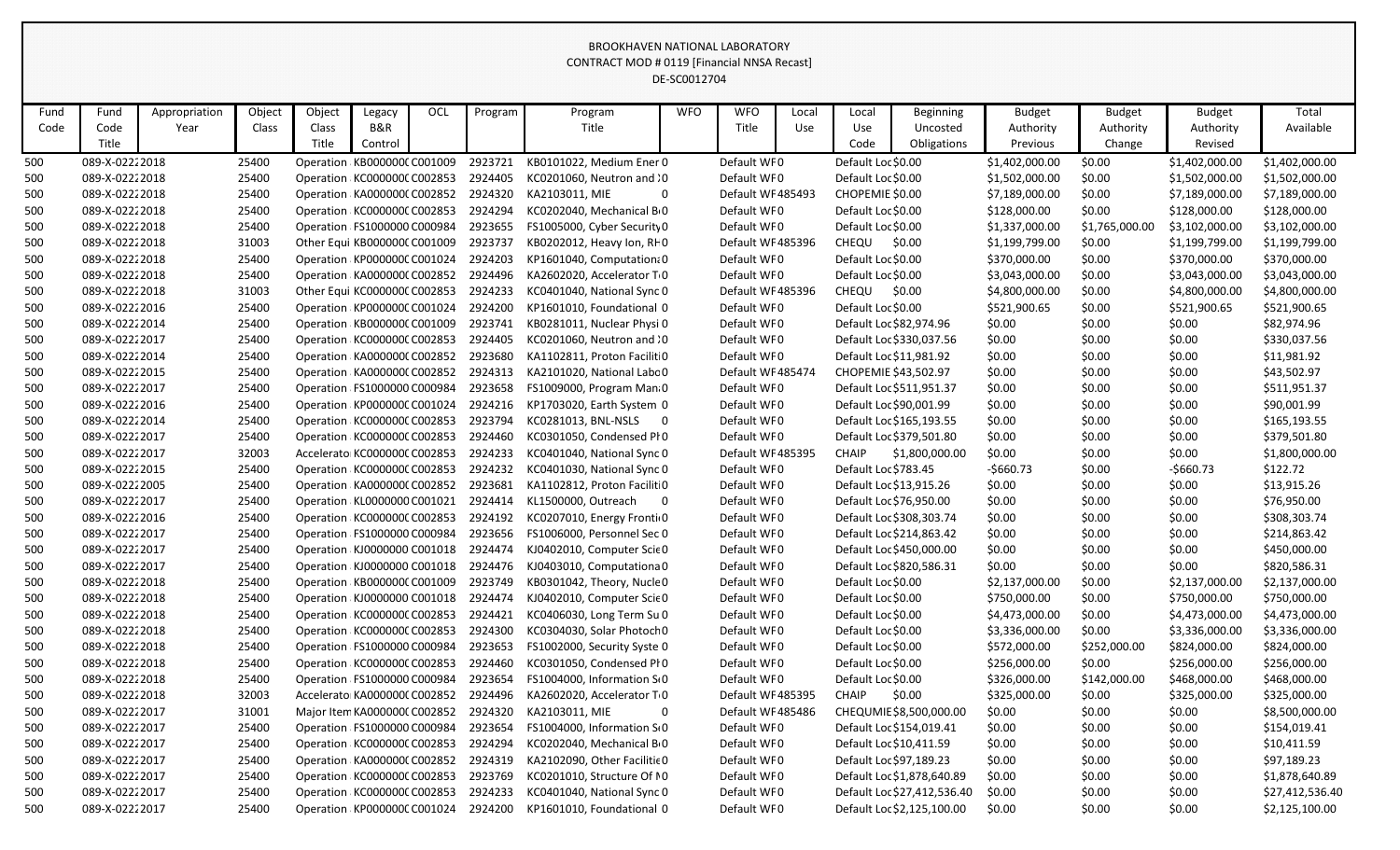|      |                |               |        |        |                               |            |         |                                    | DE-SC0012704 |                   |       |                        |                            |                 |                 |                 |                 |
|------|----------------|---------------|--------|--------|-------------------------------|------------|---------|------------------------------------|--------------|-------------------|-------|------------------------|----------------------------|-----------------|-----------------|-----------------|-----------------|
| Fund | Fund           | Appropriation | Object | Object | Legacy                        | <b>OCL</b> | Program | Program                            | <b>WFO</b>   | <b>WFO</b>        | Local | Local                  | Beginning                  | <b>Budget</b>   | <b>Budget</b>   | <b>Budget</b>   | Total           |
| Code | Code           | Year          | Class  | Class  | B&R                           |            |         | Title                              |              | Title             | Use   | Use                    | Uncosted                   | Authority       | Authority       | Authority       | Available       |
|      | Title          |               |        | Title  | Control                       |            |         |                                    |              |                   |       | Code                   | Obligations                | Previous        | Change          | Revised         |                 |
| 500  | 089-X-02222014 |               | 25400  |        | Operation KB000000CC001009    |            | 2923728 | KB0181012, Nuclear Physi 0         |              | Default WF0       |       |                        | Default Loc \$34,228.17    | \$0.00          | \$0.00          | \$0.00          | \$34,228.17     |
| 500  | 089-X-02222016 |               | 25400  |        | Operation KJ0000000 C001018   |            | 2924135 | KJ0402000, Computer Scie 0         |              | Default WF0       |       |                        | Default Loc \$200,953.34   | \$0.00          | \$0.00          | \$0.00          | \$200,953.34    |
| 500  | 089-X-02222017 |               | 32003  |        | Accelerato KB000000C C001009  |            | 2923736 | KB0202011, Heavy Ion, RFO          |              | Default WF 485395 |       | <b>CHAIP</b>           | \$2,369,000.00             | \$0.00          | \$0.00          | \$0.00          | \$2,369,000.00  |
| 500  | 089-X-02222017 |               | 25400  |        | Operation KB000000C C001009   |            | 2923755 | KB0401022, Low Energy, CO          |              | Default WF0       |       |                        | Default Loc \$257,562.78   | \$0.00          | \$0.00          | \$0.00          | \$257,562.78    |
| 500  | 089-X-02222011 |               | 25400  |        | Operation KP000000CC001024    |            | 2924206 | KP1602020, Radiobiology 0          |              | Default WF0       |       |                        | Default Loc \$75,857.94    | $-52,470.58$    | \$0.00          | $-52,470.58$    | \$73,387.36     |
| 500  | 089-X-02222005 |               | 25400  |        | Operation KB000000C C001009   |            | 2923741 | KB0281011, Nuclear Physi 0         |              | Default WF0       |       |                        | Default Loc \$201,097.43   | \$0.00          | \$0.00          | \$0.00          | \$201,097.43    |
| 500  | 089-X-02222016 |               | 31003  |        | Other Equi KC000000C C002853  |            | 2924242 | KC0403020, Center for Ful0         |              | Default WF485396  |       | <b>CHEQU</b>           | \$410,798.13               | \$0.00          | \$0.00          | \$0.00          | \$410,798.13    |
| 500  | 089-X-02222017 |               | 25400  |        | Operation KJ0000000 C001018   |            | 2924137 | KJ0404000, Next Generati 0         |              | Default WF0       |       |                        | Default Loc \$730,000.00   | \$0.00          | \$0.00          | \$0.00          | \$730,000.00    |
| 500  | 089-X-02222018 |               | 32001  |        | Constructic 39KG01000 C003087 |            | 2924481 | 39KG01000PRN17SC7300I0             |              | Default WF0       |       | Default Loc \$0.00     |                            | \$5,784,233.00  | \$22,444,767.00 | \$28,229,000.00 | \$28,229,000.00 |
| 500  | 089-X-02222018 |               | 25400  |        | Operation KJ0000000 C001018   |            | 2924516 | KJ0403040, Computationa 0          |              | Default WF0       |       | Default Loc \$0.00     |                            | \$120,000.00    | \$0.00          | \$120,000.00    | \$120,000.00    |
| 500  | 089-X-02222018 |               | 25400  |        | Operation KB000000C C001009   |            | 2923733 | KB0201021, Heavy Ion, RF0          |              | Default WF0       |       | Default Loc \$0.00     |                            | \$3,592,000.00  | \$0.00          | \$3,592,000.00  | \$3,592,000.00  |
| 500  | 089-X-02222018 |               | 25400  |        | Operation KC000000C C002853   |            | 2924504 | KC0202021, Experimental 0          |              | Default WF0       |       | Default Loc \$0.00     |                            | \$1,207,000.00  | \$0.00          | \$1,207,000.00  | \$1,207,000.00  |
| 500  | 089-X-02222018 |               | 25400  |        | Operation KC000000CC002853    |            | 2923769 | KC0201010, Structure Of 10         |              | Default WF0       |       | Default Loc \$0.00     |                            | \$2,064,000.00  | \$0.00          | \$2,064,000.00  | \$2,064,000.00  |
| 500  | 089-X-02222018 |               | 32002  |        | General Pla KG070000(C002925  |            | 2924416 | KG0701000, Facilities and 0        |              | Default WF0       |       | Default Loc \$0.00     |                            | \$8,500,000.00  | \$5,000,000.00  | \$13,500,000.00 | \$13,500,000.00 |
| 500  | 089-X-02222016 |               | 25400  |        | Operation KP000000C C001024   |            | 2924203 | KP1601040, Computation. 0          |              | Default WF0       |       |                        | Default Loc \$415,197.40   | \$0.00          | \$0.00          | \$0.00          | \$415,197.40    |
| 500  | 089-X-02222017 |               | 25400  |        | Operation KL0000000 C001021   |            | 2924408 | KL1003000, Visiting Facult 0       |              | Default WF0       |       |                        | Default Loc \$120,000.00   | \$0.00          | \$0.00          | \$0.00          | \$120,000.00    |
| 500  | 089-X-02222017 |               | 25400  |        | Operation KA000000CC002852    |            | 2924371 | KA2501032, National Labc 0         |              | Default WF0       |       |                        | Default Loc \$461,630.30   | \$0.00          | \$0.00          | \$0.00          | \$461,630.30    |
| 500  | 089-X-02222017 |               | 25400  |        | Operation KA000000CC002852    |            | 2924369 | KA2501022, Muon Accelei 0          |              | Default WF0       |       |                        | Default Loc \$250,000.00   | \$0.00          | \$0.00          | \$0.00          | \$250,000.00    |
| 500  | 089-X-02222017 |               | 25400  |        | Operation KB000000C C001009   |            | 2923746 | KB0301020, Theory, Natio 0         |              | Default WF0       |       |                        | Default Loc \$2,050,352.25 | \$0.00          | \$0.00          | \$0.00          | \$2,050,352.25  |
| 500  | 089-X-02222017 |               | 25400  |        | Operation KC000000CC002853    |            | 2924299 | KC0304020, Physical Biosc 0        |              | Default WF0       |       |                        | Default Loc \$1,286,114.39 | \$0.00          | \$0.00          | \$0.00          | \$1,286,114.39  |
| 500  | 089-X-02222016 |               | 31001  |        | Major Item KC000000C C002853  |            | 2924289 | KC0405060, NSLS-II Experi 0        |              | Default WF 485469 |       |                        | CHEQUMIE \$698,538.41      | \$0.00          | \$0.00          | \$0.00          | \$698,538.41    |
| 500  | 089-X-02222017 |               | 25400  |        | Operation KP000000CC001024    |            | 2924209 | KP1605010, Structural Bio 0        |              | Default WF0       |       |                        | Default Loc \$2,440,282.49 | \$0.00          | \$0.00          | \$0.00          | \$2,440,282.49  |
| 500  | 089-X-02222016 |               | 25400  |        | Operation KA000000CC002852    |            | 2924369 | KA2501022, Muon Accelei 0          |              | Default WF0       |       |                        | Default Loc \$490,519.01   | \$0.00          | \$0.00          | \$0.00          | \$490,519.01    |
| 500  | 089-X-02222017 |               | 25400  |        | Operation KC000000C C002853   |            | 2924295 | KC0202050, Physical Beha 0         |              | Default WF0       |       |                        | Default Loc \$19,932.29    | \$0.00          | \$0.00          | \$0.00          | \$19,932.29     |
| 500  | 089-X-02222017 |               | 25400  |        | Operation KA000000CC002852    |            | 2924382 | KA2602010, Accelerator OO          |              | Default WF0       |       |                        | Default Loc \$328,880.99   | \$0.00          | \$0.00          | \$0.00          | \$328,880.99    |
| 500  | 089-X-02222017 |               | 25400  |        | Operation KA000000CC002852    |            | 2924314 | KA2101030, University Ser 0        |              | Default WF0       |       |                        | Default Loc \$138,670.00   | \$0.00          | \$0.00          | \$0.00          | \$138,670.00    |
| 500  | 089-X-02222011 |               | 31003  |        | Other Equi KC000000CC002853   |            | 3023325 | KC0203020, Synthesis and 0         |              | Default WF 485396 |       | <b>CHEQU</b>           | \$2,515.98                 | \$0.00          | \$0.00          | \$0.00          | \$2,515.98      |
| 500  | 089-X-02222017 |               | 25400  |        | Operation KC000000C C002853   |            | 2924447 | KC0213010, Computation. 0          |              | Default WF0       |       |                        | Default Loc \$2,875,000.00 | \$0.00          | \$0.00          | \$0.00          | \$2,875,000.00  |
| 500  | 089-X-02222014 |               | 25400  |        | Operation KA000000CC002852    |            | 2923681 | KA1102812, Proton Facilit 0        |              | Default WF0       |       |                        | Default Loc \$433,221.38   | \$0.00          | \$0.00          | \$0.00          | \$433,221.38    |
| 500  | 089-X-02222018 |               | 25400  |        | Operation KA0000000 C002852   |            | 2924346 | KA2301020, National Labc 0         |              | Default WF0       |       | Default Loc \$0.00     |                            | \$912,000.00    | \$0.00          | \$912,000.00    | \$912,000.00    |
| 500  | 089-X-02222018 |               | 32001  |        | Constructic 39KA0000CC002786  |            | 2924263 | 39KA00000PRN11SC4000(0             |              | Default WF0       |       | Default Loc \$0.00     |                            | \$3,100,000.00  | \$0.00          | \$3,100,000.00  | \$3,100,000.00  |
| 500  | 089-X-02222018 |               | 25400  |        | Operation KC000000C C002853   |            | 2923807 | KC0302010, Chemical Ene 0          |              | Default WF0       |       | Default Loc \$0.00     |                            | \$1,985,000.00  | \$0.00          | \$1,985,000.00  | \$1,985,000.00  |
| 500  | 089-X-02222018 |               | 25400  |        | Operation KP000000C C001024   |            |         | 2924211 KP1701000, Atmospheric ! 0 |              | Default WF0       |       | Default Loc \$0.00     |                            | \$3,534,000.00  | \$0.00          | \$3,534,000.00  | \$3,534,000.00  |
| 500  | 089-X-02222018 |               | 25400  |        | Operation KB000000C C001009   |            | 2923736 | KB0202011, Heavy Ion, RF0          |              | Default WF0       |       | Default Loc \$0.00     |                            | \$82,771,000.00 | \$0.00          | \$82,771,000.00 | \$82,771,000.00 |
| 500  | 089-X-02222018 |               | 25400  |        | Operation KP000000CC001024    |            | 2924204 | KP1601050, Bioenergy Res0          |              | Default WF0       |       | Default Loc \$0.00     |                            | \$685,000.00    | \$0.00          | \$685,000.00    | \$685,000.00    |
| 500  | 089-X-02222018 |               | 25400  |        | Operation KA000000CC002852    |            | 2924313 | KA2101020, National Labc 0         |              | Default WF0       |       | Default Loc \$0.00     |                            | \$3,575,000.00  | \$0.00          | \$3,575,000.00  | \$3,575,000.00  |
| 510  | 089-X-02222018 |               | 25400  |        | Operation: 4.56E+08 C003005   |            | 6600199 | 456165021, Cooperative F4861014    |              | CHAGR8400         |       | Default Loc \$0.00     |                            | \$128,958.68    | \$0.00          | \$128,958.68    | \$128,958.68    |
| 510  | 089-X-02222017 |               | 25400  |        | Operation: 4.56E+08 C003005   |            | 6600199 | 456165021, Cooperative F4861014    |              | CHAGR8400         |       |                        | Default Loc \$23,840.15    | \$0.00          | \$0.00          | \$0.00          | \$23,840.15     |
| 510  | 089-X-02222017 |               | 25400  |        | Operation: 4.56E+08 C003005   |            | 6600199 | 456165021, Cooperative F4860934    |              | CHAGR8730         |       | Default Loc \$5,519.07 |                            | $-5169.32$      | \$0.00          | $-$169.32$      | \$5,349.75      |
| 510  | 089-X-02222017 |               | 25400  |        | Operation: 4.56E+08 C003005   |            | 6600199 | 456165021, Cooperative F4861004    |              | CHAGR8410         |       |                        | Default Loc \$14,968.90    | \$0.00          | \$0.00          | \$0.00          | \$14,968.90     |
| 510  | 089-X-02222017 |               | 25400  |        | Operation 4.56E+08 C003005    |            | 6600199 | 456165021, Cooperative F4860747    |              | CHAGR8710         |       |                        | Default Loc \$94,245.21    | \$0.00          | \$0.00          | \$0.00          | \$94,245.21     |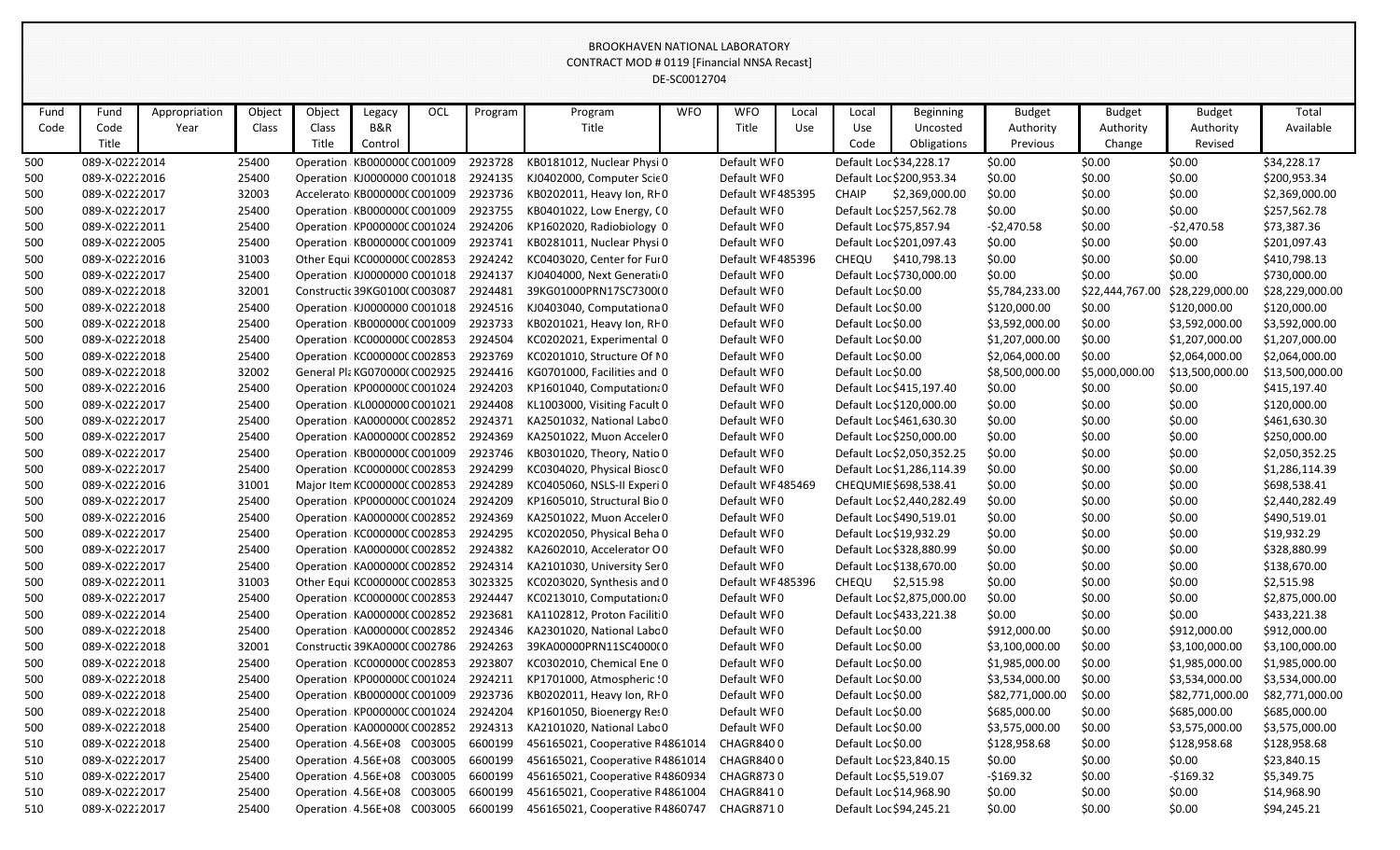|      |                |               |        |                             |         |     |         |                                                                       | DE-SC0012704 |                  |       |                         |                  |                |               |                |                |
|------|----------------|---------------|--------|-----------------------------|---------|-----|---------|-----------------------------------------------------------------------|--------------|------------------|-------|-------------------------|------------------|----------------|---------------|----------------|----------------|
| Fund | Fund           | Appropriation | Object | Object                      | Legacy  | OCL | Program | Program                                                               | <b>WFO</b>   | <b>WFO</b>       | Local | Local                   | <b>Beginning</b> | <b>Budget</b>  | <b>Budget</b> | <b>Budget</b>  | Total          |
| Code | Code           | Year          | Class  | Class                       | B&R     |     |         | Title                                                                 |              | Title            | Use   | Use                     | Uncosted         | Authority      | Authority     | Authority      | Available      |
|      | Title          |               |        | Title                       | Control |     |         |                                                                       |              |                  |       | Code                    | Obligations      | Previous       | Change        | Revised        |                |
| 510  | 089-X-02222018 |               | 25400  | Operation 4.56E+08 C003005  |         |     | 6600199 | 456165021, Cooperative F4861004                                       |              | CHAGR8410        |       | Default Loc \$0.00      |                  | \$44,930.10    | \$0.00        | \$44,930.10    | \$44,930.10    |
| 510  | 089-X-02222018 |               | 25400  | Operation 4.56E+08 C003005  |         |     | 6600199 | 456165021, Cooperative F4861091                                       |              | CHAGRRIKI0       |       | Default Loc \$0.00      |                  | \$368,693.08   | \$0.00        | \$368,693.08   | \$368,693.08   |
| 510  | 089-X-02222017 |               | 25400  | Operation 4.56E+08 C003005  |         |     | 6600199 | 456165021, Cooperative F4861036                                       |              | CHAGR8400        |       | Default Loc \$10,223.77 |                  | \$0.00         | \$0.00        | \$0.00         | \$10,223.77    |
| 511  | 089-X-02222017 |               | 25400  | Operation: 4.56E+08 C003005 |         |     | 6600146 | 456160031, Industry - Dor 4860969                                     |              | <b>CHAGR8730</b> |       | Default Loc \$47,519.68 |                  | \$0.00         | \$0.00        | \$0.00         | \$47,519.68    |
| 511  | 089-X-02222017 |               | 25400  | Operation 4.56E+08 C003005  |         |     | 6600146 | 456160031, Industry - Dor 4860936                                     |              | <b>CHAGR8720</b> |       | Default Loc \$8,423.32  |                  | \$0.00         | \$0.00        | \$0.00         | \$8,423.32     |
| 511  | 089-X-02222017 |               | 25400  | Operation 4.56E+08 C003005  |         |     | 6600146 | 456160031, Industry - Dor 4861028                                     |              | CHAGR8410        |       | Default Loc \$336.15    |                  | $-5336.15$     | \$0.00        | $-5336.15$     | \$0.00         |
| 511  | 089-X-02222017 |               | 25400  | Operation 4.56E+08 C003005  |         |     | 6600146 | 456160031, Industry - Dor 4861009                                     |              | CHAGR8410        |       | Default Loc \$7,036.36  |                  | \$0.00         | \$0.00        | \$0.00         | \$7,036.36     |
| 511  | 089-X-02222017 |               | 25400  | Operation 4.56E+08 C003005  |         |     | 6600146 | 456160031, Industry - Dor 4861044                                     |              | CHAGR8410        |       | Default Loc \$0.03      |                  | $-50.03$       | \$0.00        | $-50.03$       | \$0.00         |
| 511  | 089-X-02222016 |               | 25400  | Operation 4.56E+08 C003005  |         |     | 6600146 | 456160031, Industry - Dor 4860831                                     |              | CHAGR8720        |       | Default Loc \$4,332.74  |                  | \$0.00         | \$0.00        | \$0.00         | \$4,332.74     |
| 511  | 089-X-02222017 |               | 25400  | Operation 4.56E+08 C003005  |         |     | 6600146 | 456160031, Industry - Dor 4861017                                     |              | CHAGR8410        |       | Default Loc \$3,315.04  |                  | \$0.00         | \$0.00        | \$0.00         | \$3,315.04     |
| 511  | 089-X-02222017 |               | 25400  | Operation 4.56E+08 C003005  |         |     | 6600147 | 456160032, Industry - For 4860978                                     |              | <b>CHAGR8730</b> |       | Default Loc \$12,052.71 |                  | $-$12,052.71$  | \$0.00        | -\$12,052.71   | \$0.00         |
| 511  | 089-X-02222017 |               | 25400  | Operation 4.56E+08 C003005  |         |     | 6600147 | 456160032, Industry - For 4861001                                     |              | CHAGR8410        |       | Default Loc \$868.67    |                  | -\$868.67      | \$0.00        | $-5868.67$     | \$0.00         |
| 511  | 089-X-02222018 |               | 25400  | Operation 4.56E+08 C003005  |         |     | 6600146 | 456160031, Industry - Dor 4861033                                     |              | CHAGR8400        |       | Default Loc \$0.00      |                  | \$37,346.38    | \$0.00        | \$37,346.38    | \$37,346.38    |
| 511  | 089-X-02222018 |               | 25400  | Operation 4.56E+08 C003005  |         |     | 6600147 | 456160032, Industry - For 4861074                                     |              | CHAGR8420        |       | Default Loc \$0.00      |                  | \$45,946.78    | \$0.00        | \$45,946.78    | \$45,946.78    |
| 511  | 089-X-02222018 |               | 25400  | Operation: 4.56E+08 C003005 |         |     | 6600146 | 456160031, Industry - Dor 4861066                                     |              | CHAGR8420        |       | Default Loc \$0.00      |                  | \$241,447.30   | \$0.00        | \$241,447.30   | \$241,447.30   |
| 511  | 089-X-02222018 |               | 25400  | Operation 4.56E+08 C003005  |         |     | 6600147 | 456160032, Industry - For 4861061                                     |              | CHAGR8420        |       | Default Loc \$0.00      |                  | \$33,131.18    | \$0.00        | \$33,131.18    | \$33,131.18    |
| 511  | 089-X-02222018 |               | 25400  | Operation 4.56E+08 C003005  |         |     | 6600146 | 456160031, Industry - Dor 4861053                                     |              | CHAGR8420        |       | Default Loc \$0.00      |                  | \$126,258.00   | \$0.00        | \$126,258.00   | \$126,258.00   |
| 511  | 089-X-02222018 |               | 25400  | Operation 4.56E+08 C003005  |         |     | 6600146 | 456160031, Industry - Dor 4861071                                     |              | CHAGR8420        |       | Default Loc \$0.00      |                  | \$15,000.00    | \$0.00        | \$15,000.00    | \$15,000.00    |
| 511  | 089-X-02222018 |               | 25400  | Operation 4.56E+08 C003005  |         |     | 6600146 | 456160031, Industry - Dor 4860686                                     |              | CHAGR8780        |       | Default Loc \$0.00      |                  | \$264,550.00   | \$0.00        | \$264,550.00   | \$264,550.00   |
| 511  | 089-X-02222018 |               | 25400  | Operation 4.56E+08 C003005  |         |     | 6600146 | 456160031, Industry - Dor 4861093                                     |              | CHAGR8430        |       | Default Loc \$0.00      |                  | \$45,000.00    | \$0.00        | \$45,000.00    | \$45,000.00    |
| 511  | 089-X-02222017 |               | 25400  | Operation 4.56E+08 C003005  |         |     | 6600147 | 456160032, Industry - For 4860813                                     |              | <b>CHAGR8720</b> |       | Default Loc \$77,323.17 |                  | \$0.00         | \$0.00        | \$0.00         | \$77,323.17    |
| 511  | 089-X-02222017 |               | 25400  | Operation 4.56E+08 C003005  |         |     | 6600146 | 456160031, Industry - Dor 4861030                                     |              | CHAGR8400        |       | Default Loc \$1,696.16  |                  | \$0.00         | \$0.00        | \$0.00         | \$1,696.16     |
| 511  | 089-X-02222017 |               | 25400  | Operation 4.56E+08 C003005  |         |     | 6600146 | 456160031, Industry - Dor 4860986                                     |              | CHAGR8400        |       | Default Loc \$288.29    |                  | $-5288.29$     | \$0.00        | $-5288.29$     | \$0.00         |
| 511  | 089-X-02222016 |               | 25400  | Operation 4.56E+08 C003005  |         |     | 6600146 | 456160031, Industry - Dor 4860931                                     |              | <b>CHAGR8720</b> |       | Default Loc \$5,157.98  |                  | \$0.00         | \$0.00        | \$0.00         | \$5,157.98     |
| 511  | 089-X-02222017 |               | 25400  | Operation 4.56E+08 C003005  |         |     | 6600147 | 456160032, Industry - For 4861040                                     |              | CHAGR8410        |       | Default Loc \$22,694.53 |                  | $-521,844.66$  | \$0.00        | -\$21,844.66   | \$849.87       |
| 511  | 089-X-02222017 |               | 25400  | Operation: 4.56E+08 C003005 |         |     | 6600146 | 456160031, Industry - Dor 4861047                                     |              | CHAGR8410        |       | Default Loc \$552.18    |                  | \$0.00         | \$0.00        | \$0.00         | \$552.18       |
| 511  | 089-X-02222017 |               | 25400  | Operation 4.56E+08 C003005  |         |     | 6600146 | 456160031, Industry - Dor 4861031                                     |              | CHAGR8400        |       | Default Loc \$20,000.00 |                  | $-52,495.26$   | \$0.00        | $-$ \$2,495.26 | \$17,504.74    |
| 511  | 089-X-02222017 |               | 25400  |                             |         |     |         | Operation 4.56E+08 C003005 6600146 456160031, Industry - Dor 4860946  |              | CHAGR8730        |       | Default Loc \$75,847.99 |                  | \$0.00         | \$0.00        | \$0.00         | \$75,847.99    |
| 511  | 089-X-02222018 |               | 25400  | Operation 4.56E+08 C003005  |         |     | 6600146 | 456160031, Industry - Dor 4861020                                     |              | CHAGR8400        |       | Default Loc \$0.00      |                  | \$203,823.89   | \$0.00        | \$203,823.89   | \$203,823.89   |
| 511  | 089-X-02222018 |               | 25400  | Operation 4.56E+08 C003005  |         |     | 6600146 | 456160031, Industry - Dor 4860971                                     |              | CHAGR8730        |       | Default Loc \$0.00      |                  | \$8,509.23     | \$0.00        | \$8,509.23     | \$8,509.23     |
| 511  | 089-X-02222018 |               | 25400  | Operation: 4.56E+08 C003005 |         |     | 6600146 | 456160031, Industry - Dor 4861080                                     |              | CHAGR8430        |       | Default Loc \$0.00      |                  | \$91,831.68    | \$0.00        | \$91,831.68    | \$91,831.68    |
| 511  | 089-X-02222018 |               | 25400  | Operation: 4.56E+08 C003005 |         |     | 6600146 | 456160031, Industry - Dor 4861022                                     |              | CHAGR8410        |       | Default Loc \$0.00      |                  | \$6,616,332.20 | \$0.00        | \$6,616,332.20 | \$6,616,332.20 |
| 511  | 089-X-02222018 |               | 25400  | Operation: 4.56E+08 C003005 |         |     | 6600146 | 456160031, Industry - Dor 4861058                                     |              | CHAGR8430        |       | Default Loc \$0.00      |                  | \$45,000.00    | \$0.00        | \$45,000.00    | \$45,000.00    |
| 511  | 089-X-02222018 |               | 25400  | Operation 4.56E+08 C003005  |         |     | 6600147 | 456160032, Industry - For 4801577                                     |              | CH AGR8780       |       | Default Loc \$0.00      |                  | \$50,485.44    | \$0.00        | \$50,485.44    | \$50,485.44    |
| 511  | 089-X-02222018 |               | 25400  | Operation 4.56E+08 C003005  |         |     | 6600146 | 456160031, Industry - Dor 4860350                                     |              | CHAGR8730        |       | Default Loc \$0.00      |                  | \$10,000.00    | \$0.00        | \$10,000.00    | \$10,000.00    |
| 511  | 089-X-02222018 |               | 25400  | Operation: 4.56E+08 C003005 |         |     | 6600146 | 456160031, Industry - Dor 4861090                                     |              | CHAGR8430        |       | Default Loc \$0.00      |                  | \$115,860.00   | \$0.00        | \$115,860.00   | \$115,860.00   |
| 511  | 089-X-02222017 |               | 25400  | Operation: 4.56E+08 C003005 |         |     | 6600147 | 456160032, Industry - For 4860984                                     |              | CHAGR8400        |       | Default Loc \$828.80    |                  | \$0.00         | \$0.00        | \$0.00         | \$828.80       |
| 511  | 089-X-02222017 |               | 25400  | Operation: 4.56E+08 C003005 |         |     | 6600147 | 456160032, Industry - For 4801577                                     |              | CH AGR8780       |       | Default Loc \$54,993.37 |                  | \$0.00         | \$0.00        | \$0.00         | \$54,993.37    |
| 511  | 089-X-02222017 |               | 25400  | Operation: 4.56E+08 C003005 |         |     | 6600146 | 456160031, Industry - Dor 4861033                                     |              | CHAGR8400        |       | Default Loc \$2,962.41  |                  | \$0.00         | \$0.00        | \$0.00         | \$2,962.41     |
| 511  | 089-X-02222014 |               | 25400  | Operation: 4.56E+08 C003005 |         |     | 6600146 | 456160031, Industry - Dor 4860840                                     |              | CHAGR8720        |       | Default Loc \$0.96      |                  | $-50.96$       | \$0.00        | $-50.96$       | \$0.00         |
| 511  | 089-X-02222018 |               | 25400  |                             |         |     |         | Operation: 4.56E+08 C003005 6600146 456160031, Industry - Dor 4861084 |              | CHAGR8430        |       | Default Loc \$0.00      |                  | \$18,221.00    | \$0.00        | \$18,221.00    | \$18,221.00    |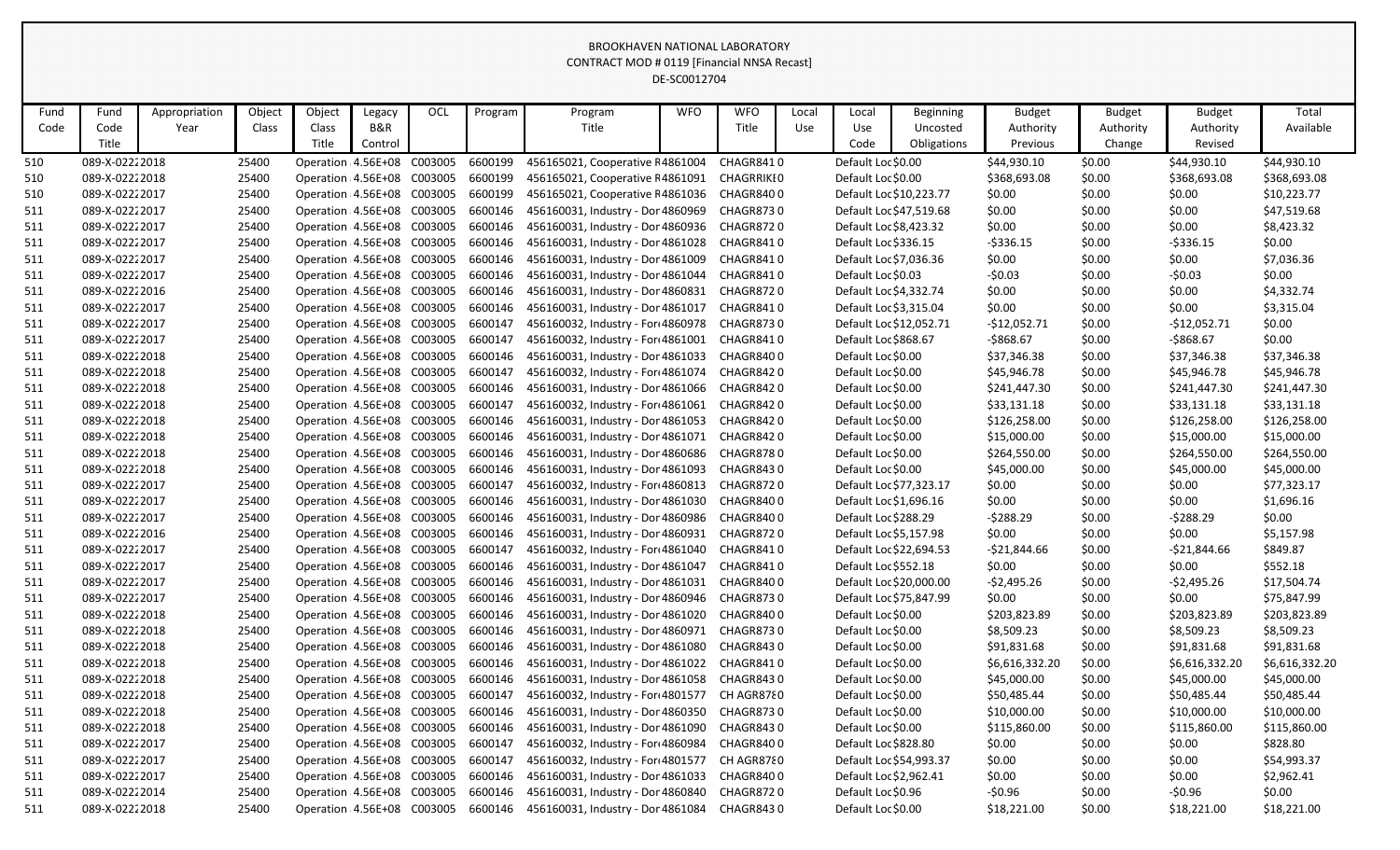|      |                |               |        |                              |         |     |         |                                                                      | DE-SC0012704 |            |       |                         |                            |               |               |               |                |
|------|----------------|---------------|--------|------------------------------|---------|-----|---------|----------------------------------------------------------------------|--------------|------------|-------|-------------------------|----------------------------|---------------|---------------|---------------|----------------|
| Fund | Fund           | Appropriation | Object | Object                       | Legacy  | OCL | Program | Program                                                              | <b>WFO</b>   | <b>WFO</b> | Local | Local                   | Beginning                  | <b>Budget</b> | <b>Budget</b> | <b>Budget</b> | Total          |
| Code | Code           | Year          | Class  | Class                        | B&R     |     |         | Title                                                                |              | Title      | Use   | Use                     | Uncosted                   | Authority     | Authority     | Authority     | Available      |
|      | Title          |               |        | Title                        | Control |     |         |                                                                      |              |            |       | Code                    | Obligations                | Previous      | Change        | Revised       |                |
| 511  | 089-X-02222018 |               | 25400  | Operation 4.56E+08 C003005   |         |     | 6600147 | 456160032, Industry - For 4861032                                    |              | CHAGR8410  |       | Default Loc \$0.00      |                            | \$116,211.71  | \$0.00        | \$116,211.71  | \$116,211.71   |
| 511  | 089-X-02222018 |               | 25400  | Operation 4.56E+08 C003005   |         |     | 6600146 | 456160031, Industry - Dor 4861059                                    |              | CHAGR8420  |       | Default Loc \$0.00      |                            | \$6,000.00    | \$0.00        | \$6,000.00    | \$6,000.00     |
| 511  | 089-X-02222018 |               | 25400  | Operation 4.56E+08 C003005   |         |     | 6600146 | 456160031, Industry - Dor 4861079                                    |              | CHAGR8430  |       | Default Loc \$0.00      |                            | \$103,310.70  | \$0.00        | \$103,310.70  | \$103,310.70   |
| 511  | 089-X-02222018 |               | 25400  | Operation 4.56E+08 C003005   |         |     | 6600146 | 456160031, Industry - Dor 4861072                                    |              | CHAGR8420  |       | Default Loc \$0.00      |                            | \$5,000.00    | \$0.00        | \$5,000.00    | \$5,000.00     |
| 511  | 089-X-02222018 |               | 25400  | Operation 4.56E+08 C003005   |         |     | 6600146 | 456160031, Industry - Dor 4861052                                    |              | CHAGR8410  |       | Default Loc \$0.00      |                            | \$267,797.72  | \$0.00        | \$267,797.72  | \$267,797.72   |
| 511  | 089-X-02222018 |               | 25400  | Operation 4.56E+08 C003005   |         |     | 6600146 | 456160031, Industry - Dor 4861062                                    |              | CHAGR8420  |       | Default Loc \$0.00      |                            | \$43,689.32   | \$0.00        | \$43,689.32   | \$43,689.32    |
| 511  | 089-X-02222018 |               | 25400  | Operation 4.56E+08 C003005   |         |     | 6600146 | 456160031, Industry - Dor 4861056                                    |              | CHAGR8400  |       | Default Loc \$0.00      |                            | \$293,689.32  | \$0.00        | \$293,689.32  | \$293,689.32   |
| 511  | 089-X-02222018 |               | 25400  | Operation 4.56E+08 C003005   |         |     | 6600146 | 456160031, Industry - Dor 4861089                                    |              | CHAGR8430  |       | Default Loc \$0.00      |                            | \$29,320.39   | \$0.00        | \$29,320.39   | \$29,320.39    |
| 511  | 089-X-02222018 |               | 25400  | Operation 4.56E+08 C003005   |         |     | 6600146 | 456160031, Industry - Dor 4861096                                    |              | CHAGR8430  |       | Default Loc \$0.00      |                            | \$91,831.73   | \$0.00        | \$91,831.73   | \$91,831.73    |
| 511  | 089-X-02222017 |               | 25400  | Operation : 4.56E+08 C003005 |         |     | 6600146 | 456160031, Industry - Dor 4860971                                    |              | CHAGR8730  |       | Default Loc \$51,738.93 |                            | \$0.00        | \$0.00        | \$0.00        | \$51,738.93    |
| 511  | 089-X-02222017 |               | 25400  | Operation 4.56E+08 C003005   |         |     | 6600147 | 456160032, Industry - For 4860975                                    |              | CHAGR8730  |       | Default Loc \$5,204.80  |                            | $-5265.74$    | \$0.00        | $-5265.74$    | \$4,939.06     |
| 511  | 089-X-02222017 |               | 25400  | Operation 4.56E+08 C003005   |         |     | 6600146 | 456160031, Industry - Dor 4861053                                    |              | CHAGR8420  |       | Default Loc \$25,000.00 |                            | \$0.00        | \$0.00        | \$0.00        | \$25,000.00    |
| 511  | 089-X-02222017 |               | 25400  | Operation 4.56E+08 C003005   |         |     | 6600147 | 456160032, Industry - For 4861032                                    |              | CHAGR8410  |       | Default Loc \$25,541.67 |                            | \$0.00        | \$0.00        | \$0.00        | \$25,541.67    |
| 511  | 089-X-02222017 |               | 25400  | Operation 4.56E+08 C003005   |         |     | 6600147 | 456160032, Industry - For 4860800                                    |              | CHAGR8710  |       | Default Loc \$683.29    |                            | \$0.00        | \$0.00        | \$0.00        | \$683.29       |
| 511  | 089-X-02222017 |               | 25400  | Operation 4.56E+08 C003005   |         |     | 6600146 | 456160031, Industry - Dor 4861022                                    |              | CHAGR8410  |       |                         | Default Loc \$2,641,348.88 | \$0.00        | \$0.00        | \$0.00        | \$2,641,348.88 |
| 511  | 089-X-02222018 |               | 25400  | Operation 4.56E+08 C003005   |         |     | 6600146 | 456160031, Industry - Dor 4861087                                    |              | CHAGR8430  |       | Default Loc \$0.00      |                            | \$2,500.00    | \$0.00        | \$2,500.00    | \$2,500.00     |
| 511  | 089-X-02222018 |               | 25400  | Operation 4.56E+08 C003005   |         |     | 6600146 | 456160031, Industry - Dor 4861009                                    |              | CHAGR8410  |       | Default Loc \$0.00      |                            | \$914.32      | \$0.00        | \$914.32      | \$914.32       |
| 511  | 089-X-02222017 |               | 25400  | Operation 4.56E+08 C003005   |         |     | 6600146 | 456160031, Industry - Dor 4861027                                    |              | CHAGR8400  |       | Default Loc \$22,087.45 |                            | $-50.03$      | \$0.00        | $-50.03$      | \$22,087.42    |
| 511  | 089-X-02222017 |               | 25400  | Operation 4.56E+08 C003005   |         |     | 6600146 | 456160031, Industry - Dor 4860928                                    |              | CHAGR8730  |       | Default Loc \$95,137.44 |                            | \$0.00        | \$0.00        | \$0.00        | \$95,137.44    |
| 511  | 089-X-02222017 |               | 25400  | Operation 4.56E+08 C003005   |         |     | 6600146 | 456160031, Industry - Dor 4860977                                    |              | CHAGR8730  |       | Default Loc \$5,748.27  |                            | \$0.00        | \$0.00        | \$0.00        | \$5,748.27     |
| 511  | 089-X-02222017 |               | 25400  | Operation 4.56E+08 C003005   |         |     | 6600146 | 456160031, Industry - Dor 4861046                                    |              | CHAGR8410  |       |                         | Default Loc \$11,250.00    | \$0.00        | \$0.00        | \$0.00        | \$11,250.00    |
| 511  | 089-X-02222017 |               | 25400  | Operation 4.56E+08 C003005   |         |     | 6600146 | 456160031, Industry - Dor 4861052                                    |              | CHAGR8410  |       |                         | Default Loc \$2,999,587.54 | \$0.00        | \$0.00        | \$0.00        | \$2,999,587.54 |
| 511  | 089-X-02222017 |               | 25400  | Operation 4.56E+08 C003005   |         |     | 6600146 | 456160031, Industry - Dor 4861029                                    |              | CHAGR8400  |       | Default Loc \$1,721.51  |                            | \$0.00        | \$0.00        | \$0.00        | \$1,721.51     |
| 511  | 089-X-02222016 |               | 25400  | Operation 4.56E+08 C003005   |         |     | 6600146 | 456160031, Industry - Dor 4860871                                    |              | CHAGR8720  |       | Default Loc \$13,578.50 |                            | \$0.00        | \$0.00        | \$0.00        | \$13,578.50    |
| 511  | 089-X-02222016 |               | 25400  | Operation 4.56E+08 C003005   |         |     | 6600146 | 456160031, Industry - Dor 4860880                                    |              | CHAGR8720  |       | Default Loc \$3,397.00  |                            | \$0.00        | \$0.00        | \$0.00        | \$3,397.00     |
| 511  | 089-X-02222018 |               | 25400  | Operation 4.56E+08 C003005   |         |     | 6600146 | 456160031, Industry - Dor 4861075                                    |              | CHAGR8430  |       | Default Loc \$0.00      |                            | \$29,770.61   | \$0.00        | \$29,770.61   | \$29,770.61    |
| 511  | 089-X-02222018 |               | 25400  |                              |         |     |         | Operation 4.56E+08 C003005 6600146 456160031, Industry - Dor 4861021 |              | CHAGR8400  |       | Default Loc \$0.00      |                            | \$5,495.81    | \$0.00        | \$5,495.81    | \$5,495.81     |
| 511  | 089-X-02222018 |               | 25400  | Operation 4.56E+08 C003005   |         |     | 6600147 | 456160032, Industry - For 4860984                                    |              | CHAGR8400  |       | Default Loc \$0.00      |                            | \$79,580.54   | \$0.00        | \$79,580.54   | \$79,580.54    |
| 511  | 089-X-02222018 |               | 25400  | Operation: 4.56E+08 C003005  |         |     | 6600146 | 456160031, Industry - Dor 4861068                                    |              | CHAGR8420  |       | Default Loc \$0.00      |                            | \$5,521.86    | \$0.00        | \$5,521.86    | \$5,521.86     |
| 511  | 089-X-02222018 |               | 25400  | Operation: 4.56E+08 C003005  |         |     | 6600146 | 456160031, Industry - Dor 4860977                                    |              | CHAGR8730  |       | Default Loc \$0.00      |                            | \$139,805.83  | \$0.00        | \$139,805.83  | \$139,805.83   |
| 511  | 089-X-02222018 |               | 25400  | Operation: 4.56E+08 C003005  |         |     | 6600146 | 456160031, Industry - Dor 4861064                                    |              | CHAGR8420  |       | Default Loc \$0.00      |                            | \$44,174.92   | \$0.00        | \$44,174.92   | \$44,174.92    |
| 511  | 089-X-02222016 |               | 25400  | Operation: 4.56E+08 C003005  |         |     | 6600146 | 456160031, Industry - Dor 4860686                                    |              | CHAGR8780  |       | Default Loc \$19,755.50 |                            | \$0.00        | \$0.00        | \$0.00        | \$19,755.50    |
| 511  | 089-X-02222017 |               | 25400  | Operation 4.56E+08 C003005   |         |     | 6600146 | 456160031, Industry - Dor 4861050                                    |              | CHAGR8410  |       | Default Loc \$44,174.91 |                            | $-50.07$      | \$0.00        | $-50.07$      | \$44,174.84    |
| 511  | 089-X-02222017 |               | 25400  | Operation 4.56E+08 C003005   |         |     | 6600146 | 456160031, Industry - Dor 4861042                                    |              | CHAGR8400  |       | Default Loc \$17.49     |                            | -\$17.49      | \$0.00        | $-$17.49$     | \$0.00         |
| 511  | 089-X-02222017 |               | 25400  | Operation: 4.56E+08 C003005  |         |     | 6600147 | 456160032, Industry - For 4860874                                    |              | CHAGR8720  |       | Default Loc \$38,881.13 |                            | \$0.00        | \$0.00        | \$0.00        | \$38,881.13    |
| 511  | 089-X-02222017 |               | 25400  | Operation: 4.56E+08 C003005  |         |     | 6600146 | 456160031, Industry - Dor 4861026                                    |              | CHAGR8400  |       | Default Loc \$2,069.60  |                            | $-52,243.82$  | \$0.00        | $-52,243.82$  | $-5174.22$     |
| 511  | 089-X-02222017 |               | 25400  | Operation: 4.56E+08 C003005  |         |     | 6600146 | 456160031, Industry - Dor 4860989                                    |              | CHAGR8400  |       | Default Loc \$1,582.55  |                            | $-553.90$     | \$0.00        | $-553.90$     | \$1,528.65     |
| 511  | 089-X-02222017 |               | 25400  | Operation: 4.56E+08 C003005  |         |     | 6600146 | 456160031, Industry - Dor 4860949                                    |              | CHAGR8730  |       | Default Loc \$10,245.93 |                            | \$0.00        | \$0.00        | \$0.00        | \$10,245.93    |
| 511  | 089-X-02222017 |               | 25400  | Operation: 4.56E+08 C003005  |         |     | 6600146 | 456160031, Industry - Dor 4860748                                    |              | CHAGR8710  |       | Default Loc \$658.25    |                            | \$0.00        | \$0.00        | \$0.00        | \$658.25       |
| 511  | 089-X-02222017 |               | 25400  | Operation: 4.56E+08 C003005  |         |     | 6600146 | 456160031, Industry - Dor 4861020                                    |              | CHAGR8400  |       | Default Loc \$34,126.87 |                            | \$0.00        | \$0.00        | \$0.00        | \$34,126.87    |
| 511  | 089-X-02222017 |               | 25400  | Operation: 4.56E+08 C003005  |         |     | 6600146 | 456160031, Industry - Dor 4861023                                    |              | CHAGR8400  |       | Default Loc \$70,749.31 |                            | \$0.00        | \$0.00        | \$0.00        | \$70,749.31    |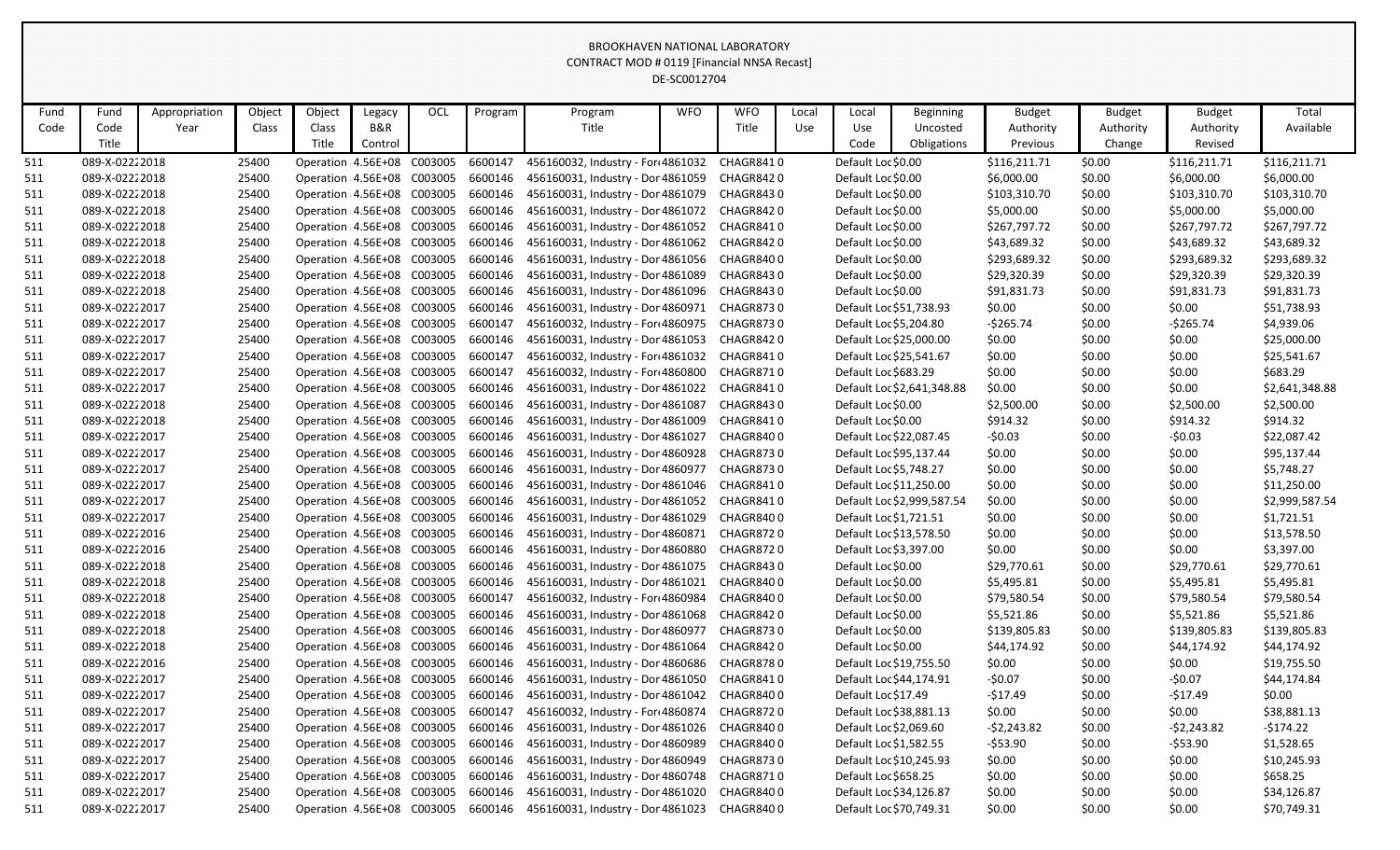|      |                |               |        |                                    |         |     |         |                                       | DE-SC0012704 |             |       |                         |                            |                |               |                |                |
|------|----------------|---------------|--------|------------------------------------|---------|-----|---------|---------------------------------------|--------------|-------------|-------|-------------------------|----------------------------|----------------|---------------|----------------|----------------|
| Fund | Fund           | Appropriation | Object | Object                             | Legacy  | OCL | Program | Program                               | <b>WFO</b>   | <b>WFO</b>  | Local | Local                   | <b>Beginning</b>           | <b>Budget</b>  | <b>Budget</b> | <b>Budget</b>  | Total          |
| Code | Code           | Year          | Class  | Class                              | B&R     |     |         | Title                                 |              | Title       | Use   | Use                     | Uncosted                   | Authority      | Authority     | Authority      | Available      |
|      | Title          |               |        | Title                              | Control |     |         |                                       |              |             |       | Code                    | Obligations                | Previous       | Change        | Revised        |                |
| 511  | 089-X-02222018 |               | 25400  | Operation 4.56E+08 C003005         |         |     | 6600146 | 456160031, Industry - Dor 4861070     |              | CHAGR8420   |       | Default Loc \$0.00      |                            | \$13,348.43    | \$0.00        | \$13,348.43    | \$13,348.43    |
| 511  | 089-X-02222018 |               | 25400  | Operation 4.56E+08 C003005         |         |     | 6600147 | 456160032, Industry - For 4861065     |              | CHAGR8420   |       | Default Loc \$0.00      |                            | \$194,174.76   | \$0.00        | \$194,174.76   | \$194,174.76   |
| 511  | 089-X-02222018 |               | 25400  | Operation 4.56E+08 C003005         |         |     | 6600146 | 456160031, Industry - Dor 4860969     |              | CHAGR8730   |       | Default Loc \$0.00      |                            | \$72,107.82    | \$0.00        | \$72,107.82    | \$72,107.82    |
| 511  | 089-X-02222018 |               | 25400  | Operation: 4.56E+08 C003005        |         |     | 6600146 | 456160031, Industry - Dor 4861030     |              | CHAGR8400   |       | Default Loc \$0.00      |                            | \$22,455.01    | \$0.00        | \$22,455.01    | \$22,455.01    |
| 511  | 089-X-02222018 |               | 25400  | Operation 4.56E+08 C003005         |         |     | 6600146 | 456160031, Industry - Dor 4861077     |              | CHAGR8430   |       | Default Loc \$0.00      |                            | \$6,886.61     | \$0.00        | \$6,886.61     | \$6,886.61     |
| 511  | 089-X-02222018 |               | 25400  | Operation 4.56E+08 C003005         |         |     | 6600147 | 456160032, Industry - For 4861076     |              | CHAGR8430   |       | Default Loc \$0.00      |                            | \$530,763.76   | \$0.00        | \$530,763.76   | \$530,763.76   |
| 511  | 089-X-02222018 |               | 25400  | Operation 4.56E+08 C003005         |         |     | 6600147 | 456160032, Industry - For 4861086     |              | CHAGR8430   |       | Default Loc \$0.00      |                            | \$22,957.93    | \$0.00        | \$22,957.93    | \$22,957.93    |
| 511  | 089-X-02222017 |               | 25400  | Operation 4.56E+08 C003005         |         |     | 6600147 | 456160032, Industry - For 4861015     |              | CHAGR8400   |       |                         | Default Loc \$1,726,233.20 | \$0.00         | \$0.00        | \$0.00         | \$1,726,233.20 |
| 511  | 089-X-02222017 |               | 25400  | Operation 4.56E+08 C003005         |         |     | 6600146 | 456160031, Industry - Dor 4861045     |              | CHAGR8400   |       | Default Loc \$1,270.32  |                            | \$0.00         | \$0.00        | \$0.00         | \$1,270.32     |
| 511  | 089-X-02222017 |               | 25400  | Operation 4.56E+08 C003005         |         |     | 6600146 | 456160031, Industry - Dor 4860982     |              | CHAGR8400   |       | Default Loc \$36,317.18 |                            | \$0.00         | \$0.00        | \$0.00         | \$36,317.18    |
| 511  | 089-X-02222017 |               | 25400  | Operation 4.56E+08 C003005         |         |     | 6600146 | 456160031, Industry - Dor 4861056     |              | CHAGR8400   |       | Default Loc \$29,126.21 |                            | \$0.00         | \$0.00        | \$0.00         | \$29,126.21    |
| 511  | 089-X-02222017 |               | 25400  | Operation 4.56E+08 C003005         |         |     | 6600146 | 456160031, Industry - Dor 4861034     |              | CHAGR8400   |       | Default Loc \$0.10      |                            | $-50.10$       | \$0.00        | $-50.10$       | \$0.00         |
| 511  | 089-X-02222018 |               | 25400  | Operation 4.56E+08 C003005         |         |     | 6600146 | 456160031, Industry - Dor 4861067     |              | CHAGR8420   |       | Default Loc \$0.00      |                            | \$37,574.13    | \$0.00        | \$37,574.13    | \$37,574.13    |
| 511  | 089-X-02222018 |               | 25400  | Operation 4.56E+08 C003005         |         |     | 6600146 | 456160031, Industry - Dor 4860936     |              | CHAGR8720   |       | Default Loc \$0.00      |                            | \$4,434.07     | \$0.00        | \$4,434.07     | \$4,434.07     |
| 511  | 089-X-02222018 |               | 25400  | Operation 4.56E+08 C003005         |         |     | 6600146 | 456160031, Industry - Dor 4861023     |              | CHAGR8400   |       | Default Loc \$0.00      |                            | \$131,460.88   | \$0.00        | \$131,460.88   | \$131,460.88   |
| 511  | 089-X-02222018 |               | 25400  | Operation 4.56E+08 C003005         |         |     | 6600146 | 456160031, Industry - Dor 4861060     |              | CHAGR8420   |       | Default Loc \$0.00      |                            | \$66,262.39    | \$0.00        | \$66,262.39    | \$66,262.39    |
| 511  | 089-X-02222014 |               | 25400  | Operation 4.56E+08 C003005         |         |     | 6600146 | 456160031, Industry - Dor 4860871     |              | CHAGR8720   |       |                         | Default Loc \$209,237.49   | \$0.00         | \$0.00        | \$0.00         | \$209,237.49   |
| 511  | 089-X-02222015 |               | 25400  | Operation 4.56E+08 C003005         |         |     | 6600146 | 456160031, Industry - Dor 4860880     |              | CHAGR8720   |       | Default Loc \$8,195.24  |                            | \$0.00         | \$0.00        | \$0.00         | \$8,195.24     |
| 511  | 089-X-02222017 |               | 25400  | Operation 4.56E+08 C003005         |         |     | 6600146 | 456160031, Industry - Dor 4861043     |              | CHAGR8410   |       |                         | Default Loc \$110,437.28   | $-50.16$       | \$0.00        | $-50.16$       | \$110,437.12   |
| 511  | 089-X-02222017 |               | 25400  | Operation 4.56E+08 C003005         |         |     | 6600146 | 456160031, Industry - Dor 4861021     |              | CHAGR8400   |       | Default Loc \$11,323.36 |                            | \$0.00         | \$0.00        | \$0.00         | \$11,323.36    |
| 511  | 089-X-02222018 |               | 25400  | Operation 4.56E+08 C003005         |         |     | 6600146 | 456160031, Industry - Dor 4861046     |              | CHAGR8410   |       | Default Loc \$0.00      |                            | \$33,750.00    | \$0.00        | \$33,750.00    | \$33,750.00    |
| 511  | 089-X-02222018 |               | 25400  | Operation 4.56E+08 C003005         |         |     | 6600146 | 456160031, Industry - Dor 4861088     |              | CHAGR8430   |       | Default Loc \$0.00      |                            | \$229,579.42   | \$0.00        | \$229,579.42   | \$229,579.42   |
| 511  | 089-X-02222018 |               | 25400  | Operation 4.56E+08 C003005         |         |     | 6600146 | 456160031, Industry - Dor 4861063     |              | CHAGR8420   |       | Default Loc \$0.00      |                            | \$22,087.46    | \$0.00        | \$22,087.46    | \$22,087.46    |
| 512  | 089-X-02222014 |               | 25400  | Operation 4.56E+08 C003005         |         |     | 6600099 | 456140374, Nuclear Regul 4860697      |              | CH189N67!0  |       | Default Loc \$67,304.85 |                            | \$0.00         | \$0.00        | \$0.00         | \$67,304.85    |
| 512  | 089-X-02222013 |               | 25400  | Operation 4.56E+08 C003005         |         |     | 6600007 | 456140050, Research & D 4860675       |              | CHAGRM10    |       | Default Loc \$19,422.33 |                            | $-$19,422.33$  | \$0.00        | $-$19,422.33$  | \$0.00         |
| 512  | 089-X-02222015 |               | 25400  | Operation: 4.56E+08 C003005        |         |     | 6600053 | 456140220, Research & D 4803492       |              | CH AGRNII 0 |       |                         | Default Loc \$822,752.00   | \$0.00         | \$0.00        | \$0.00         | \$822,752.00   |
| 512  | 089-X-02222017 |               | 25400  | Operation 4.56E+08 C003005         |         |     | 6600050 | 456140196, NASA Other 4860942         |              | CHAGRNNJ 0  |       | Default Loc \$966.13    |                            | \$0.00         | \$0.00        | \$0.00         | \$966.13       |
| 512  | 089-X-02222011 |               | 25400  | Operation 4.56E+08 C003005         |         |     |         | 6600050 456140196, NASA Other 4860467 |              | CHAGRNNJ0   |       |                         | Default Loc \$360,508.07   | \$0.00         | \$0.00        | \$0.00         | \$360,508.07   |
| 512  | 089-X-02222005 |               | 25400  | Operation 4.56E+08 C003005         |         |     | 6600053 | 456140220, Research & D 4804155       |              | CH AGRY1[0  |       | Default Loc \$108.32    |                            | $-$108.32$     | \$0.00        | $-5108.32$     | \$0.00         |
| 512  | 089-X-02222015 |               | 25400  | Operation 4.56E+08 C003005         |         |     | 6600099 | 456140374, Nuclear Regul 4860913      |              | CHAGRNR(0   |       | Default Loc \$151.73    |                            | \$0.00         | \$0.00        | \$0.00         | \$151.73       |
| 512  | 089-X-02222015 |               | 25400  | Operation: 4.56E+08 C003005        |         |     | 6600053 | 456140220, Research & D 4860897       |              | CHAGRR210   |       |                         | Default Loc \$112,577.63   | \$0.00         | \$0.00        | \$0.00         | \$112,577.63   |
| 512  | 089-X-02222016 |               | 25400  | Operation: 4.56E+08 C003005        |         |     | 6600050 | 456140196, NASA Other 4860745         |              | CHAGRNNJ0   |       | Default Loc \$6,224.31  |                            | \$0.00         | \$0.00        | \$0.00         | \$6,224.31     |
| 512  | 089-X-02222013 |               | 25400  | Operation: 4.56E+08 C003005        |         |     | 6600053 | 456140220, Research & D 4860794       |              | CHAGRAGN0   |       |                         | Default Loc \$135,011.94   | \$0.00         | \$0.00        | \$0.00         | \$135,011.94   |
| 512  | 089-X-02222016 |               | 25400  | Operation: 4.56E+08 C003005        |         |     | 6600007 | 456140050, Research & D 4860843       |              | CHAGR2010   |       |                         | Default Loc \$213,413.25   | \$0.00         | \$0.00        | \$0.00         | \$213,413.25   |
| 512  | 089-X-02222005 |               | 25400  | Operation: 4.56E+08 C003005        |         |     | 6600099 | 456140374, Nuclear Regul 4800324      |              | CH 189L25:0 |       | Default Loc \$133.81    |                            | $-5133.81$     | \$0.00        | $-5133.81$     | \$0.00         |
| 512  | 089-X-02222008 |               | 25400  | Operation: 4.56E+08 C003005        |         |     | 6600007 | 456140050, Research & D 4802949       |              | CH AGRM30   |       |                         | Default Loc \$509,058.59   | \$0.00         | \$0.00        | \$0.00         | \$509,058.59   |
| 512  | 089-X-02222007 |               | 25400  | Operation: 4.56E+08 C003005        |         |     | 6600067 | 456140352, Department c 4860490       |              | CHAGRSIA/0  |       | Default Loc \$46.59     |                            | $-546.59$      | \$0.00        | $-546.59$      | \$0.00         |
| 512  | 089-X-02222014 |               | 25400  | Operation: 4.56E+08 C003005        |         |     | 6600053 | 456140220, Research & D 4860836       |              | CHAGRAGN0   |       | Default Loc \$767.68    |                            | \$0.00         | \$0.00        | \$0.00         | \$767.68       |
| 512  | 089-X-02222018 |               | 25400  | Operation: 4.56E+08 C003005        |         |     | 6600050 | 456140196, NASA Other 4860992         |              | CHAGRNN/0   |       | Default Loc \$0.00      |                            | \$103,461.17   | \$0.00        | \$103,461.17   | \$103,461.17   |
| 512  | 089-X-02222018 |               | 25400  | Operation: 4.56E+08 C003005        |         |     | 6600050 | 456140196, NASA Other 4861025         |              | CHAGRNNI 0  |       | Default Loc \$0.00      |                            | \$97,087.38    | \$0.00        | \$97,087.38    | \$97,087.38    |
| 512  | 089-X-02222018 |               | 25400  | Operation 4.56E+08 C003005 6600050 |         |     |         | 456140196, NASA Other 4860979         |              | CHAGRNNJ 0  |       | Default Loc \$0.00      |                            | \$4,177,669.91 | \$0.00        | \$4,177,669.91 | \$4,177,669.91 |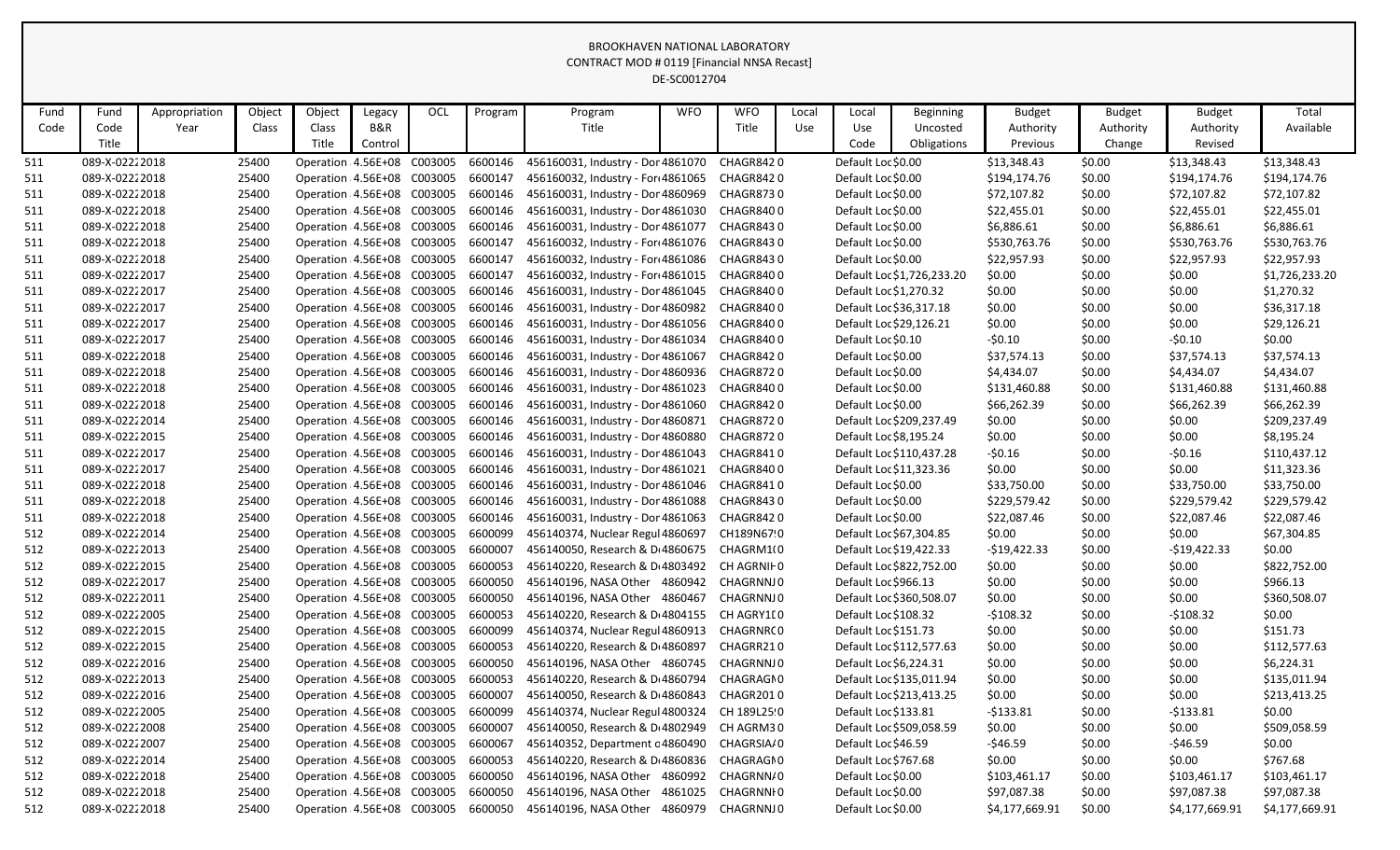|            |                                  |               |                |                                                          |         |                                    |                    |                                                                | DE-SC0012704 |                        |       |                                              |                            |                            |                  |                        |                            |
|------------|----------------------------------|---------------|----------------|----------------------------------------------------------|---------|------------------------------------|--------------------|----------------------------------------------------------------|--------------|------------------------|-------|----------------------------------------------|----------------------------|----------------------------|------------------|------------------------|----------------------------|
| Fund       | Fund                             | Appropriation | Object         | Object                                                   | Legacy  | OCL                                | Program            | Program                                                        | <b>WFO</b>   | <b>WFO</b>             | Local | Local                                        | <b>Beginning</b>           | <b>Budget</b>              | <b>Budget</b>    | <b>Budget</b>          | Total                      |
| Code       | Code                             | Year          | Class          | Class                                                    | B&R     |                                    |                    | Title                                                          |              | Title                  | Use   | Use                                          | Uncosted                   | Authority                  | Authority        | Authority              | Available                  |
|            | Title                            |               |                | Title                                                    | Control |                                    |                    |                                                                |              |                        |       | Code                                         | Obligations                | Previous                   | Change           | Revised                |                            |
| 512        | 089-X-02222005                   |               | 25400          | Operation 4.56E+08 C003005                               |         |                                    | 6600099            | 456140374, Nuclear Regul 4800376                               |              | CH 189W6 0             |       | Default Loc \$0.01                           |                            | $-50.01$                   | \$0.00           | $-50.01$               | \$0.00                     |
| 512        | 089-X-02222017                   |               | 25400          | Operation 4.56E+08 C003005                               |         |                                    | 6600007            | 456140050, Research & D 4861054                                |              | CHAGRNA10              |       | Default Loc \$67,324.27                      |                            | \$0.00                     | \$0.00           | \$0.00                 | \$67,324.27                |
| 512        | 089-X-02222017                   |               | 25400          | Operation 4.56E+08 C003005                               |         |                                    | 6600053            | 456140220, Research & D 4860902                                |              | CHAGRP410              |       |                                              | Default Loc \$2,656,305.43 | \$0.00                     | \$0.00           | \$0.00                 | \$2,656,305.43             |
| 512        | 089-X-02222014                   |               | 25400          | Operation: 4.56E+08 C003005                              |         |                                    | 6600096            | 456140371, Nuclear Regul 4860776                               |              | CH189QBV0              |       | Default Loc \$9,993.07                       |                            | \$0.00                     | \$0.00           | \$0.00                 | \$9,993.07                 |
| 512        | 089-X-02222012                   |               | 25400          | Operation 4.56E+08 C003005                               |         |                                    | 6600053            | 456140220, Research & D 4860788                                |              | CHAGR12F0              |       |                                              | Default Loc \$152,272.29   | \$0.00                     | \$0.00           | \$0.00                 | \$152,272.29               |
| 512        | 089-X-02222012                   |               | 25400          | Operation 4.56E+08 C003005                               |         |                                    | 6600053            | 456140220, Research & D 4804149                                |              | CH AGRY1/0             |       | Default Loc \$4,499.65                       |                            | \$0.00                     | \$0.00           | \$0.00                 | \$4,499.65                 |
| 512        | 089-X-02222016                   |               | 25400          | Operation 4.56E+08 C003005                               |         |                                    | 6600099            | 456140374, Nuclear Regul 4860894                               |              | CHAGRNR(0              |       |                                              | Default Loc \$144,163.11   | \$0.00                     | \$0.00           | \$0.00                 | \$144,163.11               |
| 512        | 089-X-02222012                   |               | 25400          | Operation 4.56E+08 C003005                               |         |                                    | 6600033            | 456140124, DNA - Other 4860786                                 |              | CHAGR1000              |       |                                              | Default Loc \$200,507.89   | $-$200,507.89$             | \$0.00           | -\$200,507.89          | \$0.00                     |
| 512        | 089-X-02222007                   |               | 25400          | Operation 4.56E+08 C003005                               |         |                                    | 6600050            | 456140196, NASA Other 4860316                                  |              | CHAGRNNJ0              |       | Default Loc \$20,870.32                      |                            | \$0.00                     | \$0.00           | \$0.00                 | \$20,870.32                |
| 512        | 089-X-02222013                   |               | 25400          | Operation : 4.56E+08 C003005                             |         |                                    | 6600066            | 456140351, Department c 4860844                                |              | CHAGRSIA/0             |       |                                              | Default Loc \$517,499.83   | \$0.00                     | \$0.00           | \$0.00                 | \$517,499.83               |
| 512        | 089-X-02222011                   |               | 25400          | Operation 4.56E+08 C003005                               |         |                                    | 6600096            | 456140371, Nuclear Regul 4860532                               |              | CH189J4140             |       | Default Loc \$3,429.21                       |                            | \$0.00                     | \$0.00           | \$0.00                 | \$3,429.21                 |
| 512        | 089-X-02222018                   |               | 25400          | Operation 4.56E+08 C003005                               |         |                                    | 6600050            | 456140196, NASA Other 4861069                                  |              | CHAGR80H0              |       | Default Loc \$0.00                           |                            | \$145,631.07               | \$0.00           | \$145,631.07           | \$145,631.07               |
| 512        | 089-X-02222018                   |               | 25400          | Operation 4.56E+08 C003005                               |         |                                    | 6600050            | 456140196, NASA Other 4861073                                  |              | CHAGR80H0              |       | Default Loc \$0.00                           |                            | \$193,203.88               | \$0.00           | \$193,203.88           | \$193,203.88               |
| 512        | 089-X-02222014                   |               | 25400          | Operation 4.56E+08 C003005                               |         |                                    | 6600053            | 456140220, Research & D 4803492                                |              | CH AGRNIF 0            |       |                                              | Default Loc \$733,390.21   | \$0.00                     | \$0.00           | \$0.00                 | \$733,390.21               |
| 512        | 089-X-02222017                   |               | 25400          | Operation: 4.56E+08 C003005                              |         |                                    | 6600099            | 456140374, Nuclear Regul 4860901                               |              | CHAGRNR(0              |       | Default Loc \$34,951.46                      |                            | \$0.00                     | \$0.00           | \$0.00                 | \$34,951.46                |
| 512        | 089-X-02222015                   |               | 25400          | Operation 4.56E+08 C003005                               |         |                                    | 6600072            | 456140357, Department c 4860914                                |              | CHAGR1930              |       | Default Loc \$260.99                         |                            | \$0.00                     | \$0.00           | \$0.00                 | \$260.99                   |
| 512        | 089-X-02222017                   |               | 25400          | Operation 4.56E+08 C003005                               |         |                                    | 6600050            | 456140196, NASA Other 4860992                                  |              | CHAGRNN/0              |       | Default Loc \$5,637.57                       |                            | \$0.00                     | \$0.00           | \$0.00                 | \$5,637.57                 |
| 512        | 089-X-02222016                   |               | 25400          | Operation 4.56E+08 C003005                               |         |                                    | 6600099            | 456140374, Nuclear Regul 4860901                               |              | CHAGRNR(0              |       | Default Loc \$21,200.11                      |                            | \$0.00                     | \$0.00           | \$0.00                 | \$21,200.11                |
| 512        | 089-X-02222015                   |               | 25400          | Operation 4.56E+08 C003005                               |         |                                    | 6600007            | 456140050, Research & D 4860959                                |              | CHAGR2010              |       | Default Loc \$47,049.87                      |                            | \$0.00                     | \$0.00           | \$0.00                 | \$47,049.87                |
| 512        | 089-X-02222016                   |               | 25400          | Operation 4.56E+08 C003005                               |         |                                    | 6600099            | 456140374, Nuclear Regul 4860941                               |              | CHAGRNR(0              |       | Default Loc \$26,293.22                      |                            | \$0.00                     | \$0.00           | \$0.00                 | \$26,293.22                |
| 512        | 089-X-02222017                   |               | 25400          | Operation 4.56E+08 C003005                               |         |                                    | 6600050            | 456140196, NASA Other 4861025                                  |              | CHAGRNNI 0             |       | Default Loc \$17,920.86                      |                            | \$0.00                     | \$0.00           | \$0.00                 | \$17,920.86                |
| 512        | 089-X-02222017                   |               | 25400          | Operation 4.56E+08 C003005                               |         |                                    | 6600096            | 456140371, Nuclear Regul 4860873                               |              | CHAGRNR(0              |       |                                              | Default Loc \$1,393,376.16 | $-5577.31$<br>\$631,067.97 | \$0.00           | $-5577.31$             | \$1,392,798.85             |
| 512        | 089-X-02222018                   |               | 25400          | Operation 4.56E+08 C003005<br>Operation 4.56E+08 C003005 |         |                                    | 6600007<br>6600050 | 456140050, Research & D 4860850                                |              | CHAGR2010<br>CHAGRNNJ0 |       | Default Loc \$0.00                           |                            | \$202,601.94               | \$0.00           | \$631,067.97           | \$631,067.97               |
| 512        | 089-X-02222018<br>089-X-02222016 |               | 25400<br>25400 | Operation 4.56E+08 C003005                               |         |                                    | 6600050            | 456140196, NASA Other 4860942<br>456140196, NASA Other 4860957 |              | CHAGRNNI0              |       | Default Loc \$0.00<br>Default Loc \$1,554.98 |                            | \$0.00                     | \$0.00<br>\$0.00 | \$202,601.94<br>\$0.00 | \$202,601.94<br>\$1,554.98 |
| 512<br>512 | 089-X-02222016                   |               | 25400          | Operation: 4.56E+08 C003005                              |         |                                    | 6600096            | 456140371, Nuclear Regul 4860773                               |              | CH189QBI(0             |       | Default Loc \$763.41                         |                            | \$0.00                     | \$0.00           | \$0.00                 | \$763.41                   |
| 512        | 089-X-02222017                   |               | 25400          | Operation 4.56E+08 C003005                               |         |                                    | 6600066            | 456140351, Department c 4861057                                |              | CH1931CP:0             |       |                                              | Default Loc \$7,500,000.00 | \$0.00                     | \$0.00           | \$0.00                 | \$7,500,000.00             |
| 512        | 089-X-02222017                   |               | 25400          | Operation: 4.56E+08 C003005                              |         |                                    | 6600007            | 456140050, Research & D 4861041                                |              | CHAGR2010              |       | Default Loc \$109.78                         |                            | \$0.00                     | \$0.00           | \$0.00                 | \$109.78                   |
| 512        | 089-X-02222016                   |               | 25400          | Operation 4.56E+08 C003005                               |         |                                    | 6600066            | 456140351, Department c 4860970                                |              | CHAGR1930              |       |                                              | Default Loc \$2,970,697.61 | \$0.00                     | \$0.00           | \$0.00                 | \$2,970,697.61             |
| 512        | 089-X-02222016                   |               | 25400          | Operation 4.56E+08 C003005                               |         |                                    | 6600099            | 456140374, Nuclear Regul 4860948                               |              | CHAGRNR(0              |       | Default Loc \$97,780.64                      |                            | \$0.00                     | \$0.00           | \$0.00                 | \$97,780.64                |
| 512        | 089-X-02222015                   |               | 25400          | Operation: 4.56E+08 C003005                              |         |                                    | 6600099            | 456140374, Nuclear Regul 4860622                               |              | CH189N68 0             |       | Default Loc \$561.39                         |                            | \$0.00                     | \$0.00           | \$0.00                 | \$561.39                   |
| 512        | 089-X-02222018                   |               | 25400          | Operation: 4.56E+08 C003005                              |         |                                    | 6600050            | 456140196, NASA Other 4860991                                  |              | CHAGRNNI 0             |       | Default Loc \$0.00                           |                            | \$223,300.97               | \$0.00           | \$223,300.97           | \$223,300.97               |
| 512        | 089-X-02222017                   |               | 25400          | Operation 4.56E+08 C003005                               |         |                                    | 6600100            | 456140375, Nuclear Regul 4860765                               |              | CH189N75.0             |       | Default Loc \$91,434.45                      |                            | \$0.00                     | \$0.00           | \$0.00                 | \$91,434.45                |
| 512        | 089-X-02222017                   |               | 25400          | Operation: 4.56E+08 C003005                              |         |                                    | 6600050            | 456140196, NASA Other 4860920                                  |              | CHAGRRPC0              |       | Default Loc \$38,834.95                      |                            | \$0.00                     | \$0.00           | \$0.00                 | \$38,834.95                |
| 512        | 089-X-02222014                   |               | 25400          | Operation: 4.56E+08 C003005                              |         |                                    | 6600067            | 456140352, Department c 4860918                                |              | CHAGR1930              |       | Default Loc \$158.82                         |                            | \$0.00                     | \$0.00           | \$0.00                 | \$158.82                   |
| 512        | 089-X-02222015                   |               | 25400          | Operation: 4.56E+08 C003005                              |         |                                    | 6600050            | 456140196, NASA Other 4860927                                  |              | CHARGNNI 0             |       | Default Loc \$354.45                         |                            | \$0.00                     | \$0.00           | \$0.00                 | \$354.45                   |
| 512        | 089-X-02222005                   |               | 25400          | Operation: 4.56E+08 C003005                              |         |                                    | 6600073            | 456140358, Other Federal 4806635                               |              | CHAGR9030              |       | Default Loc \$43,756.46                      |                            | -\$43,756.46               | \$0.00           | $-$43,756.46$          | \$0.00                     |
| 512        | 089-X-02222008                   |               | 25400          | Operation: 4.56E+08 C003005                              |         |                                    | 6600053            | 456140220, Research & D 4860502                                |              | CHAGRF320              |       | Default Loc \$11,278.07                      |                            | \$0.00                     | \$0.00           | \$0.00                 | \$11,278.07                |
| 512        | 089-X-02222014                   |               | 25400          | Operation: 4.56E+08 C003005                              |         |                                    | 6600072            | 456140357, Department c 3010549                                |              | CRAGRS-OI0             |       | Default Loc \$211.96                         |                            | $-5211.96$                 | \$0.00           | $-5211.96$             | \$0.00                     |
| 512        | 089-X-02222016                   |               | 25400          | Operation: 4.56E+08 C003005                              |         |                                    | 6600050            | 456140196, NASA Other 4860920                                  |              | CHAGRRPC 0             |       | Default Loc \$23,244.37                      |                            | \$0.00                     | \$0.00           | \$0.00                 | \$23,244.37                |
| 512        | 089-X-02222016                   |               | 25400          |                                                          |         | Operation 4.56E+08 C003005 6600066 |                    | 456140351, Department c 4861012 CHAGR1930                      |              |                        |       |                                              | Default Loc \$5,251,928.11 | \$0.00                     | \$0.00           | \$0.00                 | \$5,251,928.11             |
|            |                                  |               |                |                                                          |         |                                    |                    |                                                                |              |                        |       |                                              |                            |                            |                  |                        |                            |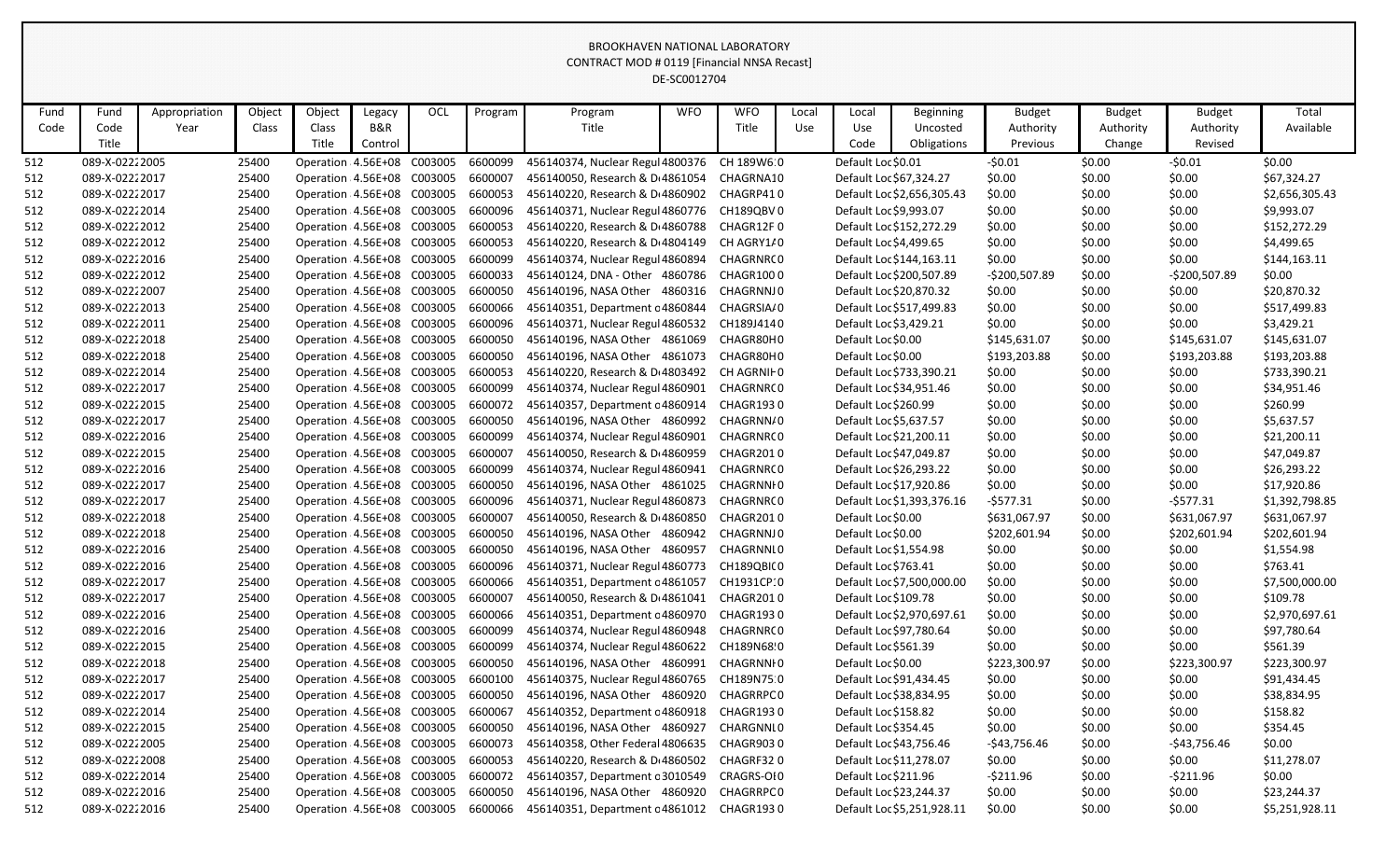|      |                |               |        |                                    |         |     |         |                                                         | DE-SC0012704 |             |       |                         |                            |               |               |               |                |
|------|----------------|---------------|--------|------------------------------------|---------|-----|---------|---------------------------------------------------------|--------------|-------------|-------|-------------------------|----------------------------|---------------|---------------|---------------|----------------|
| Fund | Fund           | Appropriation | Object | Object                             | Legacy  | OCL | Program | Program                                                 | <b>WFO</b>   | <b>WFO</b>  | Local | Local                   | <b>Beginning</b>           | <b>Budget</b> | <b>Budget</b> | <b>Budget</b> | Total          |
| Code | Code           | Year          | Class  | Class                              | B&R     |     |         | Title                                                   |              | Title       | Use   | Use                     | Uncosted                   | Authority     | Authority     | Authority     | Available      |
|      | Title          |               |        | Title                              | Control |     |         |                                                         |              |             |       | Code                    | Obligations                | Previous      | Change        | Revised       |                |
| 512  | 089-X-02222005 |               | 25400  | Operation 4.56E+08 C003005         |         |     | 6600066 | 456140351, Department c 4806666                         |              | CHAGRRW'0   |       |                         | Default Loc \$394,234.20   | \$0.00        | \$0.00        | \$0.00        | \$394,234.20   |
| 512  | 089-X-02222017 |               | 25400  | Operation: 4.56E+08 C003005        |         |     | 6600050 | 456140196, NASA Other 4860991                           |              | CHAGRNNI 0  |       |                         | Default Loc \$86,256.88    | \$0.00        | \$0.00        | \$0.00        | \$86,256.88    |
| 512  | 089-X-02222018 |               | 25400  | Operation 4.56E+08 C003005         |         |     | 6600096 | 456140371, Nuclear Regul 4860873                        |              | CHAGRNR(0   |       | Default Loc \$0.00      |                            | \$976,403.77  | \$0.00        | \$976,403.77  | \$976,403.77   |
| 512  | 089-X-02222014 |               | 25400  | Operation 4.56E+08 C003005         |         |     | 6600072 | 456140357, Department c 4860914                         |              | CHAGR1930   |       | Default Loc \$6,708.87  |                            | \$0.00        | \$0.00        | \$0.00        | \$6,708.87     |
| 512  | 089-X-02222007 |               | 25400  | Operation 4.56E+08 C003005         |         |     | 6600099 | 456140374, Nuclear Regul 4860303                        |              | CH189N610   |       | Default Loc \$0.02      |                            | $-50.02$      | \$0.00        | $-50.02$      | \$0.00         |
| 512  | 089-X-02222014 |               | 25400  | Operation 4.56E+08 C003005         |         |     | 6600007 | 456140050, Research & D 4860561                         |              | CHAGR9EV 0  |       | Default Loc \$8,737.52  |                            | \$0.00        | \$0.00        | \$0.00        | \$8,737.52     |
| 512  | 089-X-02222015 |               | 25400  | Operation 4.56E+08 C003005         |         |     | 6600099 | 456140374, Nuclear Regul 4860894                        |              | CHAGRNR(0   |       |                         | Default Loc \$85,351.58    | \$0.00        | \$0.00        | \$0.00        | \$85,351.58    |
| 512  | 089-X-02222017 |               | 25400  | Operation: 4.56E+08 C003005        |         |     | 6600050 | 456140196, NASA Other 4860995                           |              | CHAGRNNI 0  |       |                         | Default Loc \$16,078.16    | \$0.00        | \$0.00        | \$0.00        | \$16,078.16    |
| 512  | 089-X-02222011 |               | 25400  | Operation 4.56E+08 C003005         |         |     | 6600050 | 456140196, NASA Other 4860463                           |              | CHAGRNNJ0   |       | Default Loc \$0.26      |                            | \$0.00        | \$0.00        | \$0.00        | \$0.26         |
| 512  | 089-X-02222014 |               | 25400  | Operation 4.56E+08 C003005         |         |     | 6600007 | 456140050, Research & D 4860850                         |              | CHAGR2010   |       | Default Loc \$9,189.04  |                            | \$0.00        | \$0.00        | \$0.00        | \$9,189.04     |
| 512  | 089-X-02222016 |               | 25400  | Operation 4.56E+08 C003005         |         |     | 6600099 | 456140374, Nuclear Regul 4860817                        |              | CH189V64(0  |       | Default Loc \$1,784.78  |                            | \$0.00        | \$0.00        | \$0.00        | \$1,784.78     |
| 512  | 089-X-02222017 |               | 25400  | Operation: 4.56E+08 C003005        |         |     | 6600099 | 456140374, Nuclear Regul 4860911                        |              | CHAGRNR(0   |       |                         | Default Loc \$197,511.28   | \$0.00        | \$0.00        | \$0.00        | \$197,511.28   |
| 512  | 089-X-02222012 |               | 25400  | Operation 4.56E+08 C003005         |         |     | 6600053 | 456140220, Research & D 4860792                         |              | CHAGRAAA0   |       |                         | Default Loc \$35,616.06    | \$0.00        | \$0.00        | \$0.00        | \$35,616.06    |
| 512  | 089-X-02222014 |               | 25400  | Operation 4.56E+08 C003005         |         |     | 6600073 | 456140358, Other Federal 4860852                        |              | CHAGR0170   |       | Default Loc \$83,084.91 |                            | \$0.00        | \$0.00        | \$0.00        | \$83,084.91    |
| 512  | 089-X-02222013 |               | 25400  | Operation 4.56E+08 C003005         |         |     | 6600007 | 456140050, Research & D 4860561                         |              | CHAGR9EV0   |       | Default Loc \$11,621.01 |                            | \$0.00        | \$0.00        | \$0.00        | \$11,621.01    |
| 512  | 089-X-02222015 |               | 25400  | Operation 4.56E+08 C003005         |         |     | 6600067 | 456140352, Department c 4860964                         |              | CHAGR1930   |       |                         | Default Loc \$68,048.75    | \$0.00        | \$0.00        | \$0.00        | \$68,048.75    |
| 512  | 089-X-02222013 |               | 25400  | Operation 4.56E+08 C003005         |         |     | 6600067 | 456140352, Department c 4860796                         |              | CHAGRSIA/0  |       | Default Loc \$19.78     |                            | \$0.00        | \$0.00        | \$0.00        | \$19.78        |
| 512  | 089-X-02222009 |               | 25400  | Operation: 4.56E+08 C003005        |         |     | 6600053 | 456140220, Research & D 4860502                         |              | CHAGRF320   |       |                         | Default Loc \$50,054.00    | \$0.00        | \$0.00        | \$0.00        | \$50,054.00    |
| 512  | 089-X-02222013 |               | 25400  | Operation 4.56E+08 C003005         |         |     | 6600007 | 456140050, Research & D 4860849                         |              | CHAGR2010   |       | Default Loc \$2,007.03  |                            | \$0.00        | \$0.00        | \$0.00        | \$2,007.03     |
| 512  | 089-X-02222015 |               | 25400  | Operation 4.56E+08 C003005         |         |     | 6600007 | 456140050, Research & D 4860561                         |              | CHAGR9EV0   |       | Default Loc \$1.29      |                            | \$0.00        | \$0.00        | \$0.00        | \$1.29         |
| 512  | 089-X-02222017 |               | 25400  | Operation 4.56E+08 C003005         |         |     | 6600050 | 456140196, NASA Other 4860979                           |              | CHAGRNNJ0   |       |                         | Default Loc \$4,990,353.90 | \$0.00        | \$0.00        | \$0.00        | \$4,990,353.90 |
| 512  | 089-X-02222017 |               | 25400  | Operation 4.56E+08 C003005         |         |     | 6600099 | 456140374, Nuclear Regul 4860947                        |              | CHAGRNR(0   |       | Default Loc \$1,430.36  |                            | \$0.00        | \$0.00        | \$0.00        | \$1,430.36     |
| 512  | 089-X-02222016 |               | 25400  | Operation: 4.56E+08 C003005        |         |     | 6600099 | 456140374, Nuclear Regul 4860760                        |              | CH189N69 0  |       | Default Loc \$13,279.83 |                            | \$0.00        | \$0.00        | \$0.00        | \$13,279.83    |
| 512  | 089-X-02222015 |               | 25400  | Operation: 4.56E+08 C003005        |         |     | 6600099 | 456140374, Nuclear Regul 4860657                        |              | CH189V61!0  |       | Default Loc \$9,708.74  |                            | \$0.00        | \$0.00        | \$0.00        | \$9,708.74     |
| 512  | 089-X-02222014 |               | 25400  | Operation 4.56E+08 C003005         |         |     | 6600073 | 456140358, Other Federal 3011110                        |              | CRAGRS-OI0  |       | Default Loc \$121.25    |                            | \$0.00        | \$0.00        | \$0.00        | \$121.25       |
| 512  | 089-X-02222005 |               | 25400  | Operation: 4.56E+08 C003005        |         |     | 6600053 | 456140220, Research & D 4803774                         |              | CH AGRRW0   |       |                         | Default Loc \$527,491.57   | \$0.00        | \$0.00        | \$0.00        | \$527,491.57   |
| 512  | 089-X-02222017 |               | 25400  | Operation 4.56E+08 C003005         |         |     | 6600069 | 456140354, U.S. Agency F 4860930                        |              | CHAGRAID 0  |       |                         | Default Loc \$493,602.93   | \$0.00        | \$0.00        | \$0.00        | \$493,602.93   |
| 512  | 089-X-02222016 |               | 25400  | Operation 4.56E+08 C003005         |         |     | 6600053 | 456140220, Research & D <sub>1</sub> 4803492 CH AGRNIF0 |              |             |       |                         | Default Loc \$455,077.00   | \$0.00        | \$0.00        | \$0.00        | \$455,077.00   |
| 512  | 089-X-02222016 |               | 25400  | Operation 4.56E+08 C003005         |         |     | 6600050 | 456140196, NASA Other 4860932 CHAGRNN(0                 |              |             |       | Default Loc \$468.40    |                            | \$0.00        | \$0.00        | \$0.00        | \$468.40       |
| 512  | 089-X-02222017 |               | 25400  | Operation: 4.56E+08 C003005        |         |     | 6600007 | 456140050, Research & D 4861037                         |              | CHAGR17E 0  |       | Default Loc \$3.72      |                            | \$0.00        | \$0.00        | \$0.00        | \$3.72         |
| 512  | 089-X-02222005 |               | 25400  | Operation: 4.56E+08 C003005        |         |     | 6600096 | 456140371, Nuclear Regul 4800194                        |              | CH 189J29!0 |       | Default Loc \$0.01      |                            | $-50.01$      | \$0.00        | $-50.01$      | \$0.00         |
| 512  | 089-X-02222016 |               | 25400  | Operation: 4.56E+08 C003005        |         |     | 6600099 | 456140374, Nuclear Regul 4860912                        |              | CHAGRNR(0   |       | Default Loc \$2,678.74  |                            | $-52,678.74$  | \$0.00        | $-52,678.74$  | \$0.00         |
| 512  | 089-X-02222018 |               | 25400  | Operation: 4.56E+08 C003005        |         |     | 6600050 | 456140196, NASA Other 4860932                           |              | CHAGRNN(0   |       | Default Loc \$0.00      |                            | \$14,563.11   | \$0.00        | \$14,563.11   | \$14,563.11    |
| 512  | 089-X-02222005 |               | 25400  | Operation: 4.56E+08 C003005        |         |     | 6600073 | 456140358, Other Federal 4806667                        |              | CHAGRS030   |       | Default Loc \$166.79    |                            | $-$166.79$    | \$0.00        | $-5166.79$    | \$0.00         |
| 512  | 089-X-02222014 |               | 25400  | Operation: 4.56E+08 C003005        |         |     | 6600066 | 456140351, Department c 4860917                         |              | CHAGR1930   |       |                         | Default Loc \$2,119,046.57 | \$0.00        | \$0.00        | \$0.00        | \$2,119,046.57 |
| 512  | 089-X-02222010 |               | 25400  | Operation: 4.56E+08 C003005        |         |     | 6600050 | 456140196, NASA Other 4860623                           |              | CHAGRNNI 0  |       | Default Loc \$6.11      |                            | $-56.11$      | \$0.00        | $-56.11$      | \$0.00         |
| 512  | 089-X-02222012 |               | 25400  | Operation: 4.56E+08 C003005        |         |     | 6600053 | 456140220, Research & D 4804168                         |              | CH AGRY1(0  |       | Default Loc \$3,309.73  |                            | \$0.00        | \$0.00        | \$0.00        | \$3,309.73     |
| 512  | 089-X-02222016 |               | 25400  | Operation: 4.56E+08 C003005        |         |     | 6600099 | 456140374, Nuclear Regul 4860724                        |              | CH189V61!0  |       | Default Loc \$3,761.11  |                            | \$0.00        | \$0.00        | \$0.00        | \$3,761.11     |
| 512  | 089-X-02222017 |               | 25400  | Operation: 4.56E+08 C003005        |         |     | 6600007 | 456140050, Research & D 4860843                         |              | CHAGR2010   |       |                         | Default Loc \$194,174.76   | \$0.00        | \$0.00        | \$0.00        | \$194,174.76   |
| 512  | 089-X-02222014 |               | 25400  | Operation: 4.56E+08 C003005        |         |     | 6600099 | 456140374, Nuclear Regul 4860657                        |              | CH189V61!0  |       |                         | Default Loc \$29,137.54    | \$0.00        | \$0.00        | \$0.00        | \$29,137.54    |
| 512  | 089-X-02222009 |               | 25400  | Operation 4.56E+08 C003005 6600067 |         |     |         | 456140352, Department c 4860553                         |              | CHAGRSIA/0  |       | Default Loc \$39.54     |                            | -\$39.54      | \$0.00        | $-539.54$     | \$0.00         |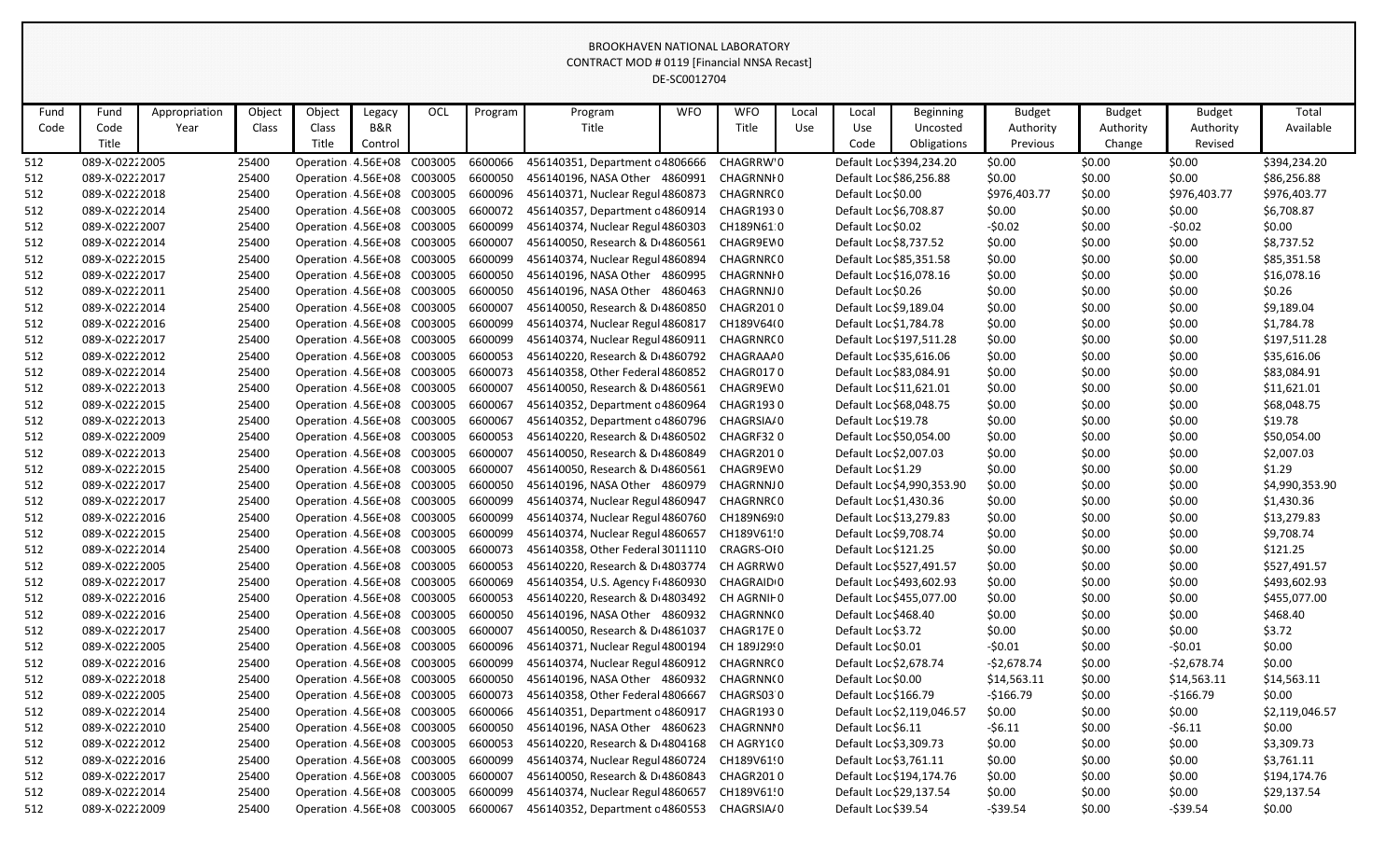|      |                |               |        |                                    |         |     |         |                                    | DE-SC0012704 |                      |       |                         |                          |                |               |                |                |
|------|----------------|---------------|--------|------------------------------------|---------|-----|---------|------------------------------------|--------------|----------------------|-------|-------------------------|--------------------------|----------------|---------------|----------------|----------------|
| Fund | Fund           | Appropriation | Object | Object                             | Legacy  | OCL | Program | Program                            | <b>WFO</b>   | <b>WFO</b>           | Local | Local                   | <b>Beginning</b>         | <b>Budget</b>  | <b>Budget</b> | <b>Budget</b>  | Total          |
| Code | Code           | Year          | Class  | Class                              | B&R     |     |         | Title                              |              | Title                | Use   | Use                     | Uncosted                 | Authority      | Authority     | Authority      | Available      |
|      | Title          |               |        | Title                              | Control |     |         |                                    |              |                      |       | Code                    | Obligations              | Previous       | Change        | Revised        |                |
| 517  | 089-X-02222016 |               | 25400  | Operation 4.56E+08 C003005         |         |     | 6600207 | 456167SC0, Office of Scier 4860826 |              | CHAGR8720            |       | Default Loc \$23,465.53 |                          | \$0.00         | \$0.00        | \$0.00         | \$23,465.53    |
| 517  | 089-X-02222017 |               | 25400  | Operation 4.56E+08 C003005         |         |     | 6600207 | 456167SC0, Office of Scier 4860834 |              | CHAGR8720            |       |                         | Default Loc \$30,195.40  | \$0.00         | \$0.00        | \$0.00         | \$30,195.40    |
| 517  | 089-X-02222018 |               | 25400  | Operation 4.56E+08 C003005         |         |     | 6600207 | 456167SC0, Office of Scier 4860823 |              | CHAGR8720            |       | Default Loc \$0.00      |                          | \$33,980.58    | \$0.00        | \$33,980.58    | \$33,980.58    |
| 517  | 089-X-02222018 |               | 25400  | Operation: 4.56E+08 C003005        |         |     | 6600207 | 456167SC0, Office of Scier 4861010 |              | CHAGR8730            |       | Default Loc \$0.00      |                          | \$2,351,456.31 | \$0.00        | \$2,351,456.31 | \$2,351,456.31 |
| 517  | 089-X-02222017 |               | 25400  | Operation 4.56E+08 C003005         |         |     | 6600207 | 456167SC0, Office of Scier 4861010 |              | CHAGR8730            |       | Default Loc \$76,566.43 |                          | \$0.00         | \$0.00        | \$0.00         | \$76,566.43    |
| 517  | 089-X-02222018 |               | 25400  | Operation 4.56E+08 C003005         |         |     | 6600207 | 456167SC0, Office of Scier 4860834 |              | <b>CHAGR8720</b>     |       | Default Loc \$0.00      |                          | \$29,126.21    | \$0.00        | \$29,126.21    | \$29,126.21    |
| 517  | 089-X-02222018 |               | 25400  | Operation 4.56E+08 C003005         |         |     | 6600207 | 456167SC0, Office of Scier 4860826 |              | <b>CHAGR8720</b>     |       | Default Loc \$0.00      |                          | \$1,192,402.92 | \$0.00        | \$1,192,402.92 | \$1,192,402.92 |
| 517  | 089-X-02222015 |               | 25400  | Operation 4.56E+08 C003005         |         |     | 6600207 | 456167SC0, Office of Scier 4860823 |              | CHAGR8720            |       | Default Loc \$36,038.18 |                          | \$0.00         | \$0.00        | \$0.00         | \$36,038.18    |
| 679  | 089-15/16-2015 |               | 25400  | Operation WA220000 C001104         |         |     | 2822390 | WA2230100, Other Relate 0          |              | Default WF 302064    |       | Climate RE \$40,000.00  |                          | \$0.00         | \$0.00        | \$0.00         | \$40,000.00    |
| 681  | 089-14/15-2014 |               | 25400  | Operation WA220000 C001104         |         |     | 2822390 | WA2230100, Other Relate 0          |              | Default WF0          |       | Default Loc \$39,548.18 |                          | \$0.00         | \$0.00        | \$0.00         | \$39,548.18    |
| 692  | 089-14/15-2014 |               | 25400  | Operation WN00000CC001118          |         |     | 1721222 | WN0219060, State and Lo 4860825    |              | CHAGR8720            |       |                         | Default Loc \$17,728.79  | \$0.00         | \$0.00        | \$0.00         | \$17,728.79    |
| 900  | 089-X-024(2015 |               | 25400  | Operation DP800000(C002982         |         |     | 2222989 | DP8000000, Counterterrol 0         |              | Default WF0          |       |                         | Default Loc \$49,412.56  | \$0.00         | \$0.00        | \$0.00         | \$49,412.56    |
| 900  | 089-X-024(2018 |               | 25400  | Operation DP090900(C002955         |         |     | 2223112 | DP0909010, Nuclear Critic 0        |              | Default WF0          |       | Default Loc \$0.00      |                          | \$262,000.00   | \$0.00        | \$262,000.00   | \$262,000.00   |
| 900  | 089-X-024(2017 |               | 25400  | Operation DP090900(C002955         |         |     | 2223112 | DP0909010, Nuclear Critic 0        |              | Default WF0          |       | Default Loc \$15,478.29 |                          | \$0.00         | \$0.00        | \$0.00         | \$15,478.29    |
| 900  | 089-X-024(2014 |               | 25400  | Operation DP4000000 C000925        |         |     | 2222480 | DP4011093, Nuclear Coun 0          |              | Default WF0          |       | Default Loc \$2,057.91  |                          | \$0.00         | \$0.00        | \$0.00         | \$2,057.91     |
| 900  | 089-X-024(2014 |               | 25400  | Operation DP120400(C000912         |         |     | 2220743 | DP1204010, Secondary As 0          |              | Default WF0          |       | Default Loc \$836.82    |                          | \$0.00         | \$0.00        | \$0.00         | \$836.82       |
| 900  | 089-X-024(2015 |               | 25400  | Operation DP400000(C000925         |         |     | 2221775 | DP4015011 - Radiological 0         |              | Default WF0          |       | Default Loc \$0.01      |                          | \$0.00         | \$0.00        | \$0.00         | \$0.01         |
| 910  | 089-X-024(2014 |               | 25400  | Operation 4.56E+08 C003005         |         |     | 6600014 | 456140075, Army - Other 4860885    |              | <b>CHAGR1050</b>     |       | Default Loc \$1,650.49  |                          | $-$1,650.49$   | \$0.00        | $-$1,650.49$   | \$0.00         |
| 910  | 089-X-024(2014 |               | 25400  | Operation 4.56E+08 C003005         |         |     | 6600084 | 45614036B, Science and T 4860789   |              | CHAGRHSI 0           |       | Default Loc \$4,403.81  |                          | \$0.00         | \$0.00        | \$0.00         | \$4,403.81     |
| 910  | 089-X-024(2014 |               | 25400  | Operation 4.56E+08 C003005         |         |     | 6600084 | 45614036B, Science and T 4841247   |              | CHAGRHSF0            |       | Default Loc \$4,212.25  |                          | \$0.00         | \$0.00        | \$0.00         | \$4,212.25     |
| 910  | 089-X-024(2015 |               | 25400  | Operation 4.56E+08 C003005         |         |     | 6600014 | 456140075, Army - Other 4860884    |              | CHAGRW7.0            |       | Default Loc \$97,087.38 |                          | \$0.00         | \$0.00        | \$0.00         | \$97,087.38    |
| 910  | 089-X-024(2014 |               | 25400  | Operation 4.56E+08 C003005         |         |     | 6600014 | 456140075, Army - Other 4860884    |              | CHAGRW7 <sub>0</sub> |       |                         | Default Loc \$131,126.99 | \$0.00         | \$0.00        | \$0.00         | \$131,126.99   |
| 910  | 089-X-024(2017 |               | 25400  | Operation : 4.56E+08 C003005       |         |     | 6600072 | 456140357, Department c 4860787    |              | CHAGRSIA/0           |       | Default Loc \$0.01      |                          | \$0.00         | \$0.00        | \$0.00         | \$0.01         |
| 910  | 089-X-024(2015 |               | 25400  | Operation 4.56E+08 C003005         |         |     | 6600084 | 45614036B, Science and T 4860847   |              | CHAGRHSF0            |       |                         | Default Loc \$34,200.86  | \$0.00         | \$0.00        | \$0.00         | \$34,200.86    |
| 910  | 089-X-024(2014 |               | 25400  | Operation 4.56E+08 C003005         |         |     | 6600084 | 45614036B, Science and T 4860915   |              | CHAGRHSI 0           |       | Default Loc \$11,352.52 |                          | \$0.00         | \$0.00        | \$0.00         | \$11,352.52    |
| 910  | 089-X-024(2014 |               | 25400  | Operation 4.56E+08 C003005         |         |     | 6600072 | 456140357, Department c 4860787    |              | CHAGRSIA/0           |       | Default Loc \$729.56    |                          | \$0.00         | \$0.00        | \$0.00         | \$729.56       |
| 1050 | 089-X-02432018 |               | 25400  | Operation HQ000000 C002425 3184701 |         |     |         | HQ1001000, Worker Advo 0           |              | Default WF0          |       | Default Loc \$0.00      |                          | \$35,000.00    | \$0.00        | \$35,000.00    | \$35,000.00    |
| 1050 | 089-X-024:2017 |               | 25400  | Operation HQ000000 C002425         |         |     | 3184701 | HQ1001000, Worker Advo 0           |              | Default WF0          |       | Default Loc \$13,140.76 |                          | \$0.00         | \$0.00        | \$0.00         | \$13,140.76    |
| 1055 | 089-X-02432017 |               | 25400  | Operation 4.56E+08 C003005         |         |     | 6600084 | 45614036B, Science and T4861051    |              | CHAGRHSI 0           |       |                         | Default Loc \$105,000.00 | \$0.00         | \$0.00        | \$0.00         | \$105,000.00   |
| 1055 | 089-X-02432018 |               | 25400  | Operation: 4.56E+08 C003005        |         |     | 6600040 | 456140142, Other DOD Ag 4861082    |              | CHAGREAC 0           |       | Default Loc \$0.00      |                          | \$15,000.00    | \$0.00        | \$15,000.00    | \$15,000.00    |
| 1055 | 089-X-024:2016 |               | 25400  | Operation 4.56E+08 C003005         |         |     | 6600084 | 45614036B, Science and T 4860994   |              | CHAGRHSI 0           |       | Default Loc \$2,561.17  |                          | \$0.00         | \$0.00        | \$0.00         | \$2,561.17     |
| 1055 | 089-X-02432010 |               | 25400  | Operation: 4.56E+08 C003005        |         |     | 6600040 | 456140142, Other DOD Af 4860682    |              | CHAGREAC 0           |       | Default Loc \$1,372.48  |                          | $-51,372.48$   | \$0.00        | $-51,372.48$   | \$0.00         |
| 1055 | 089-X-02432017 |               | 25400  | Operation: 4.56E+08 C003005        |         |     | 6600084 | 45614036B, Science and T 4861038   |              | AGRHSHQI0            |       | Default Loc \$535.90    |                          | \$0.00         | \$0.00        | \$0.00         | \$535.90       |
| 1055 | 089-X-02432017 |               | 25400  | Operation 4.56E+08 C003005         |         |     | 6600040 | 456140142, Other DOD Ag 4861055    |              | <b>CHAGRNCS 0</b>    |       |                         | Default Loc \$400,000.00 | \$0.00         | \$0.00        | \$0.00         | \$400,000.00   |
| 1055 | 089-X-02432015 |               | 25400  | Operation: 4.56E+08 C003005        |         |     | 6600084 | 45614036B, Science and T 4860933   |              | CHAGRHSH0            |       | Default Loc \$2,147.71  |                          | \$0.00         | \$0.00        | \$0.00         | \$2,147.71     |
| 1055 | 089-X-02432012 |               | 25400  | Operation: 4.56E+08 C003005        |         |     | 6600084 | 45614036B, Science and T 4860604   |              | CHAGRHSI 0           |       |                         | Default Loc \$20,000.00  | \$0.00         | \$0.00        | \$0.00         | \$20,000.00    |
| 1055 | 089-X-02432016 |               | 25400  | Operation: 4.56E+08 C003005        |         |     | 6600084 | 45614036B, Science and T 4861005   |              | CHAGRHSI 0           |       |                         | Default Loc \$543,163.05 | \$0.00         | \$0.00        | \$0.00         | \$543,163.05   |
| 1055 | 089-X-02432018 |               | 25400  | Operation: 4.56E+08 C003005        |         |     | 6600040 | 456140142, Other DOD Ag 4861085    |              | CHAGRNR70            |       | Default Loc \$0.00      |                          | \$619,985.00   | \$0.00        | \$619,985.00   | \$619,985.00   |
| 1055 | 089-X-02432017 |               | 25400  | Operation: 4.56E+08 C003005        |         |     | 6600084 | 45614036B, Science and T4861002    |              | CHAGRHSI 0           |       | Default Loc \$9,013.25  |                          | $-59,013.25$   | \$0.00        | $-59,013.25$   | \$0.00         |
| 1055 | 089-X-02432016 |               | 25400  | Operation: 4.56E+08 C003005        |         |     | 6600084 | 45614036B, Science and T 4860997   |              | CHAGRHSH0            |       |                         | Default Loc \$73,555.62  | \$0.00         | \$0.00        | \$0.00         | \$73,555.62    |
| 1055 | 089-X-02432015 |               | 25400  | Operation: 4.56E+08 C003005        |         |     | 6600014 | 456140075, Army - Other 4860967    |              | CHAGR1070            |       | Default Loc \$243.43    |                          | \$0.00         | \$0.00        | \$0.00         | \$243.43       |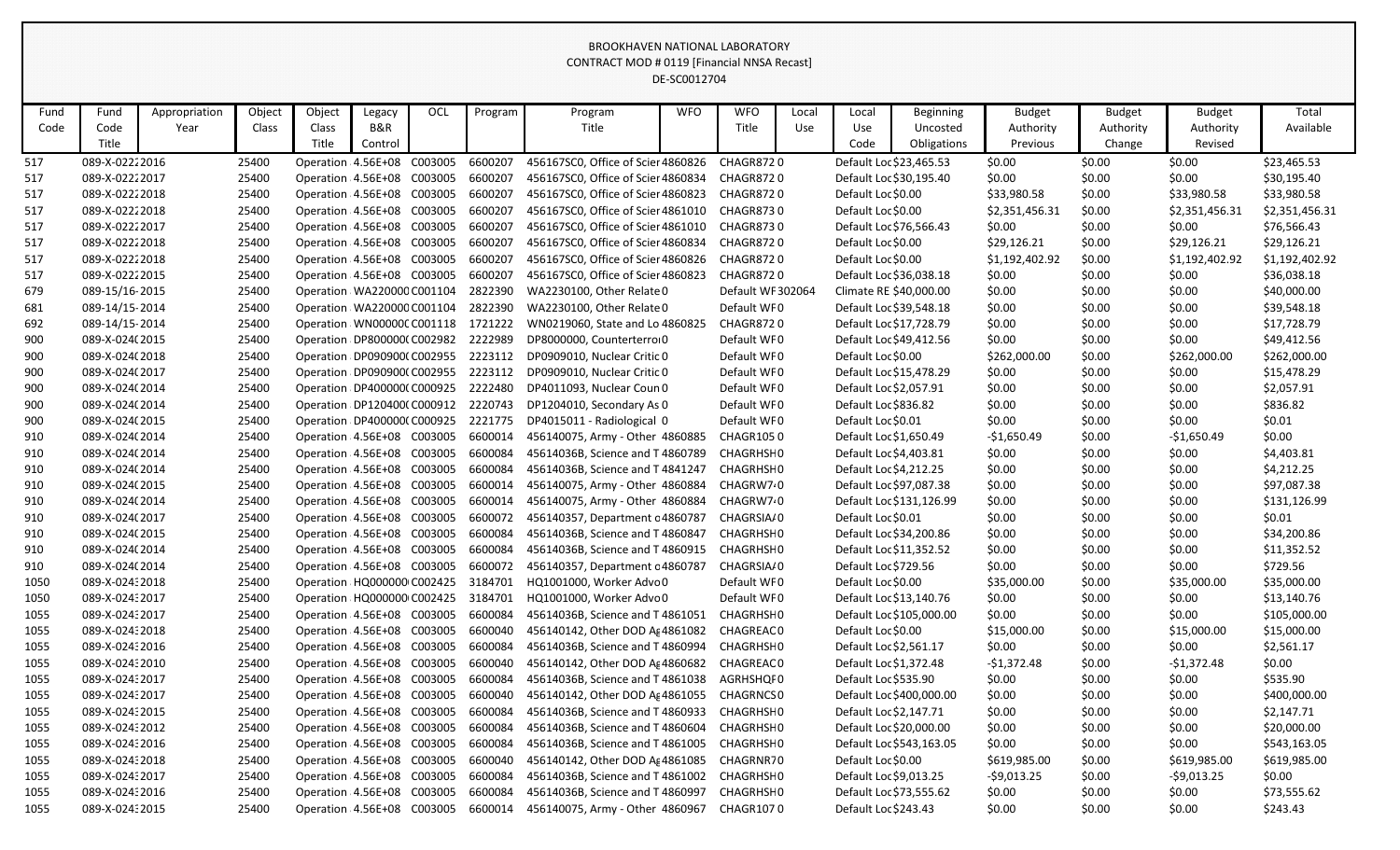|      |                |               |        |                              |         |     |         |                                                | DE-SC0012704 |             |       |                         |                            |                |               |                |                |
|------|----------------|---------------|--------|------------------------------|---------|-----|---------|------------------------------------------------|--------------|-------------|-------|-------------------------|----------------------------|----------------|---------------|----------------|----------------|
| Fund | Fund           | Appropriation | Object | Object                       | Legacy  | OCL | Program | Program                                        | <b>WFO</b>   | <b>WFO</b>  | Local | Local                   | <b>Beginning</b>           | <b>Budget</b>  | <b>Budget</b> | <b>Budget</b>  | Total          |
| Code | Code           | Year          | Class  | Class                        | B&R     |     |         | Title                                          |              | Title       | Use   | Use                     | Uncosted                   | Authority      | Authority     | Authority      | Available      |
|      | Title          |               |        | Title                        | Control |     |         |                                                |              |             |       | Code                    | Obligations                | Previous       | Change        | Revised        |                |
| 1055 | 089-X-024:2016 |               | 25400  | Operation 4.56E+08 C003005   |         |     | 6600084 | 45614036B, Science and T 4861008               |              | CHAGRHSF0   |       | Default Loc \$25,000.00 |                            | \$0.00         | \$0.00        | \$0.00         | \$25,000.00    |
| 1055 | 089-X-02432012 |               | 25400  | Operation 4.56E+08 C003005   |         |     | 6600084 | 45614036B, Science and T 4860643               |              | CHAGRHSI 0  |       | Default Loc \$7,027.90  |                            | $-57,027.90$   | \$0.00        | $-57,027.90$   | \$0.00         |
| 1055 | 089-X-02432016 |               | 25400  | Operation 4.56E+08 C003005   |         |     | 6600040 | 456140142, Other DOD A 4861013                 |              | CHAGRNID 0  |       |                         | Default Loc \$100,000.00   | \$0.00         | \$0.00        | \$0.00         | \$100,000.00   |
| 1055 | 089-X-02432017 |               | 25400  | Operation 4.56E+08 C003005   |         |     | 6600084 | 45614036B, Science and T4861024                |              | CHAGRHSF0   |       | Default Loc \$40,000.00 |                            | \$0.00         | \$0.00        | \$0.00         | \$40,000.00    |
| 1055 | 089-X-02432017 |               | 25400  | Operation 4.56E+08 C003005   |         |     | 6600084 | 45614036B, Science and T 4861049               |              | CHAGRHSI 0  |       | Default Loc \$10,281.56 |                            | \$0.00         | \$0.00        | \$0.00         | \$10,281.56    |
| 1055 | 089-X-02432017 |               | 25400  | Operation 4.56E+08 C003005   |         |     | 6600084 | 45614036B, Science and T 4861005               |              | CHAGRHSH0   |       |                         | Default Loc \$2,047,256.00 | \$0.00         | \$0.00        | \$0.00         | \$2,047,256.00 |
| 1055 | 089-X-02432016 |               | 25400  | Operation 4.56E+08 C003005   |         |     | 6600084 | 45614036B, Science and T4860960                |              | CHAGRHSH0   |       | Default Loc \$90,000.00 |                            | \$0.00         | \$0.00        | \$0.00         | \$90,000.00    |
| 1055 | 089-X-02432011 |               | 25400  | Operation 4.56E+08 C003005   |         |     | 6600020 | 456140086, Navy - Other 4860694                |              | CHAGRN0CO   |       | Default Loc \$2,572.20  |                            | \$0.00         | \$0.00        | \$0.00         | \$2,572.20     |
| 1055 | 089-X-02432012 |               | 25400  | Operation 4.56E+08 C003005   |         |     | 6600084 | 45614036B, Science and T 4860789               |              | CHAGRHSI 0  |       | Default Loc \$1,561.80  |                            | \$0.00         | \$0.00        | \$0.00         | \$1,561.80     |
| 1055 | 089-X-02432018 |               | 25400  | Operation 4.56E+08 C003005   |         |     | 6600109 | 456140063, Air Force - Otl 4861078             |              | CHAGRF4FI0  |       | Default Loc \$0.00      |                            | \$97,087.38    | \$0.00        | \$97,087.38    | \$97,087.38    |
| 1055 | 089-X-02432018 |               | 25400  | Operation 4.56E+08 C003005   |         |     | 6600040 | 456140142, Other DOD Ag 4861083                |              | CHAGREAC 0  |       | Default Loc \$0.00      |                            | \$330,000.00   | \$0.00        | \$330,000.00   | \$330,000.00   |
| 1055 | 089-X-02432009 |               | 25400  | Operation 4.56E+08 C003005   |         |     | 6600020 | 456140086, Navy - Other 4860535                |              | CHAGRN0CO   |       | Default Loc \$1.63      |                            | $-51.63$       | \$0.00        | $-51.63$       | \$0.00         |
| 1055 | 089-X-02432016 |               | 25400  | Operation 4.56E+08 C003005   |         |     | 6600084 | 45614036B, Science and T 4842534               |              | CHAGRHSI 0  |       | Default Loc \$21,555.93 |                            | \$0.00         | \$0.00        | \$0.00         | \$21,555.93    |
| 1055 | 089-X-02432015 |               | 25400  | Operation 4.56E+08 C003005   |         |     | 6600084 | 45614036B, Science and T 4842545               |              | CHAGRHSH0   |       | Default Loc \$2,702.32  |                            | \$0.00         | \$0.00        | \$0.00         | \$2,702.32     |
| 1055 | 089-X-02432015 |               | 25400  | Operation: 4.56E+08 C003005  |         |     | 6600084 | 45614036B, Science and T 4860960               |              | CHAGRHSF0   |       |                         | Default Loc \$220,841.38   | \$0.00         | \$0.00        | \$0.00         | \$220,841.38   |
| 1055 | 089-X-02432018 |               | 25400  | Operation 4.56E+08 C003005   |         |     | 6600084 | 45614036B, Science and T 4861051               |              | CHAGRHSH0   |       | Default Loc \$0.00      |                            | \$50,000.00    | \$0.00        | \$50,000.00    | \$50,000.00    |
| 1055 | 089-X-024:2015 |               | 25400  | Operation 4.56E+08 C003005   |         |     | 6600084 | 45614036B, Science and T 4860923               |              | CHARGHSH0   |       | Default Loc \$696.09    |                            | \$0.00         | \$0.00        | \$0.00         | \$696.09       |
| 1055 | 089-X-02432017 |               | 25400  | Operation 4.56E+08 C003005   |         |     | 6600084 | 45614036B, Science and T 4861048               |              | CHAGRHSH0   |       |                         | Default Loc \$400,000.00   | \$0.00         | \$0.00        | \$0.00         | \$400,000.00   |
| 1055 | 089-X-02432011 |               | 25400  | Operation 4.56E+08 C003005   |         |     | 6600084 | 45614036B, Science and T 4860604               |              | CHAGRHSF0   |       | Default Loc \$25,454.80 |                            | \$0.00         | \$0.00        | \$0.00         | \$25,454.80    |
| 1055 | 089-X-02432016 |               | 25400  | Operation 4.56E+08 C003005   |         |     | 6600033 | 456140124, DNA - Other 4861006                 |              | CHAGR1000   |       | Default Loc \$9,664.04  |                            | \$0.00         | \$0.00        | \$0.00         | \$9,664.04     |
| 1060 | 089-X-02432017 |               | 25400  | Operation GD600000 C002970   |         |     | 3203780 | GD6050200, Technical Ser 0                     |              | Default WF0 |       |                         | Default Loc \$126,271.10   | \$0.00         | \$0.00        | \$0.00         | \$126,271.10   |
| 1060 | 089-X-02432018 |               | 25400  | Operation GD600000 C002970   |         |     | 3203763 | GD6020300, Investigation: 0                    |              | Default WF0 |       | Default Loc \$0.00      |                            | \$1,042,650.00 | \$0.00        | \$1,042,650.00 | \$1,042,650.00 |
| 1060 | 089-X-02432017 |               | 25400  | Operation GD600000(C002970   |         |     | 3203764 | GD6020400, CI Training 0                       |              | Default WF0 |       | Default Loc \$25,765.00 |                            | \$0.00         | \$0.00        | \$0.00         | \$25,765.00    |
| 1060 | 089-X-024:2018 |               | 25400  | Operation GD600000(C002970   |         |     | 3203761 | GD6020100, Analysis                            |              | Default WF0 |       | Default Loc \$0.00      |                            | \$243,050.00   | \$0.00        | \$243,050.00   | \$243,050.00   |
| 1060 | 089-X-02432017 |               | 25400  | Operation GD600000 C002970   |         |     | 3203769 | GD6020900, Office of The 0                     |              | Default WF0 |       |                         | Default Loc \$172,424.87   | \$0.00         | \$0.00        | \$0.00         | \$172,424.87   |
| 1060 | 089-X-02432015 |               | 25400  | Operation GD250000(C002546   |         |     | 3203755 | GD2540250, CI Training                         |              | Default WF0 |       | Default Loc \$38,022.43 |                            | \$0.00         | \$0.00        | \$0.00         | \$38,022.43    |
| 1060 | 089-X-024:2016 |               | 25400  | Operation GD600000 C002970   |         |     | 3203764 | GD6020400, CI Training 0                       |              | Default WF0 |       | Default Loc \$11,412.93 |                            | \$0.00         | \$0.00        | \$0.00         | \$11,412.93    |
| 1060 | 089-X-02432017 |               | 25400  | Operation GD600000 C002970   |         |     |         | 3203779 GD6050100, CYBER & OPEO                |              | Default WF0 |       |                         | Default Loc \$113,058.15   | \$0.00         | \$0.00        | \$0.00         | \$113,058.15   |
| 1060 | 089-X-02432018 |               | 25400  | Operation: GD600000(C002970  |         |     | 3203764 | GD6020400, CI Training 0                       |              | Default WF0 |       | Default Loc \$0.00      |                            | \$5,070.00     | \$0.00        | \$5,070.00     | \$5,070.00     |
| 1060 | 089-X-02432017 |               | 25400  | Operation GD600000 C002970   |         |     | 3203763 | GD6020300, Investigation: 0                    |              | Default WF0 |       |                         | Default Loc \$348,672.66   | \$0.00         | \$0.00        | \$0.00         | \$348,672.66   |
| 1060 | 089-X-024:2017 |               | 25400  | Operation GD600000(C002970   |         |     | 3203761 | GD6020100, Analysis<br>$\overline{\mathbf{0}}$ |              | Default WF0 |       | Default Loc \$99,987.56 |                            | \$0.00         | \$0.00        | \$0.00         | \$99,987.56    |
| 1060 | 089-X-02432018 |               | 25400  | Operation: GD600000(C002970  |         |     | 3203780 | GD6050200, Technical Ser 0                     |              | Default WF0 |       | Default Loc \$0.00      |                            | \$282,694.00   | \$0.00        | \$282,694.00   | \$282,694.00   |
| 1060 | 089-X-02432018 |               | 25400  | Operation GD600000(C002970   |         |     | 3203769 | GD6020900, Office of The 0                     |              | Default WF0 |       | Default Loc \$0.00      |                            | \$550,830.00   | \$0.00        | \$550,830.00   | \$550,830.00   |
| 1079 | 089-16/17-2016 |               | 25400  | Operation: CS0000000 C000892 |         |     | 1713352 | CS7000000, Integrated Joi 0                    |              | Default WF0 |       | Default Loc \$24,072.62 |                            | \$0.00         | \$0.00        | \$0.00         | \$24,072.62    |
| 1551 | 089-X-03092017 |               | 25400  | Operation DN100100 C003034   |         |     | 2223049 | DN1001011, U.S. Costs for 0                    |              | Default WF0 |       |                         | Default Loc \$140,000.00   | \$0.00         | \$0.00        | \$0.00         | \$140,000.00   |
| 1551 | 089-X-03092017 |               | 25400  | Operation DN300100(C003039   |         |     | 2223080 | DN3001020, Molybdenum 0                        |              | Default WF0 |       | Default Loc \$7,011.34  |                            | \$0.00         | \$0.00        | \$0.00         | \$7,011.34     |
| 1551 | 089-X-03092017 |               | 25400  | Operation: DN2000001 C003038 |         |     | 2223154 | DN2006000, USHPRR 0                            |              | Default WF0 |       |                         | Default Loc \$283,177.06   | \$0.00         | \$0.00        | \$0.00         | \$283,177.06   |
| 1551 | 089-X-03092015 |               | 25400  | Operation : NN400000 C001056 |         |     | 2222718 | NN4009020, DO NOT USE 0                        |              | Default WF0 |       | Default Loc \$1,520.12  |                            | \$0.00         | \$0.00        | \$0.00         | \$1,520.12     |
| 1551 | 089-X-03092017 |               | 25400  | Operation DN300100 C003039   |         |     | 2223079 | DN3001010, Highly Enrich 0                     |              | Default WF0 |       | Default Loc \$10,135.62 |                            | \$0.00         | \$0.00        | \$0.00         | \$10,135.62    |
| 1551 | 089-X-03092016 |               | 25400  | Operation DN400000 C003042   |         |     | 2223101 | DN4003010, Warhead Disi0                       |              | Default WF0 |       | Default Loc \$2,912.16  |                            | \$0.00         | \$0.00        | \$0.00         | \$2,912.16     |
| 1551 | 089-X-03092015 |               | 25400  | Operation: NN930000 C002936  |         |     | 2222890 | NN9301000, Domestic Nu 0                       |              | Default WF0 |       | Default Loc \$23,901.61 |                            | \$0.00         | \$0.00        | \$0.00         | \$23,901.61    |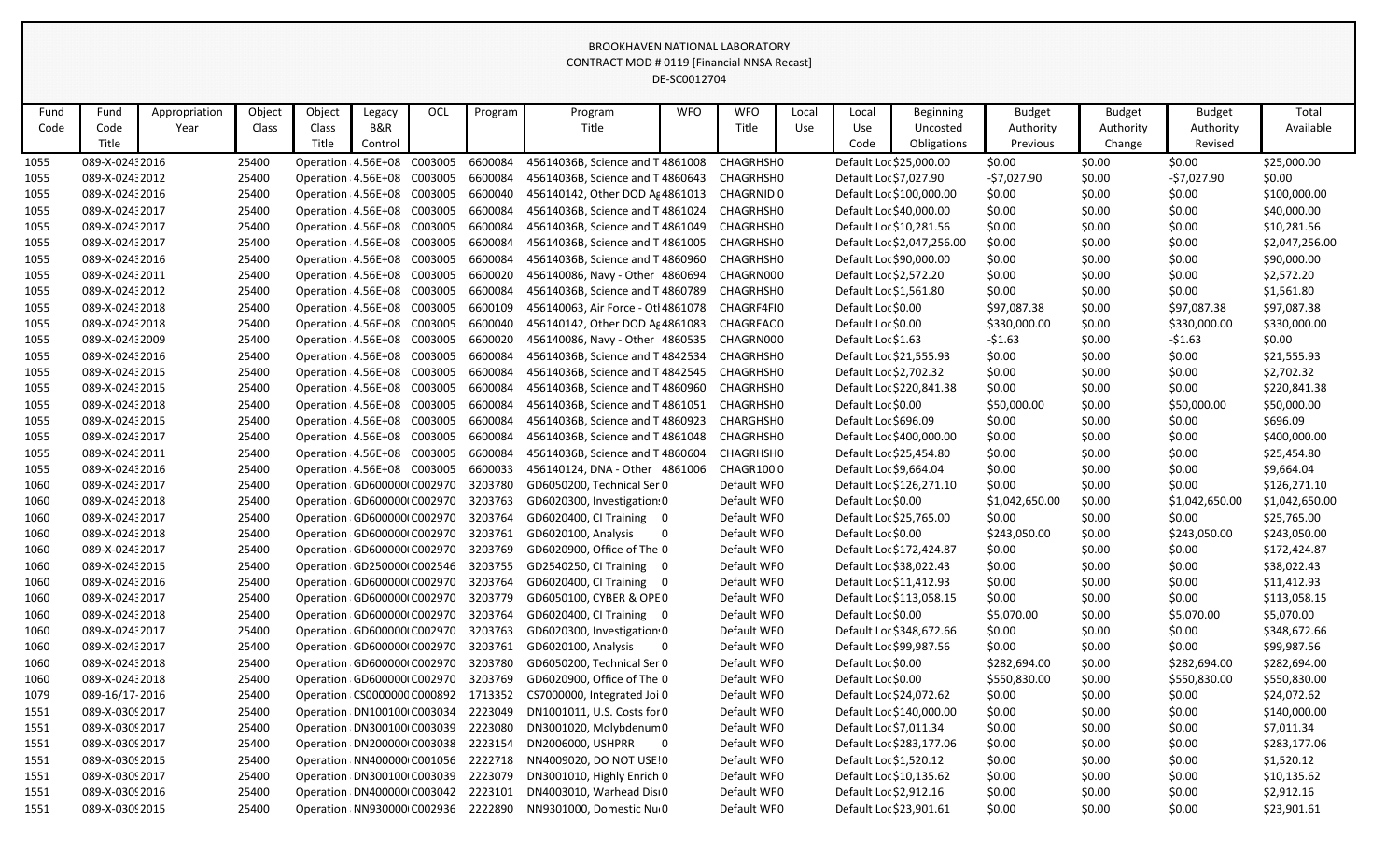|              | DE-SC0012704                     |               |                |        |                                                           |     |                    |                                                              |            |                            |       |                         |                            |                         |                  |                  |                           |
|--------------|----------------------------------|---------------|----------------|--------|-----------------------------------------------------------|-----|--------------------|--------------------------------------------------------------|------------|----------------------------|-------|-------------------------|----------------------------|-------------------------|------------------|------------------|---------------------------|
| Fund         | Fund                             | Appropriation | Object         | Object | Legacy                                                    | OCL | Program            | Program                                                      | <b>WFO</b> | <b>WFO</b>                 | Local | Local                   | Beginning                  | <b>Budget</b>           | <b>Budget</b>    | <b>Budget</b>    | Total                     |
| Code         | Code                             | Year          | Class          | Class  | B&R                                                       |     |                    | Title                                                        |            | Title                      | Use   | Use                     | Uncosted                   | Authority               | Authority        | Authority        | Available                 |
|              | Title                            |               |                | Title  | Control                                                   |     |                    |                                                              |            |                            |       | Code                    | Obligations                | Previous                | Change           | Revised          |                           |
| 1551         | 089-X-03092016                   |               | 25400          |        | Operation DN100100 C003034                                |     | 2223049            | DN1001011, U.S. Costs for 0                                  |            | Default WF0                |       | Default Loc \$72,500.55 |                            | \$0.00                  | \$0.00           | \$0.00           | \$72,500.55               |
| 1551         | 089-X-03092014                   |               | 25400          |        | Operation NN500000 C001058                                |     | 2221235            | NN5002020, In-Country C(0                                    |            | Default WF0                |       |                         | Default Loc \$570,714.02   | $-$22,388.44$           | \$0.00           | $-$22,388.44$    | \$548,325.58              |
| 1551         | 089-X-03092018                   |               | 25400          |        | Operation CT000000CC003007                                |     | 2223144            | CT8000000, NA-80 CTCP 0                                      |            | Default WF0                |       | Default Loc \$0.00      |                            | \$120,000.00            | \$0.00           | \$120,000.00     | \$120,000.00              |
| 1551         | 089-X-03092018                   |               | 25400          |        | Operation CT000000CC003007                                |     | 2223025            | CT8405010, Technology In 0                                   |            | Default WF0                |       | Default Loc \$0.00      |                            | \$12,774.00             | \$0.00           | \$12,774.00      | \$12,774.00               |
| 1551         | 089-X-03092018                   |               | 25400          |        | Operation DN200000 C003038                                |     | 2223076            | DN2001000, Proliferation 0                                   |            | Default WF0                |       | Default Loc \$0.00      |                            | \$296,034.71            | -\$296,034.71    | \$0.00           | \$0.00                    |
| 1551         | 089-X-03092018                   |               | 25400          |        | Operation DN201200(C003120                                |     | 2223182            | DN2012010, U.S. High Per 0                                   |            | Default WF0                |       | Default Loc \$0.00      |                            | \$252,656.00            | \$0.00           | \$252,656.00     | \$252,656.00              |
| 1551         | 089-X-03092013                   |               | 25400          |        | Operation NN400000 C001056                                |     | 2222721            | NN4010010, International 0                                   |            | Default WF0                |       | Default Loc \$348.29    |                            | \$0.00                  | \$0.00           | \$0.00           | \$348.29                  |
| 1551         | 089-X-03092017                   |               | 25400          |        | Operation DN400000 C003042                                |     | 2223094            | DN4001010, Safeguards PO                                     |            | Default WF0                |       |                         | Default Loc \$295,963.81   | \$0.00                  | \$0.00           | \$0.00           | \$295,963.81              |
| 1551         | 089-X-03092015                   |               | 25400          |        | Operation NN500000 C001058                                |     | 2221234            | NN5002010, U.S. Costs for 0                                  |            | Default WF0                |       |                         | Default Loc \$426,518.22   | \$0.00                  | \$0.00           | \$0.00           | \$426,518.22              |
| 1551         | 089-X-03092014                   |               | 25400          |        | Operation NN500000 C001058                                |     | 2221231            | NN5001010, U.S. Costs for 0                                  |            | Default WF0                |       | Default Loc \$72.68     |                            | \$0.00                  | \$0.00           | \$0.00           | \$72.68                   |
| 1551         | 089-X-03092018                   |               | 25400          |        | Operation DN400000 C003042                                |     | 2223094            | DN4001010, Safeguards PO                                     |            | Default WF0                |       | Default Loc \$0.00      |                            | \$625,075.00            | \$0.00           | \$625,075.00     | \$625,075.00              |
| 1551         | 089-X-03092018                   |               | 25400          |        | Operation DN400000 C003042                                |     | 2223103            | DN4004010, Global Regim 0                                    |            | Default WF0                |       | Default Loc \$0.00      |                            | \$45,000.00             | \$0.00           | \$45,000.00      | \$45,000.00               |
| 1551         | 089-X-03092018                   |               | 25400          |        | Operation DN200000 C003038                                |     | 2223154            | DN2006000, USHPRR<br>$\overline{\mathbf{0}}$                 |            | Default WF0                |       | Default Loc \$0.00      |                            | \$147,344.00            | $-$147,344.00$   | \$0.00           | \$0.00                    |
| 1551         | 089-X-03092018                   |               | 25400          |        | Operation DN201000(C003118                                |     | 2223180            | DN2010000, Proliferation 0                                   |            | Default WF0                |       | Default Loc \$0.00      |                            | \$478,965.29            | \$0.00           | \$478,965.29     | \$478,965.29              |
| 1551         | 089-X-03092015                   |               | 25400          |        | Operation NN500000 C001058                                |     | 2222810            | NN5002040, US Costs for 10                                   |            | Default WF0                |       | Default Loc \$69,665.61 |                            | \$0.00                  | \$0.00           | \$0.00           | \$69,665.61               |
| 1551         | 089-X-03092015                   |               | 25400          |        | Operation NN500000 C001058                                |     | 2222881            | NN5070040, US Costs for IO                                   |            | Default WF0                |       | Default Loc \$15,000.00 |                            | \$0.00                  | \$0.00           | \$0.00           | \$15,000.00               |
| 1551         | 089-X-03092017                   |               | 25400          |        | Operation DN400000 C003042                                |     | 2223095            | DN4001020, Safeguards EIO                                    |            | Default WF0                |       |                         | Default Loc \$953,147.65   | \$0.00                  | \$0.00           | \$0.00           | \$953,147.65              |
| 1551         | 089-X-03092018                   |               | 25400          |        | Operation DN100500 C003088                                |     | 2223152            | DN1005010, Domestic Rac 0                                    |            | Default WF0                |       | Default Loc \$0.00      |                            | \$200,000.00            | \$0.00           | \$200,000.00     | \$200,000.00              |
| 1551         | 089-X-03092018                   |               | 25400          |        | Operation CT000000CC003007                                |     | 2223020            | CT8401000, Radiological A0                                   |            | Default WF0                |       | Default Loc \$0.00      |                            | \$3,125,996.00          | \$0.00           | \$3,125,996.00   | \$3,125,996.00            |
| 1551         | 089-X-03092018                   |               | 25400          |        | Operation DN400000 C003042                                |     | 2223096            | DN4001030, Safeguards T <sub>0</sub>                         |            | Default WF0                |       | Default Loc \$0.00      |                            | \$1,070,000.00          | \$0.00           | \$1,070,000.00   | \$1,070,000.00            |
| 1551         | 089-X-03092013                   |               | 25400          |        | Operation NN500000 C001058                                |     | 2221240            | NN5004010, U.S. Costs for 0                                  |            | Default WF0                |       |                         | Default Loc \$116,033.19   | $-$116,798.56$          | \$0.00           | $-$116,798.56$   | $-5765.37$                |
| 1551         | 089-X-03092017                   |               | 25400          |        | Operation DN100300 C003036                                |     | 2223063            | DN1003011, U.S. Costs for 0                                  |            | Default WF0                |       |                         | Default Loc \$341,187.02   | \$0.00                  | \$0.00           | \$0.00           | \$341,187.02              |
| 1551         | 089-X-03092015                   |               | 25400          |        | Operation: NN400000 C001056                               |     | 2222730            | NN4012010, Global Regim 0                                    |            | Default WF0                |       | Default Loc \$2,345.59  |                            | \$0.00                  | \$0.00           | \$0.00           | \$2,345.59                |
| 1551         | 089-X-03092017                   |               | 25400          |        | Operation DN400000 C003042                                |     | 2223102            | DN4003020, Nuclear Nonc0                                     |            | Default WF0                |       | Default Loc \$32,240.31 |                            | \$0.00                  | \$0.00           | \$0.00           | \$32,240.31               |
| 1551         | 089-X-03092017                   |               | 25400          |        | Operation CT000000CC003007                                |     | 2223020            | CT8401000, Radiological A0                                   |            | Default WF0                |       |                         | Default Loc \$1,086,494.82 | \$0.00                  | \$0.00           | \$0.00           | \$1,086,494.82            |
| 1551         | 089-X-03092015                   |               | 25400          |        | Operation NN500000 C001058                                |     | 2221243            | NN5005011, U.S. Costs for 0                                  |            | Default WF0                |       |                         | Default Loc \$54,437.77    | \$0.00                  | \$0.00           | \$0.00           | \$54,437.77               |
| 1551         | 089-X-0309 2017                  |               | 25400          |        | Operation: DN100500(C003088                               |     | 2223152            | DN1005010, Domestic Rac0                                     |            | Default WF0                |       |                         | Default Loc \$40,000.00    | \$0.00                  | \$0.00           | \$0.00           | \$40,000.00               |
| 1551         | 089-X-03092018                   |               | 25400          |        |                                                           |     |                    | Operation DN400000 C003042 2223095 DN4001020, Safeguards EIO |            | Default WF0                |       | Default Loc \$0.00      |                            | \$452,500.00            | \$0.00           | \$452,500.00     | \$452,500.00              |
| 1551         | 089-X-03092016                   |               | 25400          |        | Operation DN400000 C003042                                |     | 2223105            | DN4004030, Multilateral SO                                   |            | Default WF0                |       |                         | Default Loc \$127,037.86   | \$0.00                  | \$0.00           | \$0.00           | \$127,037.86              |
| 1551         | 089-X-03092015                   |               | 25400          |        | Operation NN400000 C001056                                |     | 2222732            | NN4012030, Multilateral SO                                   |            | Default WF0                |       | Default Loc \$830.02    |                            | \$0.00                  | \$0.00           | \$0.00           | \$830.02                  |
| 1551         | 089-X-03092015                   |               | 25400          |        | Operation NN400000 C001056                                |     | 2222717            | NN4009010, Safeguards PO                                     |            | Default WF0                |       | Default Loc \$30,331.23 |                            | \$0.00                  | \$0.00           | \$0.00           | \$30,331.23               |
| 1551         | 089-X-03092015                   |               | 25400          |        | Operation: NN400000 C001056                               |     | 2222719            | NN4009030, Safeguards T <sub>1</sub> 0                       |            | Default WF0                |       | Default Loc \$2,773.36  |                            | \$0.00                  | \$0.00           | \$0.00           | \$2,773.36                |
| 1551         | 089-X-03092017                   |               | 25400          |        | Operation DN400000 C003042                                |     | 2223103            | DN4004010, Global Regim 0                                    |            | Default WF0                |       | Default Loc \$25,181.87 |                            | \$0.00                  | \$0.00           | \$0.00           | \$25,181.87               |
| 1551         | 089-X-03092018                   |               | 25400          |        | Operation CT000000CC003007                                |     | 2223014            | CT8101000, Nuclear Incide0                                   |            | Default WF0                |       | Default Loc \$0.00      |                            | \$50,000.00             | \$0.00           | \$50,000.00      | \$50,000.00               |
| 1551         | 089-X-03092015                   |               | 25400          |        | Operation NN400000 C001056<br>Operation NN910000 C002938  |     | 2222728            | NN4011020, Nuclear Non(0<br>NN9100000, Highly Enrich 0       |            | Default WF0<br>Default WF0 |       | Default Loc \$1,486.29  |                            | \$0.00                  | \$0.00           | \$0.00           | \$1,486.29                |
| 1551         | 089-X-03092015                   |               | 25400          |        |                                                           |     | 2222883<br>2222722 |                                                              |            |                            |       | Default Loc \$952.05    |                            | \$0.00                  | \$0.00           | \$0.00<br>\$0.00 | \$952.05<br>\$327.66      |
| 1551         | 089-X-03092014<br>089-X-03092015 |               | 25400<br>25400 |        | Operation NN400000 C001056<br>Operation: NN500000 C001058 |     | 2221235            | NN4010021, US Costs for 10<br>NN5002020, In-Country C(0      |            | Default WF0<br>Default WF0 |       | Default Loc \$327.66    | Default Loc \$1,298,068.16 | \$0.00<br>$-518,058.69$ | \$0.00<br>\$0.00 | $-$18,058.69$    |                           |
| 1551<br>1551 | 089-X-03092017                   |               | 25400          |        | Operation DN400000 C003042                                |     | 2223106            | DN4004040, Policy Studie: 0                                  |            | Default WF0                |       | Default Loc \$26.66     |                            | \$0.00                  | \$0.00           | \$0.00           | \$1,280,009.47<br>\$26.66 |
| 1551         | 089-X-03092017                   |               | 25400          |        | Operation CT000000CC003007                                |     | 2223025            | CT8405010, Technology In 0                                   |            | Default WF0                |       | Default Loc \$319.64    |                            | \$0.00                  | \$0.00           | \$0.00           | \$319.64                  |
| 1551         | 089-X-03092015                   |               | 25400          |        | Operation: NN500000 C001058                               |     | 2221240            | NN5004010, U.S. Costs for 0                                  |            | Default WF0                |       |                         | Default Loc \$33,515.04    | $-$18,029.44$           | \$0.00           | $-$18,029.44$    | \$15,485.60               |
|              |                                  |               |                |        |                                                           |     |                    |                                                              |            |                            |       |                         |                            |                         |                  |                  |                           |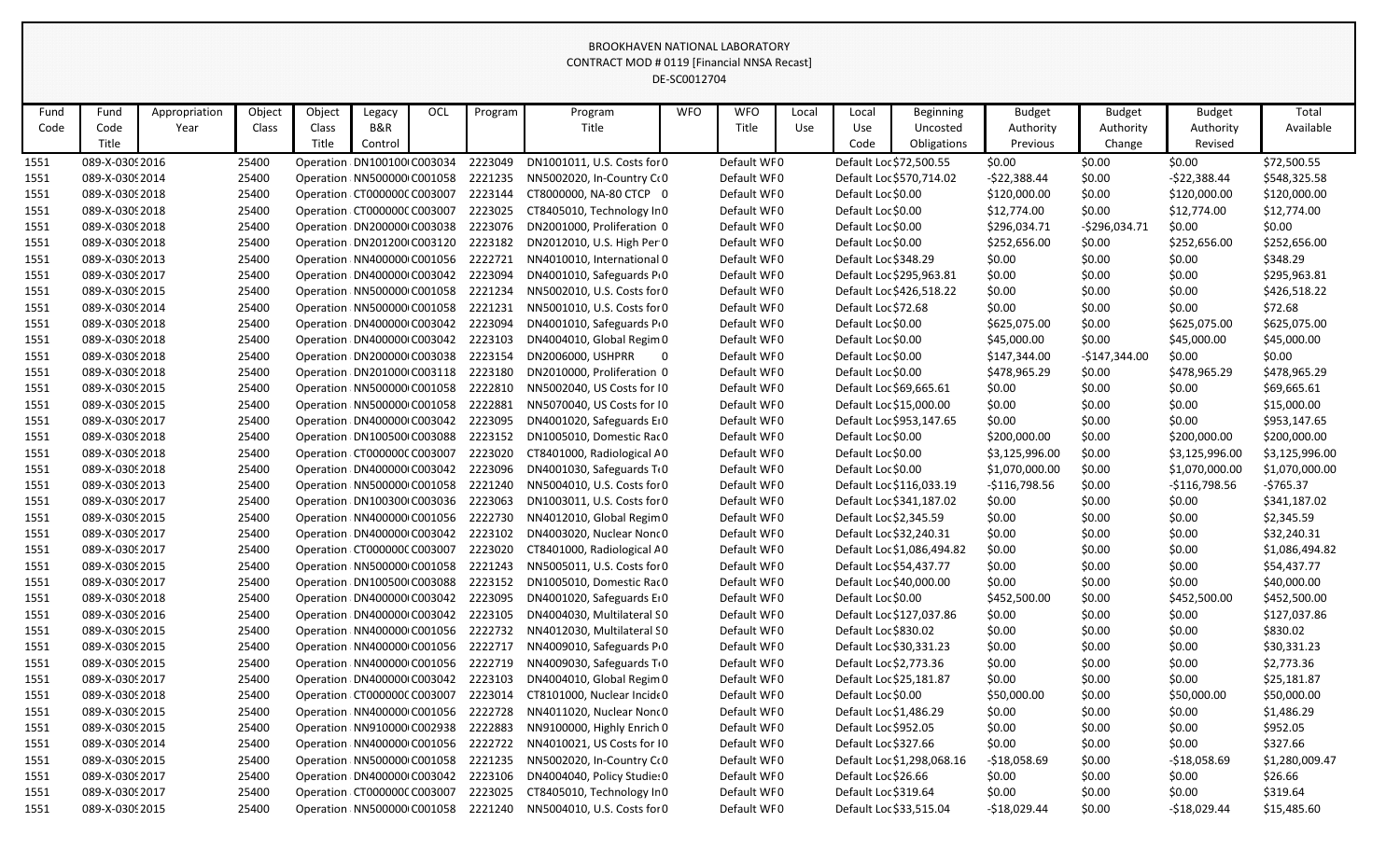|      | DE-SC0012704    |               |        |        |                               |     |         |                                     |            |                   |       |                         |                            |                |               |                |                |
|------|-----------------|---------------|--------|--------|-------------------------------|-----|---------|-------------------------------------|------------|-------------------|-------|-------------------------|----------------------------|----------------|---------------|----------------|----------------|
| Fund | Fund            | Appropriation | Object | Object | Legacy                        | OCL | Program | Program                             | <b>WFO</b> | <b>WFO</b>        | Local | Local                   | Beginning                  | <b>Budget</b>  | <b>Budget</b> | <b>Budget</b>  | Total          |
| Code | Code            | Year          | Class  | Class  | B&R                           |     |         | Title                               |            | Title             | Use   | Use                     | Uncosted                   | Authority      | Authority     | Authority      | Available      |
|      | Title           |               |        | Title  | Control                       |     |         |                                     |            |                   |       | Code                    | Obligations                | Previous       | Change        | Revised        |                |
| 1551 | 089-X-03092015  |               | 25400  |        | Operation : NN500000 C001058  |     | 2221241 | NN5004020, In-Country C(0           |            | Default WF0       |       | Default Loc \$29.25     |                            | $-529.25$      | \$0.00        | $-529.25$      | \$0.00         |
| 1551 | 089-X-03092017  |               | 25400  |        | Operation DN400000 C003042    |     | 2223096 | DN4001030, Safeguards TO            |            | Default WF0       |       |                         | Default Loc \$155,393.01   | \$0.00         | \$0.00        | \$0.00         | \$155,393.01   |
| 1551 | 089-X-03092018  |               | 25400  |        | Operation CT000000CC003007    |     | 2223023 | CT8404010, Evaluation, Ex 0         |            | Default WF0       |       | Default Loc \$0.00      |                            | \$109,486.00   | \$0.00        | \$109,486.00   | \$109,486.00   |
| 1551 | 089-X-03092013  |               | 25400  |        | Operation : NN500000 C001058  |     | 2222811 | NN5003040, US Costs for 10          |            | Default WF0       |       | Default Loc \$2,868.79  |                            | \$0.00         | \$0.00        | \$0.00         | \$2,868.79     |
| 1551 | 089-X-03092018  |               | 25400  |        | Operation DN400000 C003042    |     | 2223102 | DN4003020, Nuclear Nonc0            |            | Default WF0       |       | Default Loc \$0.00      |                            | \$635,500.00   | \$0.00        | \$635,500.00   | \$635,500.00   |
| 1551 | 089-X-03092016  |               | 25400  |        | Operation DN100100 C003034    |     | 2223053 | DN1001021, U.S. Costs for 0         |            | Default WF0       |       |                         | Default Loc \$596,721.35   | \$0.00         | \$0.00        | \$0.00         | \$596,721.35   |
| 1551 | 089-X-03092017  |               | 25400  |        | Operation DN200000 C003038    |     | 2223076 | DN2001000, Proliferation 0          |            | Default WF0       |       |                         | Default Loc \$480,711.69   | \$0.00         | \$0.00        | \$0.00         | \$480,711.69   |
| 1551 | 089-X-03092017  |               | 25400  |        | Operation CT000000CC003007    |     | 2223023 | CT8404010, Evaluation, Ex0          |            | Default WF0       |       | Default Loc \$4,995.57  |                            | \$0.00         | \$0.00        | \$0.00         | \$4,995.57     |
| 1551 | 089-X-03092014  |               | 25400  |        | Operation NN500000 C001058    |     | 2222881 | NN5070040, US Costs for 10          |            | Default WF0       |       | Default Loc \$27,382.94 |                            | \$0.00         | \$0.00        | \$0.00         | \$27,382.94    |
| 1551 | 089-X-03092014  |               | 25400  |        | Operation : NN500000 C001058  |     | 2221241 | NN5004020, In-Country C(0           |            | Default WF0       |       | Default Loc \$22,388.44 |                            | $-522,388.44$  | \$0.00        | $-522,388.44$  | \$0.00         |
| 1551 | 089-X-03092017  |               | 25400  |        | Operation CT000000CC003007    |     | 2223014 | CT8101000, Nuclear Incide0          |            | Default WF0       |       |                         | Default Loc \$230,790.44   | \$0.00         | \$0.00        | \$0.00         | \$230,790.44   |
| 1551 | 089-X-03092015  |               | 25400  |        | Operation : NN200000 C001052  |     | 2221132 | NN2001000, Nonprolifera 0           |            | Default WF0       |       | Default Loc \$26,300.17 |                            | \$0.00         | \$0.00        | \$0.00         | \$26,300.17    |
| 1551 | 089-X-03092015  |               | 25400  |        | Operation : NN400000 C001056  |     | 2222733 | NN4012040, Policy Studie: 0         |            | Default WF0       |       | Default Loc \$52,839.60 |                            | \$0.00         | \$0.00        | \$0.00         | \$52,839.60    |
| 1551 | 089-X-03092018  |               | 25400  |        | Operation DN100300(C003036    |     | 2223063 | DN1003011, U.S. Costs for 0         |            | Default WF0       |       | Default Loc \$0.00      |                            | \$200,000.00   | \$0.00        | \$200,000.00   | \$200,000.00   |
| 1557 | 089-X-03092012  |               | 25400  |        | Operation : NN500000 C001058  |     | 2222290 | NN5010000, International 0          |            | Default WF0       |       | Default Loc \$46,587.47 |                            | \$0.00         | \$0.00        | \$0.00         | \$46,587.47    |
| 1650 | 089-X-03132010  |               | 25400  |        | Operation: PS0000000 C001075  |     | 2221514 | PS0202132, Advisory and .0          |            | Default WF0       |       | Default Loc \$38,795.51 |                            | \$0.00         | \$0.00        | \$0.00         | \$38,795.51    |
| 1689 | 089-14/15-2014  |               | 25400  |        | Operation: PS0000000 C001075  |     | 2222565 | PS0202200, A&A, Counter 0           |            | Default WF0       |       | Default Loc \$2,021.13  |                            | \$0.00         | \$0.00        | \$0.00         | \$2,021.13     |
| 1751 | 089-X-031! 2015 |               | 25400  |        | Operation: EZ5000000 C002226  |     | 1110981 | EZ5012300 - BRNL-0030 St0           |            | Default WF0       |       | Default Loc \$47.62     |                            | \$0.00         | \$0.00        | \$0.00         | \$47.62        |
| 1751 | 089-X-031! 2013 |               | 25400  |        | Operation: EZ5000000 C002226  |     | 1110981 | EZ5012300 - BRNL-0030 St0           |            | Default WF0       |       |                         | Default Loc \$510,649.00   | \$0.00         | \$0.00        | \$0.00         | \$510,649.00   |
| 2300 | 089-X-418(2017  |               | 25400  |        | Operation : ST0000000 C001087 |     | 2924280 | ST6001032, Hot Cell and CO          |            | Default WF0       |       |                         | Default Loc \$658,053.20   | \$650,000.00   | \$0.00        | \$650,000.00   | \$1,308,053.20 |
| 2300 | 089-X-418(2015  |               | 32003  |        | Accelerato ST0000000 C001087  |     | 2924281 | ST6001034, Facility Upgra 0         |            | Default WF 485395 |       | <b>CHAIP</b>            | \$152,000.00               | \$0.00         | \$0.00        | \$0.00         | \$152,000.00   |
| 2300 | 089-X-418(2016  |               | 25400  |        | Operation ST0000000 C001087   |     | 2720716 | ST5002000, University Res 0         |            | Default WF0       |       | Default Loc \$1,292.10  |                            | \$0.00         | \$0.00        | \$0.00         | \$1,292.10     |
| 2300 | 089-X-418(2014  |               | 32003  |        | Accelerato ST0000000 C001087  |     | 2924281 | ST6001034, Facility Upgra 0         |            | Default WF485395  |       | CHAIP                   | \$123,010.46               | $-51,283.45$   | \$0.00        | $-51,283.45$   | \$121,727.01   |
| 2300 | 089-X-418(2016  |               | 25400  |        | Operation ST0000000 C001087   |     | 2924424 | ST5001040, Actinium-225 0           |            | Default WF0       |       |                         | Default Loc \$100,000.00   | \$0.00         | \$0.00        | \$0.00         | \$100,000.00   |
| 2300 | 089-X-418(2014  |               | 25400  |        | Operation ST0000000 C001087   |     | 2720714 | ST5001020, Brookhaven LO            |            | Default WF0       |       |                         | Default Loc \$229,180.08   | \$0.00         | \$0.00        | \$0.00         | \$229,180.08   |
| 2300 | 089-X-418(2016  |               | 25400  |        | Operation : ST0000000 C001087 |     | 2924282 | ST6001036, Technical Serv0          |            | Default WF0       |       | Default Loc \$19,083.00 |                            | \$0.00         | \$0.00        | \$0.00         | \$19,083.00    |
| 2300 | 089-X-418(2018  |               | 25400  |        | Operation : ST0000000 C001087 |     | 2924280 | ST6001032, Hot Cell and CO          |            | Default WF0       |       | Default Loc \$0.00      |                            | \$1,873,000.00 | \$0.00        | \$1,873,000.00 | \$1,873,000.00 |
| 2300 | 089-X-418(2018  |               | 25400  |        | Operation ST0000000 C001087   |     |         | 2720715 ST5001030, Other Nationa 0  |            | Default WF0       |       | Default Loc \$0.00      |                            | \$334,000.00   | \$0.00        | \$334,000.00   | \$334,000.00   |
| 2300 | 089-X-418(2017  |               | 25400  |        | Operation: ST0000000 C001087  |     | 2924424 | ST5001040, Actinium-225 0           |            | Default WF0       |       |                         | Default Loc \$100,000.00   | \$200,000.00   | \$0.00        | \$200,000.00   | \$300,000.00   |
| 2300 | 089-X-418(2017  |               | 25400  |        | Operation : ST0000000 C001087 |     |         | 2720718 ST6001020, Brookhaven L 0   |            | Default WF0       |       |                         | Default Loc \$241,530.03   | \$160,000.00   | \$0.00        | \$160,000.00   | \$401,530.03   |
| 2300 | 089-X-418(2018  |               | 25400  |        | Operation : ST0000000 C001087 |     | 2924424 | ST5001040, Actinium-225 0           |            | Default WF0       |       | Default Loc \$0.00      |                            | \$421,000.00   | \$0.00        | \$421,000.00   | \$421,000.00   |
| 2300 | 089-X-418(2017  |               | 25400  |        | Operation : ST0000000 C001087 |     |         | 2720715 ST5001030, Other Nationa 0  |            | Default WF0       |       |                         | Default Loc \$408,904.78   | \$220,000.00   | \$0.00        | \$220,000.00   | \$628,904.78   |
| 2300 | 089-X-418(2016  |               | 25400  |        | Operation: ST0000000 C001087  |     |         | 2924306 ST6001031, Production 0     |            | Default WF0       |       |                         | Default Loc \$428,187.59   | \$0.00         | \$0.00        | \$0.00         | \$428,187.59   |
| 2300 | 089-X-418(2017  |               | 25400  |        | Operation: ST0000000 C001087  |     | 2924281 | ST6001034, Facility Upgra 0         |            | Default WF0       |       |                         | Default Loc \$592,572.04   | \$0.00         | \$0.00        | \$0.00         | \$592,572.04   |
| 2300 | 089-X-418(2018  |               | 25400  |        | Operation : ST0000000 C001087 |     | 2924306 | ST6001031, Production 0             |            | Default WF0       |       | Default Loc \$0.00      |                            | \$3,711,000.00 | \$0.00        | \$3,711,000.00 | \$3,711,000.00 |
| 2300 | 089-X-418(2018  |               | 25400  |        | Operation ST0000000 C001087   |     | 2720718 | ST6001020, Brookhaven L 0           |            | Default WF0       |       | Default Loc \$0.00      |                            | \$809,000.00   | \$0.00        | \$809,000.00   | \$809,000.00   |
| 2300 | 089-X-418(2017  |               | 25400  |        | Operation: ST0000000 C001087  |     |         | 2924306 ST6001031, Production 0     |            | Default WF0       |       |                         | Default Loc \$2,160,000.00 | \$191,000.00   | \$0.00        | \$191,000.00   | \$2,351,000.00 |
| 2300 | 089-X-418(2018  |               | 25400  |        | Operation ST0000000 C001087   |     | 2720714 | ST5001020, Brookhaven L 0           |            | Default WF0       |       | Default Loc \$0.00      |                            | \$289,000.00   | \$0.00        | \$289,000.00   | \$289,000.00   |
| 2300 | 089-X-418(2018  |               | 25400  |        | Operation: ST0000000 C001087  |     | 2924281 | ST6001034, Facility Upgra 0         |            | Default WF0       |       | Default Loc \$0.00      |                            | \$834,000.00   | \$0.00        | \$834,000.00   | \$834,000.00   |
| 2300 | 089-X-418(2014  |               | 25400  |        | Operation: ST0000000 C001087  |     |         | 2924424 ST5001040, Actinium-225 0   |            | Default WF0       |       | Default Loc \$46,351.44 |                            | \$0.00         | \$0.00        | \$0.00         | \$46,351.44    |
| 2300 | 089-X-418(2018  |               | 25400  |        | Operation: ST0000000 C001087  |     |         | 2720716 ST5002000, University Res 0 |            | Default WF0       |       | Default Loc \$0.00      |                            | \$35,000.00    | \$0.00        | \$35,000.00    | \$35,000.00    |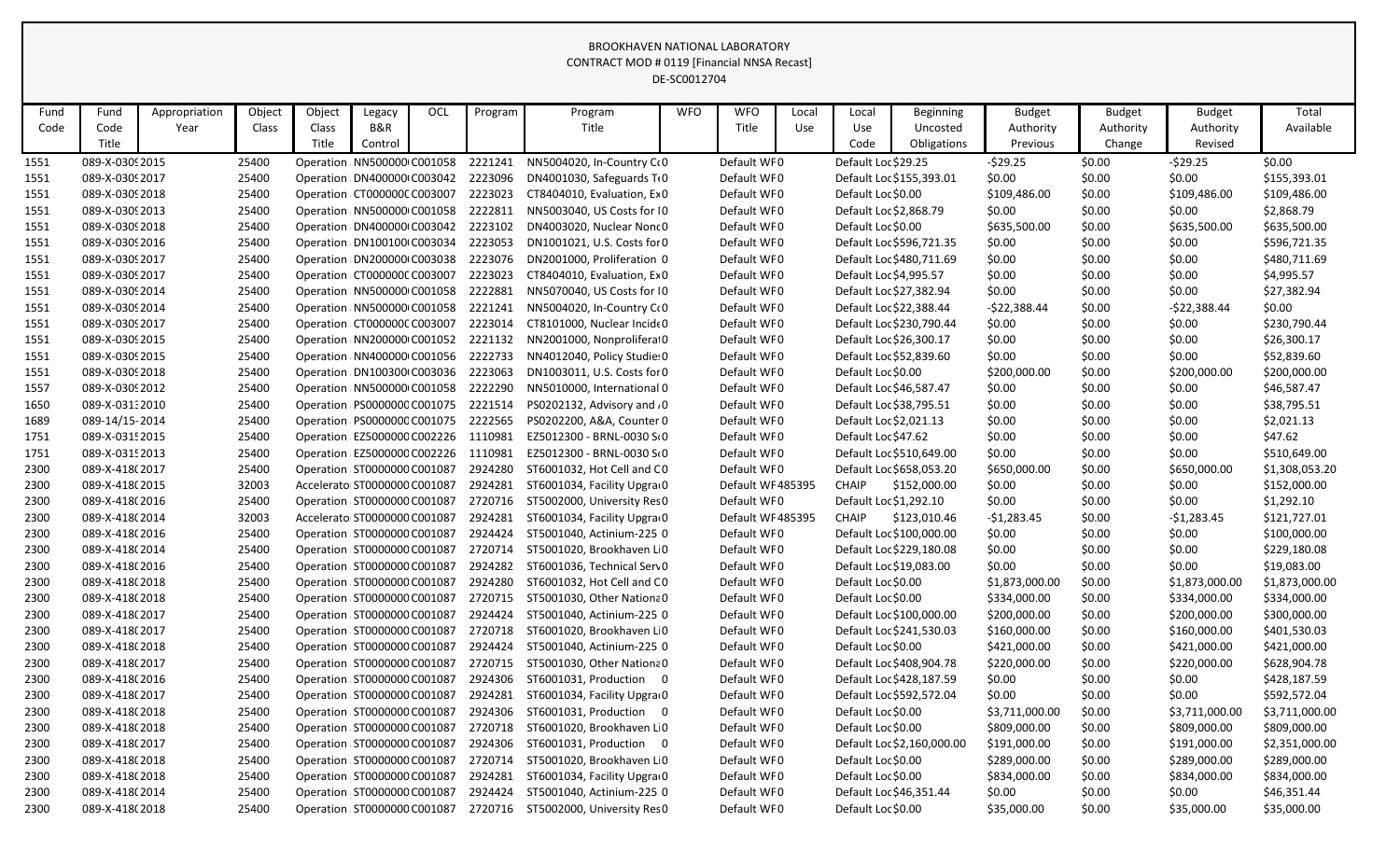|      | DE-SC0012704    |               |        |        |                               |     |         |                              |            |             |       |                         |                          |                |               |                |                |
|------|-----------------|---------------|--------|--------|-------------------------------|-----|---------|------------------------------|------------|-------------|-------|-------------------------|--------------------------|----------------|---------------|----------------|----------------|
| Fund | Fund            | Appropriation | Object | Object | Legacy                        | OCL | Program | Program                      | <b>WFO</b> | <b>WFO</b>  | Local | Local                   | <b>Beginning</b>         | <b>Budget</b>  | <b>Budget</b> | <b>Budget</b>  | Total          |
| Code | Code            | Year          | Class  | Class  | B&R                           |     |         | Title                        |            | Title       | Use   | Use                     | Uncosted                 | Authority      | Authority     | Authority      | Available      |
|      | Title           |               |        | Title  | Control                       |     |         |                              |            |             |       | Code                    | Obligations              | Previous       | Change        | Revised        |                |
| 5300 | 089-X-031 {2017 |               | 25400  |        | Operation TE1200000 C002799   |     | 3123811 | TE1205000, Resilient Elect 0 |            | Default WF0 |       |                         | Default Loc \$66,862.68  | \$0.00         | \$0.00        | \$0.00         | \$66,862.68    |
| 5300 | 089-X-03182016  |               | 25400  |        | Operation TE1200000 C002799   |     | 3123812 | TE1206000, Advanced Sec 0    |            | Default WF0 |       | Default Loc \$22.70     |                          | \$0.00         | \$0.00        | \$0.00         | \$22.70        |
| 5300 | 089-X-031 {2018 |               | 25400  |        | Operation TE1200000 C002799   |     | 3123811 | TE1205000, Resilient Elect 0 |            | Default WF0 |       | Default Loc \$0.00      |                          | \$85,000.00    | \$0.00        | \$85,000.00    | \$85,000.00    |
| 5300 | 089-X-031 {2017 |               | 25400  |        | Operation TE1300000 C002800   |     | 3123803 | TE1301000, Cyber for Ene 0   |            | Default WF0 |       | Default Loc \$28,066.30 |                          | \$0.00         | \$0.00        | \$0.00         | \$28,066.30    |
| 5300 | 089-X-03182017  |               | 25400  |        | Operation TE1200000 C002799   |     | 3123809 | TE1203000, Advance Distr 0   |            | Default WF0 |       | Default Loc \$6,380.00  |                          | \$0.00         | \$0.00        | \$0.00         | \$6,380.00     |
| 5300 | 089-X-031 {2018 |               | 25400  |        | Operation TE1100000 C002798   |     | 3123789 | TE1101000, Transmission 0    |            | Default WF0 |       | Default Loc \$0.00      |                          | \$18,700.84    | \$0.00        | \$18,700.84    | \$18,700.84    |
| 5300 | 089-X-03182016  |               | 25400  |        | Operation TE1200000 C002799   |     | 3123792 | TE1201000, Smart Grid 0      |            | Default WF0 |       | Default Loc \$2,262.82  |                          | \$0.00         | \$0.00        | \$0.00         | \$2,262.82     |
| 5300 | 089-X-03182015  |               | 25400  |        | Operation TE1100000 C002798   |     | 3123789 | TE1101000, Transmission 0    |            | Default WF0 |       | Default Loc \$0.00      |                          | \$55,262.00    | \$0.00        | \$55,262.00    | \$55,262.00    |
| 5300 | 089-X-03182016  |               | 25400  |        | Operation TE1300000 C002800   |     | 3123815 | TE1305000, Virtual Energy 0  |            | Default WF0 |       | Default Loc \$2,255.84  |                          | \$0.00         | \$0.00        | \$0.00         | \$2,255.84     |
| 5300 | 089-X-03182017  |               | 25400  |        | Operation TE1100000 C002798   |     | 3123785 | TE1103000, Advanced Mo 0     |            | Default WF0 |       |                         | Default Loc \$517,786.00 | \$0.00         | \$0.00        | \$0.00         | \$517,786.00   |
| 5300 | 089-X-031 {2018 |               | 25400  |        | Operation TE1100000 C002798   |     | 3123785 | TE1103000, Advanced Mo 0     |            | Default WF0 |       | Default Loc \$0.00      |                          | \$116,666.00   | \$0.00        | \$116,666.00   | \$116,666.00   |
| 5300 | 089-X-03182016  |               | 25400  |        | Operation TE1100000 C002798   |     | 3123785 | TE1103000, Advanced Mo 0     |            | Default WF0 |       | Default Loc \$4,349.10  |                          | \$0.00         | \$0.00        | \$0.00         | \$4,349.10     |
| 5300 | 089-X-03182016  |               | 25400  |        | Operation TE1300000 C002800   |     | 3123804 | TE1302000, Cyber for Ene 0   |            | Default WF0 |       | Default Loc \$200.26    |                          | \$0.00         | \$0.00        | \$0.00         | \$200.26       |
| 5300 | 089-X-03182016  |               | 25400  |        | Operation TF0000000 C002802   |     | 3123796 | TF0000000, Transmission 0    |            | Default WF0 |       | Default Loc \$121.66    |                          | \$0.00         | \$0.00        | \$0.00         | \$121.66       |
| 5300 | 089-X-03182016  |               | 25400  |        | Operation TE1200000 C002799   |     | 3123810 | TE1204000, Dynamic Cont 0    |            | Default WF0 |       | Default Loc \$205.91    |                          | \$0.00         | \$0.00        | \$0.00         | \$205.91       |
| 5300 | 089-X-03182016  |               | 25400  |        | Operation : TE1100000 C002798 |     | 3123789 | TE1101000, Transmission 0    |            | Default WF0 |       | Default Loc \$136.88    |                          | \$0.00         | \$0.00        | \$0.00         | \$136.88       |
| 5300 | 089-X-03182016  |               | 25400  |        | Operation TE1100000 C002798   |     | 3123802 | TE1104000, Energy Systen 0   |            | Default WF0 |       |                         | Default Loc \$200,456.62 | \$0.00         | \$0.00        | \$0.00         | \$200,456.62   |
| 5300 | 089-X-03182017  |               | 25400  |        | Operation TE1100000 C002798   |     | 3123816 | TE1104010, Monitoring ar 0   |            | Default WF0 |       |                         | Default Loc \$44,125.59  | \$0.00         | \$0.00        | \$0.00         | \$44,125.59    |
| 5300 | 089-X-03182017  |               | 25400  |        | Operation TE1400000 C002801   |     | 3123795 | TE1400000, Energy Storag 0   |            | Default WF0 |       | Default Loc \$260.97    |                          | \$0.00         | \$0.00        | \$0.00         | \$260.97       |
| 5300 | 089-X-03182013  |               | 25400  |        | Operation : TE1100000 C002798 |     | 3123789 | TE1101000, Transmission 0    |            | Default WF0 |       | Default Loc \$0.00      |                          | \$1,037.16     | \$0.00        | \$1,037.16     | \$1,037.16     |
| 5350 | 089-X-03192017  |               | 25400  |        | Operation AF580000CC000822    |     | 2720667 | AF5810000, Advanced Fue 0    |            | Default WF0 |       |                         | Default Loc \$116,766.49 | \$0.00         | \$0.00        | \$0.00         | \$116,766.49   |
| 5350 | 089-X-03192013  |               | 25400  |        | Operation NT010000(C002769    |     | 2720775 | NT0104000, Reactor Mate 0    |            | Default WF0 |       |                         | Default Loc \$15,703.42  | \$0.00         | \$0.00        | \$0.00         | \$15,703.42    |
| 5350 | 089-X-03192017  |               | 25400  |        | Operation RC040000CC002775    |     | 2720918 | RC0424000, ARC Internati 0   |            | Default WF0 |       | Default Loc \$13,562.95 |                          | \$0.00         | \$0.00        | \$0.00         | \$13,562.95    |
| 5350 | 089-X-03192018  |               | 25400  |        | Operation AF5800000 C000822   |     | 2720875 | AF5832030, Program Asse 0    |            | Default WF0 |       | Default Loc \$0.00      |                          | \$40,296.00    | \$0.00        | \$40,296.00    | \$40,296.00    |
| 5350 | 089-X-03192017  |               | 25400  |        | Operation: AF580000CC000822   |     | 2720875 | AF5832030, Program Asse 0    |            | Default WF0 |       |                         | Default Loc \$236,776.05 | \$0.00         | \$0.00        | \$0.00         | \$236,776.05   |
| 5350 | 089-X-03192017  |               | 25400  |        | Operation AF5800000 C000822   |     | 2720965 | AF5861010, Spent Fuel an 0   |            | Default WF0 |       | Default Loc \$88,979.28 |                          | \$0.00         | \$0.00        | \$0.00         | \$88,979.28    |
| 5350 | 089-X-03192017  |               | 25400  |        | Operation: AF5800000 C000822  |     | 2720874 | AF5832020, Systems AnalyO    |            | Default WF0 |       |                         | Default Loc \$253,116.01 | \$0.00         | \$0.00        | \$0.00         | \$253,116.01   |
| 5350 | 089-X-03192018  |               | 25400  |        | Operation: AF580000C C000822  |     | 2720874 | AF5832020, Systems AnalyO    |            | Default WF0 |       | Default Loc \$0.00      |                          | \$402,960.00   | \$0.00        | \$402,960.00   | \$402,960.00   |
| 5350 | 089-X-03192018  |               | 25400  |        | Operation: AF580000CC000822   |     | 2720667 | AF5810000, Advanced Fue 0    |            | Default WF0 |       | Default Loc \$0.00      |                          | \$800,000.00   | \$0.00        | \$800,000.00   | \$800,000.00   |
| 5350 | 089-X-0319 2017 |               | 25400  |        | Operation: AF580000CC000822   |     | 2720625 | AF5855000, Fuel Resource 0   |            | Default WF0 |       | Default Loc \$1,298.93  |                          | \$0.00         | \$0.00        | \$0.00         | \$1,298.93     |
| 5350 | 089-X-03192016  |               | 25400  |        | Operation AF040000CC002768    |     | 2720880 | AF0440000, Program Supr 0    |            | Default WF0 |       | Default Loc \$2,801.06  |                          | \$0.00         | \$0.00        | \$0.00         | \$2,801.06     |
| 5350 | 089-X-03192018  |               | 25400  |        | Operation: RC050000CC003095   |     | 2720978 | RC0504000, Program Asse 0    |            | Default WF0 |       | Default Loc \$0.00      |                          | \$86,037.00    | \$0.00        | \$86,037.00    | \$86,037.00    |
| 5450 | 089-X-03212018  |               | 25400  |        | Operation HT0000000 C002796   |     | 1009190 | HT0100000, Fuel Cell Syst(0  |            | Default WF0 |       | Default Loc \$0.00      |                          | \$300,000.00   | \$0.00        | \$300,000.00   | \$300,000.00   |
| 5450 | 089-X-03212014  |               | 25400  |        | Operation GT0000000 C002910   |     | 1005612 | GT0100000, Enhanced Ge(0     |            | Default WF0 |       | Default Loc \$6,283.33  |                          | \$0.00         | \$0.00        | \$0.00         | \$6,283.33     |
| 5450 | 089-X-03212013  |               | 25400  |        | Operation: EL1700000 C000955  |     | 1005091 | EL1708000, DOE Specific I 0  |            | Default WF0 |       | Default Loc \$401.75    |                          | $-5401.75$     | \$0.00        | $-5401.75$     | \$0.00         |
| 5450 | 089-X-03212017  |               | 25400  |        | Operation: VT000000C C001096  |     | 1005556 | VT1301000, Vehicle and SO    |            | Default WF0 |       | Default Loc \$7,401.00  |                          | \$0.00         | \$0.00        | \$0.00         | \$7,401.00     |
| 5450 | 089-X-03212016  |               | 25400  |        | Operation PG000000(C002840    |     | 1005604 | PG0400000, Innovation & 0    |            | Default WF0 |       | Default Loc \$62,004.64 |                          | \$0.00         | \$0.00        | \$0.00         | \$62,004.64    |
| 5450 | 089-X-03212017  |               | 25400  |        | Operation : SL0000000 C002911 |     | 1005616 | SL0300000, Systems Integ 0   |            | Default WF0 |       |                         | Default Loc \$500,000.00 | \$1,127,158.00 | \$0.00        | \$1,127,158.00 | \$1,627,158.00 |
| 5450 | 089-X-03212016  |               | 25400  |        | Operation SL0000000 C002911   |     | 1005616 | SL0300000, Systems Integ 0   |            | Default WF0 |       | Default Loc \$7,158.23  |                          | \$0.00         | \$0.00        | \$0.00         | \$7,158.23     |
| 5450 | 089-X-03212015  |               | 25400  |        | Operation ED000000CC000949    |     | 1009209 | ED2701000, Next Generat 0    |            | Default WF0 |       |                         | Default Loc \$172,184.72 | \$0.00         | \$0.00        | \$0.00         | \$172,184.72   |
| 5450 | 089-X-03212017  |               | 25400  |        | Operation HT0000000 C002796   |     | 1009190 | HT0100000, Fuel Cell Syst(0  |            | Default WF0 |       |                         | Default Loc \$741,092.08 | \$0.00         | \$0.00        | \$0.00         | \$741,092.08   |